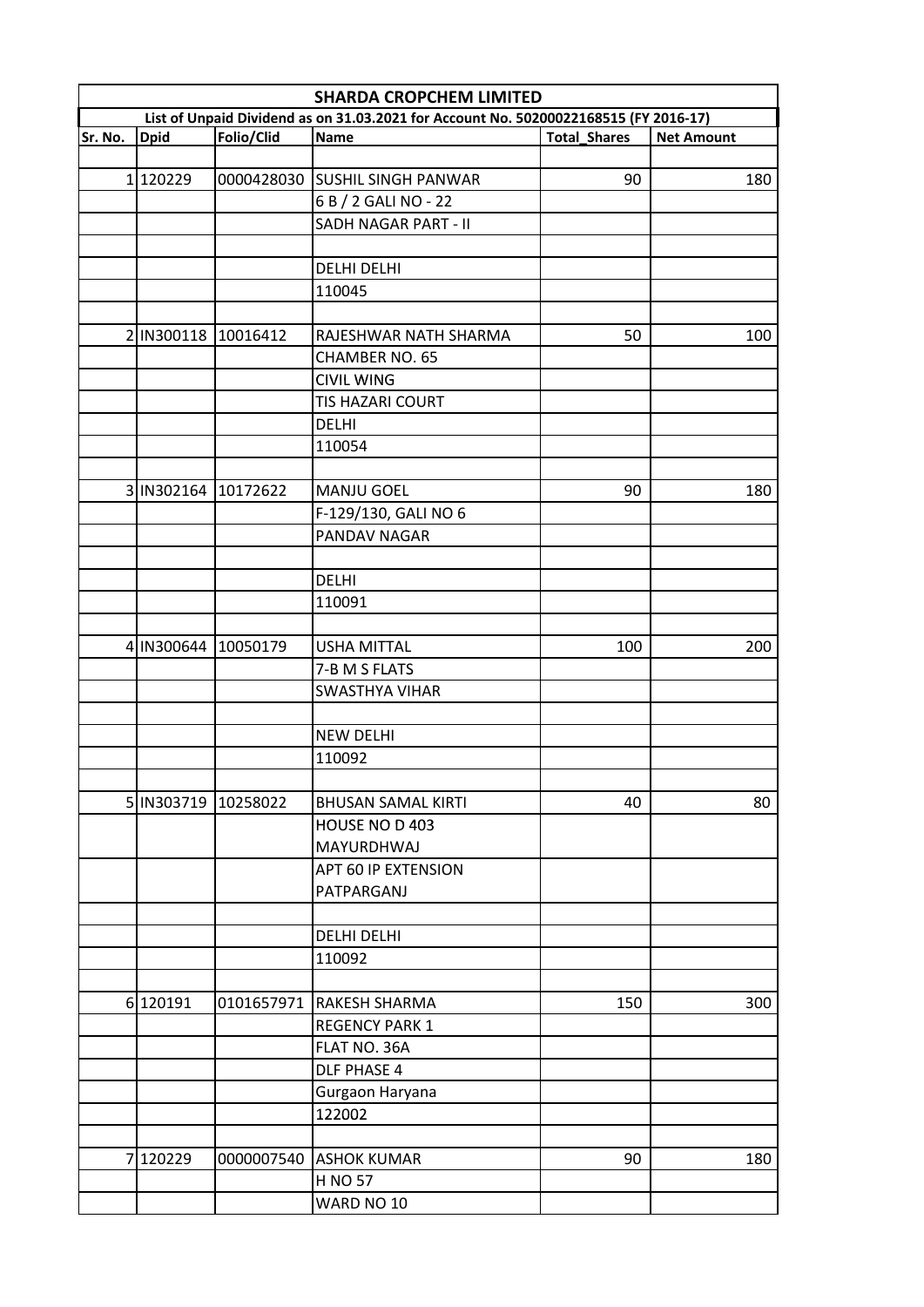|                      |            | <b>DISTT ROHTAK STATE</b>   |     |       |
|----------------------|------------|-----------------------------|-----|-------|
|                      |            | <b>MEHAM HARYANA</b>        |     |       |
|                      |            | 124112                      |     |       |
|                      |            |                             |     |       |
| 8 IN301143           | 10870647   | <b>SUMITRA DEVI GARG</b>    | 40  | 80    |
|                      |            | 299-C MODEL TOWN            |     |       |
|                      |            | <b>MANDI ADAMPUR</b>        |     |       |
|                      |            | <b>HISSAR</b>               |     |       |
|                      |            | <b>HARYANA</b>              |     |       |
|                      |            | 125052                      |     |       |
|                      |            |                             |     |       |
| 9 IN301774 14700945  |            | <b>ASHOK NIRWANI</b>        | 500 | 1,000 |
|                      |            | 189                         |     |       |
|                      |            | <b>SEC 20</b>               |     |       |
|                      |            | <b>HUDA</b>                 |     |       |
|                      |            | <b>KAITHAL</b>              |     |       |
|                      |            | 136027                      |     |       |
|                      |            |                             |     |       |
| 10 120133            | 0000995181 | <b>ANITA GAURAV KAPOOR</b>  | 100 | 200   |
|                      |            | 103-104 RAILWAY LINK ROAD   |     |       |
|                      |            |                             |     |       |
|                      |            | <b>AMRITSAR</b>             |     |       |
|                      |            | AMRITSAR 143001             |     |       |
|                      |            | <b>AMRITSAR PUNJAB</b>      |     |       |
|                      |            | 143001                      |     |       |
|                      |            |                             |     |       |
| 11 IN300484          | 19127670   | AMRITPAL SINGH              | 175 | 350   |
|                      |            | <b>VILL BAHADUR HUSSAIN</b> |     |       |
|                      |            | <b>TEHBATALA</b>            |     |       |
|                      |            | DISTT GURDASPURBATALA       |     |       |
|                      |            | <b>PUNJAB</b>               |     |       |
|                      |            |                             |     |       |
|                      |            | <b>BATALA PUNJAB</b>        |     |       |
|                      |            | 143406                      |     |       |
|                      |            |                             |     |       |
| 12 120299            | 0005440551 | <b>RAJNI GOEL</b>           | 8   | 16    |
|                      |            | F-165, GF. SUSHANT LOK II   |     |       |
|                      |            | SECTOR-57                   |     |       |
|                      |            | NR HONG KONG BAZAAR         |     |       |
|                      |            | <b>GURUGRAM HARYANA</b>     |     |       |
|                      |            | 122001                      |     |       |
|                      |            |                             |     |       |
| 13 120419            |            | 0000126235 AMIT GUPTA       | 55  | 110   |
|                      |            | H-1106, PRATEEK WISTERIA    |     |       |
|                      |            | SECTOR-77                   |     |       |
|                      |            | <b>GAUTAM BUDH NAGAR</b>    |     |       |
|                      |            | NOIDA UTTAR PRADESH         |     |       |
|                      |            | 201301                      |     |       |
|                      |            |                             |     |       |
| 14 IN303028 59898609 |            | <b>MOHD DANISH GAUHAR</b>   | 50  | 100   |
|                      |            |                             |     |       |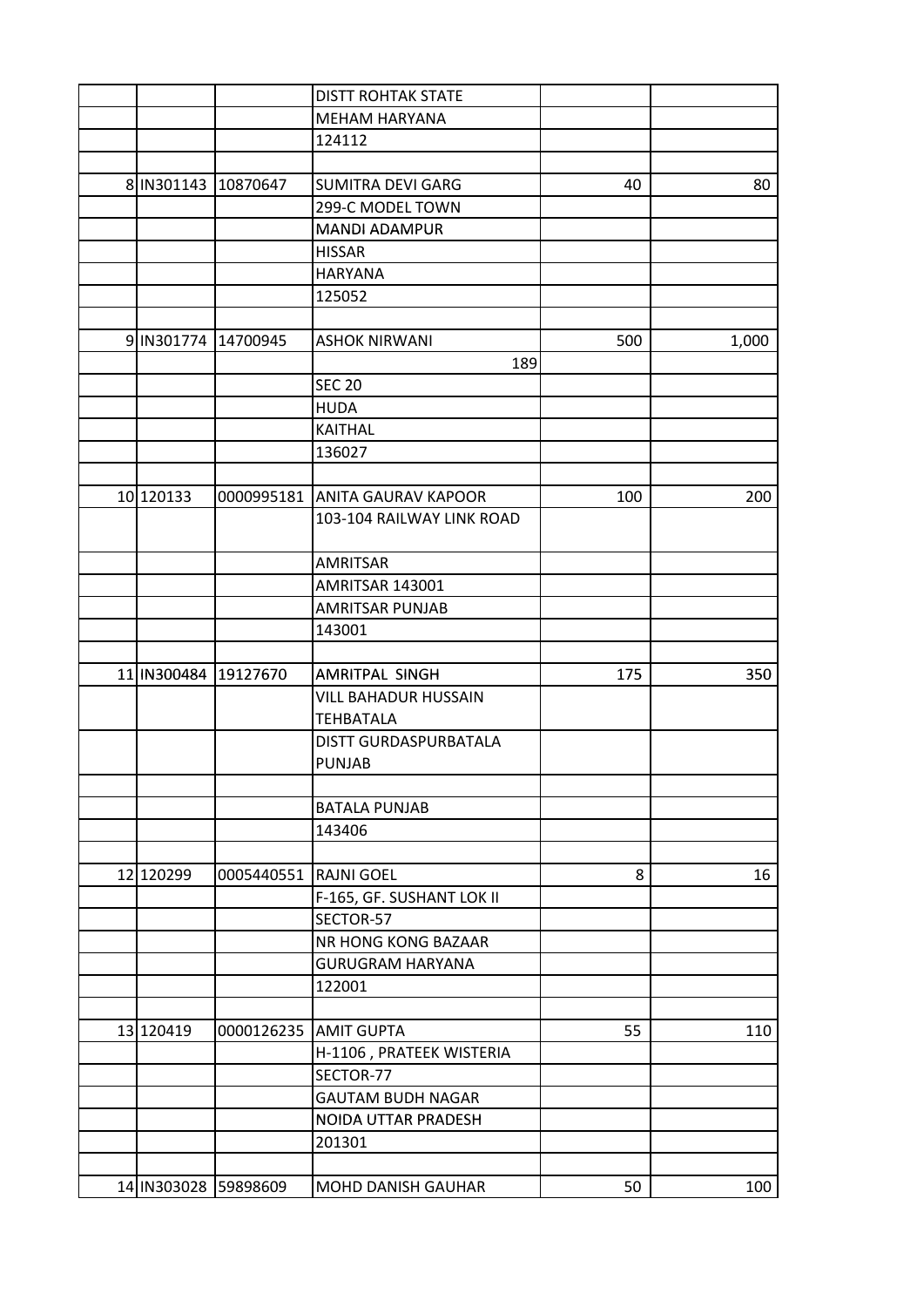|                      |                      | D1 175 NTPC TOWNSHIP             |              |                |
|----------------------|----------------------|----------------------------------|--------------|----------------|
|                      |                      | <b>VIDHYUTNAGAR</b>              |              |                |
|                      |                      | <b>GAUTAM BUDH NAGAR</b>         |              |                |
|                      |                      | GAUTAM BUDDHA NAGAR              |              |                |
|                      |                      | UTTAR PRADESH, INDIA             |              |                |
|                      |                      | 203207                           |              |                |
|                      |                      |                                  |              |                |
|                      | 15 IN301330 17166377 | MOHD ABDUL MOBIN SIDDIQUI        | 200          | 400            |
|                      |                      | LATE DR. ABDUL LATIF<br>SIDDIQUI |              |                |
|                      |                      | HIND CLINICAL LABORATRY          |              |                |
|                      |                      | C1/31-A SHEIKH SALIM GATE        |              |                |
|                      |                      | <b>NAI SARAK</b>                 |              |                |
|                      |                      | VARANASI                         |              |                |
|                      |                      | 221001                           |              |                |
|                      |                      |                                  |              |                |
| 16 120472            | 0009984583           | <b>PANKAJ SINGH</b>              | 60           | 120            |
|                      |                      | 215 UTSAV                        |              |                |
|                      |                      | <b>MAHANAGAR PART 2</b>          |              |                |
|                      |                      | PILIBHIT BYE PASS                |              |                |
|                      |                      | <b>BAREILLY UTTAR PRADESH</b>    |              |                |
|                      |                      | 243001                           |              |                |
|                      |                      |                                  |              |                |
| 17 130414            | 0001540948           | <b>AMIT MUKHERJEE</b>            | 16           | 32             |
|                      |                      | <b>SHAKTI NAGAR</b>              |              |                |
|                      |                      | <b>LINE PAR</b>                  |              |                |
|                      |                      |                                  |              |                |
|                      |                      | MORADABAD UTTAR PRADESH          |              |                |
|                      |                      | 244001                           |              |                |
|                      |                      |                                  |              |                |
| 18 IN301983          | 10669208             | <b>KAMAL JAIN</b>                | 100          | 200            |
|                      |                      | STATION ROAD,                    |              |                |
|                      |                      |                                  |              |                |
|                      |                      |                                  |              |                |
|                      |                      | DHAMPUR (U.P.)                   |              |                |
|                      |                      | 246761                           |              |                |
|                      |                      |                                  |              |                |
| 19 IN302269 12671871 |                      | RISHU KASHYAP                    | $\mathbf{1}$ | $\overline{2}$ |
|                      |                      | <b>75 CHRISTIAN LANE</b>         |              |                |
|                      |                      | <b>BEGUM BAGH MEERUT</b>         |              |                |
|                      |                      | UTTAR PRADESH                    |              |                |
|                      |                      | <b>INDIA</b>                     |              |                |
|                      |                      | 250001                           |              |                |
|                      |                      |                                  |              |                |
|                      | 20572273             |                                  |              | 120            |
| 20 IN301557          |                      | MINHAJUL HAQ KHAN                | 60           |                |
|                      |                      | C/O M.H. KHAN (ADVOCATE)         |              |                |
|                      |                      | MOH. MEWATIYAN                   |              |                |
|                      |                      |                                  |              |                |
|                      |                      |                                  |              |                |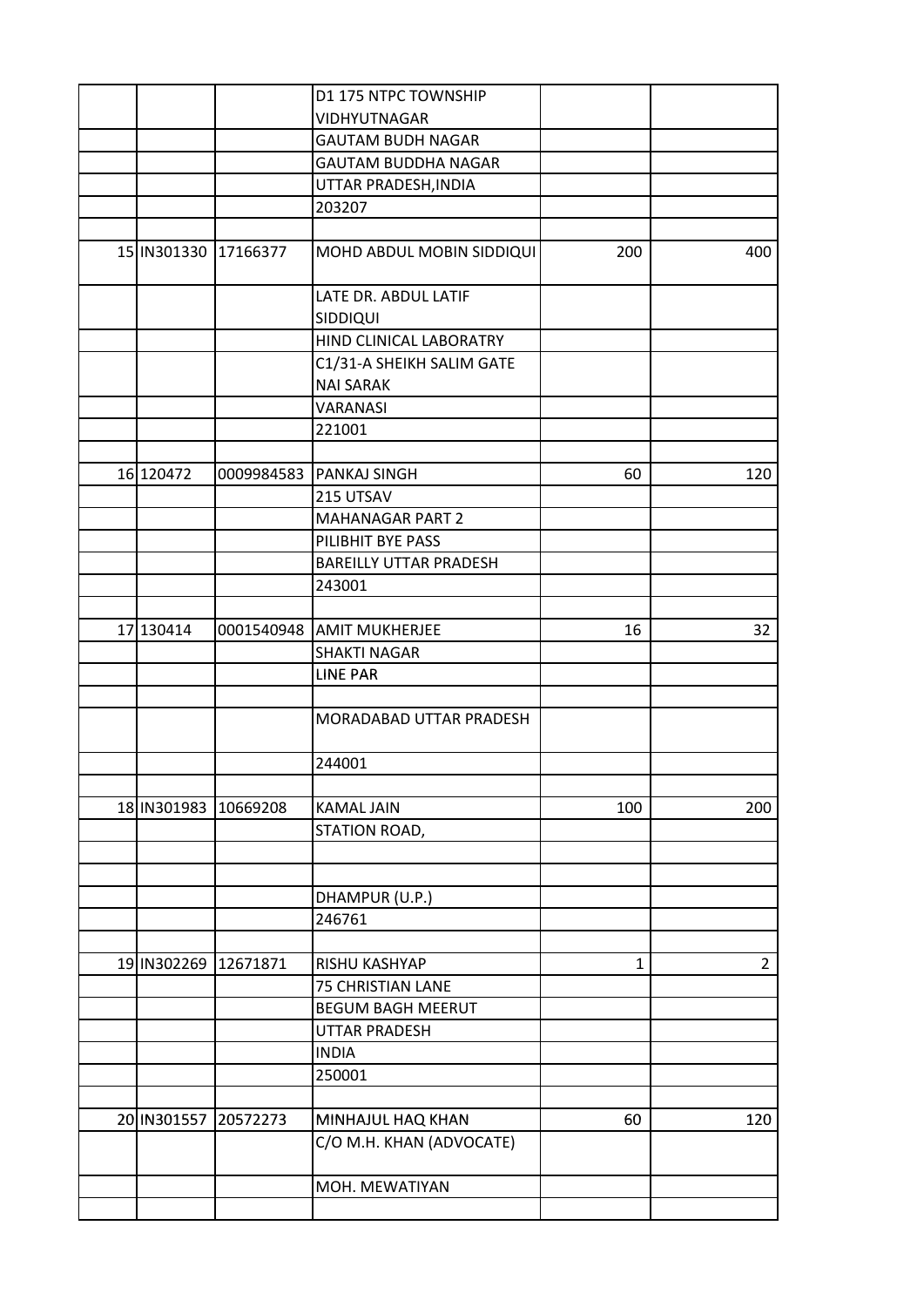|                      |            | <b>GONDA</b>                                     |     |     |
|----------------------|------------|--------------------------------------------------|-----|-----|
|                      |            | 271001                                           |     |     |
|                      |            |                                                  |     |     |
| 21 IN300724 10026748 |            | PREETI GANDHI                                    | 100 | 200 |
|                      |            | 35, MEERA BAGH COLONY                            |     |     |
|                      |            | <b>DAYAL BAGH</b>                                |     |     |
|                      |            | <b>AGRA</b>                                      |     |     |
|                      |            |                                                  |     |     |
|                      |            | 282005                                           |     |     |
|                      |            |                                                  |     |     |
| 22 120191            | 0100695845 | <b>MANISH JAIN</b>                               | 10  | 20  |
|                      |            | 535                                              |     |     |
|                      |            | <b>GAON THANAGAZZ</b>                            |     |     |
|                      |            | TEH THANAGAZZ                                    |     |     |
|                      |            | ALWAR RAJASTHAN                                  |     |     |
|                      |            | 301001                                           |     |     |
|                      |            |                                                  |     |     |
| 23 IN301127          | 16891794   | <b>DINESH KUMAR</b>                              | 90  | 180 |
|                      |            | 35,                                              |     |     |
|                      |            | SANJAY NAGAR,                                    |     |     |
|                      |            | OPP. RAILWAY STATION,                            |     |     |
|                      |            | <b>ALWAR</b>                                     |     |     |
|                      |            | 301001                                           |     |     |
|                      |            |                                                  |     |     |
| 24 120177            | 0100549898 | <b>ROUNAK KARNAWAT</b>                           | 90  | 180 |
|                      |            |                                                  |     |     |
|                      |            | 1402 , PARTANIYO KA RASTA<br><b>JOHARI BAZAR</b> |     |     |
|                      |            |                                                  |     |     |
|                      |            |                                                  |     |     |
|                      |            | <b>JAIPUR RAJASTHAN</b>                          |     |     |
|                      |            | 302003                                           |     |     |
|                      |            |                                                  |     |     |
| 25 IN301330 20979036 |            | <b>SEEMA DANGAYACH</b>                           | 90  | 180 |
|                      |            | VILLAGE AND POST NINDAR                          |     |     |
|                      |            |                                                  |     |     |
|                      |            | VIA V.K.I.A.                                     |     |     |
|                      |            | <b>JAIPUR</b>                                    |     |     |
|                      |            | 302013                                           |     |     |
|                      |            |                                                  |     |     |
| 26 IN301160          | 30065387   | <b>SURAJ BHAN GUPTA</b>                          | 90  | 180 |
|                      |            | $C-58$ ,                                         |     |     |
|                      |            | SHASTRI NAGAR,                                   |     |     |
|                      |            | RAM MARG,                                        |     |     |
|                      |            | JAIPUR (RAJ)                                     |     |     |
|                      |            | 302016                                           |     |     |
|                      |            |                                                  |     |     |
| 27 120177            | 0100062395 | KOSHLYA VASDANI                                  | 90  | 180 |
|                      |            | C/O LAXMAN DAS                                   |     |     |
|                      |            | SECTOR 11, PLOT NO 1284,                         |     |     |
|                      |            | MALVIYA NAGAR,                                   |     |     |
|                      |            | <b>JAIPUR RAJASTHAN</b>                          |     |     |
|                      |            | 302017                                           |     |     |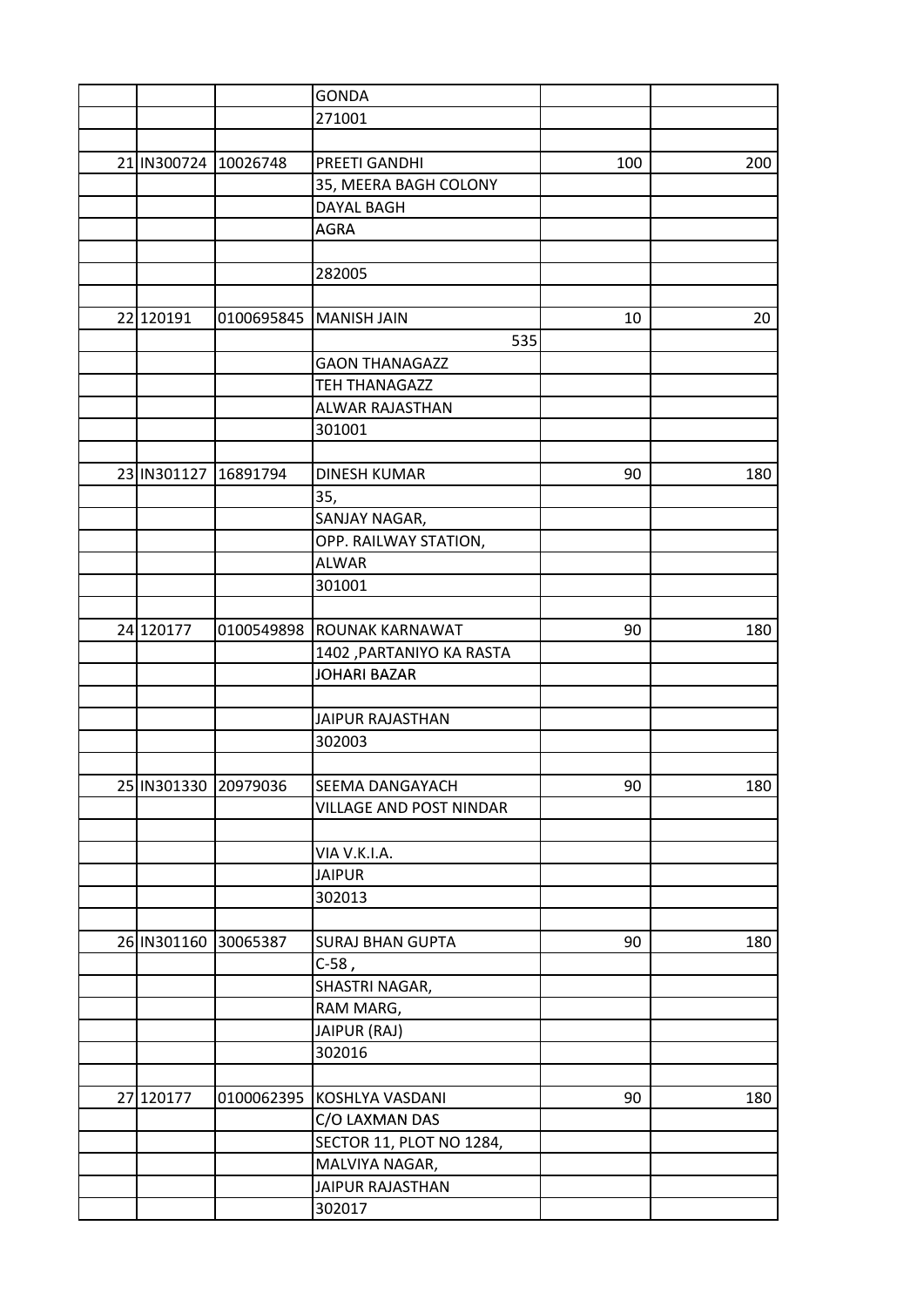| 28 120177            |            | 0100785928 SHAILESH GODIKA | 90  | 180 |
|----------------------|------------|----------------------------|-----|-----|
|                      |            | HOUSE NO 526               |     |     |
|                      |            | <b>SHANTI NAGAR OPP</b>    |     |     |
|                      |            | <b>DURGAPURA</b>           |     |     |
|                      |            | <b>RAILWAY STATION</b>     |     |     |
|                      |            | JAIPUR RAJASTHAN           |     |     |
|                      |            | 302018                     |     |     |
|                      |            |                            |     |     |
| 29 120106            | 0500186502 | RITA GANGWAL               | 90  | 180 |
|                      |            | 27, RITU RAJ               |     |     |
|                      |            | MAHAVEER NAGAR-I           |     |     |
|                      |            | <b>TONK ROAD</b>           |     |     |
|                      |            | JAIPUR RAJASTHAN           |     |     |
|                      |            | 302018                     |     |     |
|                      |            |                            |     |     |
| 30 120106            | 0500445770 | <b>NAVEEN KUMAR</b>        | 90  | 180 |
|                      |            | 54/28,                     |     |     |
|                      |            | SARYU MARG,                |     |     |
|                      |            | <b>MANSAROVAR</b>          |     |     |
|                      |            | <b>JAIPUR RAJASTHAN</b>    |     |     |
|                      |            | 302020                     |     |     |
|                      |            |                            |     |     |
| 31 120177            | 0100845119 | <b>VISHAL JAIN</b>         | 200 | 400 |
|                      |            | 56/79 RAJAT PATH           |     |     |
|                      |            | MANSAROVAR                 |     |     |
|                      |            |                            |     |     |
|                      |            | <b>JAIPUR RAJASTHAN</b>    |     |     |
|                      |            | 302020                     |     |     |
|                      |            |                            |     |     |
| 32 IN301160 30030750 |            | PURUSHOTTAM LAL AJMERA     | 90  | 180 |
|                      |            | C/O MOOL CHAND AJMERA,     |     |     |
|                      |            | V.P.- MANDHA BHIM SINGH,   |     |     |
|                      |            |                            |     |     |
|                      |            |                            |     |     |
|                      |            | <b>JAIPUR</b>              |     |     |
|                      |            | 303339                     |     |     |
|                      |            |                            |     |     |
| 33 IN302201          | 11319605   | <b>ANITA DEVI</b>          | 40  | 80  |
|                      |            | 95, JAIN DIVAKAR LAIBRERI  |     |     |
|                      |            | WARD NO 24                 |     |     |
|                      |            |                            |     |     |
|                      |            | <b>BEAWAR</b>              |     |     |
|                      |            | 305901                     |     |     |
|                      |            |                            |     |     |
| 34 120191            | 0100107554 | SULOCHANA SINGHAL          | 90  | 180 |
|                      |            | $E-5,$                     |     |     |
|                      |            | <b>SHASTRI NAGAR</b>       |     |     |
|                      |            | <b>BHILWARA</b>            |     |     |
|                      |            | BHILWARA RAJASTHAN         |     |     |
|                      |            | 311001                     |     |     |
|                      |            |                            |     |     |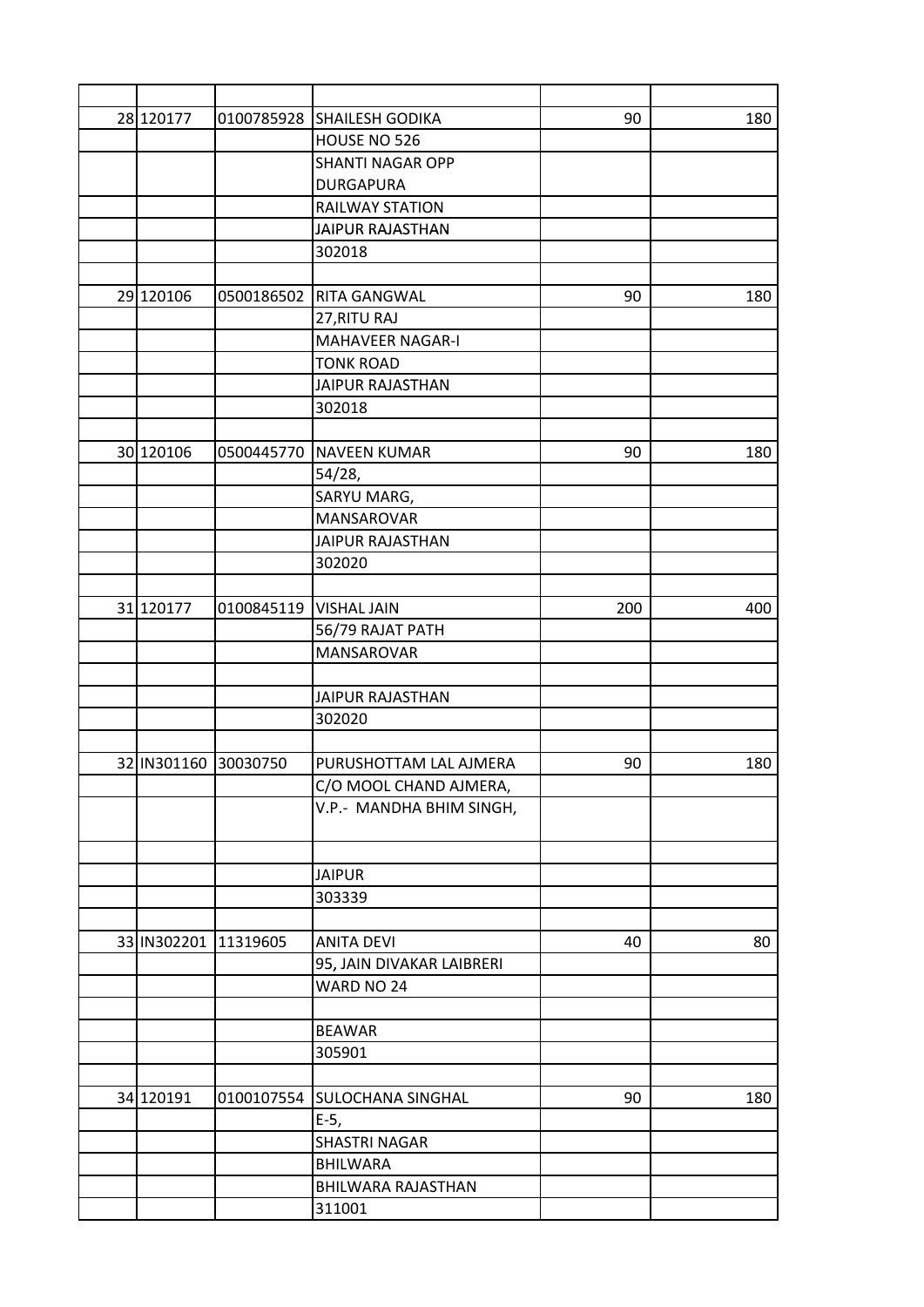| 35 120121            | 0100350178 | RANJANA MEHTA                        | 90  | 180 |
|----------------------|------------|--------------------------------------|-----|-----|
|                      |            | 525,                                 |     |     |
|                      |            | SAHELI MARG.                         |     |     |
|                      |            |                                      |     |     |
|                      |            | <b>UDAIPUR RAJASTHAN</b>             |     |     |
|                      |            | 313001                               |     |     |
|                      |            |                                      |     |     |
| 36 IN301055 10554740 |            | <b>UMESH LODHA</b>                   | 90  | 180 |
|                      |            | 318 A                                |     |     |
|                      |            | AMBA MATA SCHEME                     |     |     |
|                      |            |                                      |     |     |
|                      |            | <b>UDAIPUR (RAJ)</b>                 |     |     |
|                      |            | 313004                               |     |     |
|                      |            |                                      |     |     |
| 37 IN301774 16377070 |            | <b>GAJA NAND GUPTA</b>               | 100 | 200 |
|                      |            | <b>CAMPUS QUATER</b>                 |     |     |
|                      |            | <b>CHC SALUMBER</b>                  |     |     |
|                      |            |                                      |     |     |
|                      |            | <b>UDAIPUR</b>                       |     |     |
|                      |            | 313027                               |     |     |
|                      |            |                                      |     |     |
| 38 IN301055 10508120 |            | <b>KRISHAN GOPAL MEHTA</b>           | 90  | 180 |
|                      |            | 255                                  |     |     |
|                      |            | SABJI MANDI                          |     |     |
|                      |            | <b>NAYAPURA</b>                      |     |     |
|                      |            | <b>KOTA</b>                          |     |     |
|                      |            | 324001                               |     |     |
|                      |            |                                      |     |     |
| 39 120177            |            | 0100726614 SANJAY KUMAR CHETANI HUF. | 90  | 180 |
|                      |            |                                      |     |     |
|                      |            | BHAGWAN DAS BINJ RAJ KAPI            |     |     |
|                      |            |                                      |     |     |
|                      |            | <b>NEEM KA THANA</b>                 |     |     |
|                      |            | <b>SIKAR</b>                         |     |     |
|                      |            | <b>SIKAR RAJASTHAN</b>               |     |     |
|                      |            | 332713                               |     |     |
|                      |            |                                      |     |     |
| 40 120104            |            | 0000006638 JJUGAL KISHORE RATHI      | 90  | 180 |
|                      |            | 471, OUT SIDE JASSUSAR GATE          |     |     |
|                      |            |                                      |     |     |
|                      |            |                                      |     |     |
|                      |            |                                      |     |     |
|                      |            | <b>BIKANER RAJASTHAN</b>             |     |     |
|                      |            | 334001                               |     |     |
|                      |            |                                      |     |     |
| 41 IN301127 15446587 |            | <b>SUMIT DAGA</b>                    | 90  | 180 |
|                      |            | DAGA AND COMPANY                     |     |     |
|                      |            | <b>CHARTERED ACCOUNTANTS</b>         |     |     |
|                      |            | <b>GANGASHAHAR ROAD</b>              |     |     |
|                      |            | BIKANER - RAJASTHAN                  |     |     |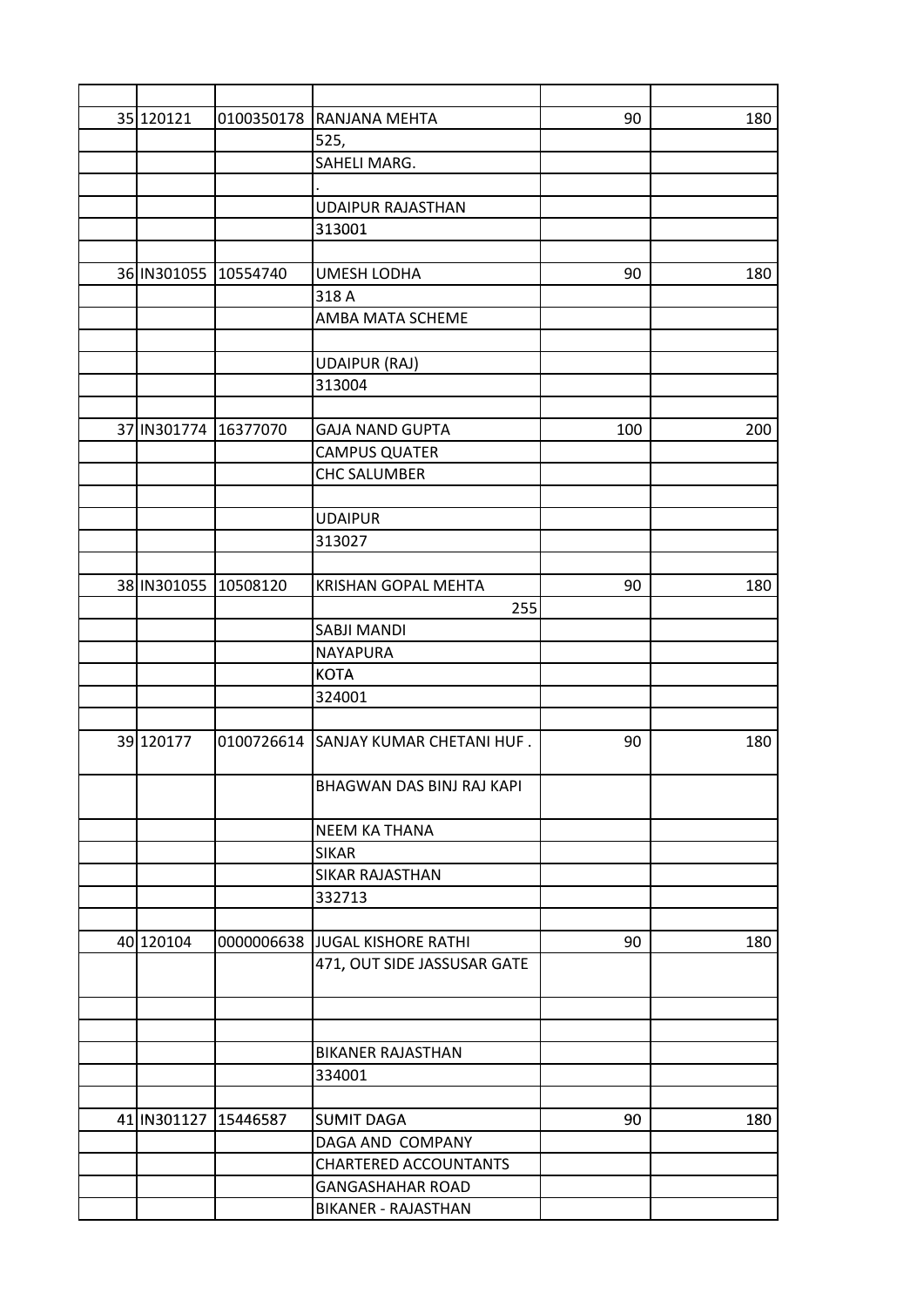|           |                      | 334001                     |    |     |
|-----------|----------------------|----------------------------|----|-----|
|           |                      |                            |    |     |
| 42 120121 | 0100222506           | <b>MAHESH BALANI</b>       | 90 | 180 |
|           |                      | 3 KA-26                    |    |     |
|           |                      | PAWAN PURI                 |    |     |
|           |                      |                            |    |     |
|           |                      | <b>BIKANER RAJ</b>         |    |     |
|           |                      | 334003                     |    |     |
|           |                      |                            |    |     |
| 43 120289 | 0000453951           | <b>LATA KHATRI</b>         | 45 | 90  |
|           |                      | D/O- LAXMI NARAYAN KHATRI  |    |     |
|           |                      |                            |    |     |
|           |                      | 6-B-132, SUDARSHANA NAGAR  |    |     |
|           |                      |                            |    |     |
|           |                      | PAWAN PURI,                |    |     |
|           |                      | <b>BIKANER RAJASTHAN</b>   |    |     |
|           |                      | 334003                     |    |     |
|           |                      |                            |    |     |
| 44 120137 | 0000247572           | NARENDRA SINGHVI           | 7  | 14  |
|           |                      | <b>488 SINGHVI KI POLE</b> |    |     |
|           |                      | RAM DEV JI KA CHOWK        |    |     |
|           |                      | NAVCHOKIYA                 |    |     |
|           |                      | JODHPUR RAJASTHAN          |    |     |
|           |                      | 342001                     |    |     |
|           |                      |                            |    |     |
| 45 120121 | 0100130966           | <b>MAHENDRA KUMAR</b>      | 90 | 180 |
|           |                      | C/O MUKANCHAND KESHRIMAL   |    |     |
|           |                      | <b>BAKR-</b>               |    |     |
|           |                      | -AWALA,                    |    |     |
|           |                      | KANSARO KA BASS,           |    |     |
|           |                      | <b>BALOTRA RAJ</b>         |    |     |
|           |                      | 344022                     |    |     |
|           |                      |                            |    |     |
|           | 46 IN300974 10157067 | <b>FRANCIS D'SOUZA</b>     | 45 | 90  |
|           |                      | GANGA APARTMENT,           |    |     |
|           |                      | 2/5, COLLEGE WADI,         |    |     |
|           |                      | NR. KATHAWAR GYMKHANA,     |    |     |
|           |                      |                            |    |     |
|           |                      | RAJKOT.                    |    |     |
|           |                      | 360001                     |    |     |
|           |                      |                            |    |     |
| 47 120180 | 0000247493           | DHARMENDRA KANTILAL        | 90 | 180 |
|           |                      | <b>TANNA</b>               |    |     |
|           |                      |                            |    |     |
|           |                      | K/FLAT NO 503 GUJ HOU      |    |     |
|           |                      | <b>BOARD SOC</b>           |    |     |
|           |                      | OPP COSMOPLEX CINEMA B/H   |    |     |
|           |                      | <b>RANGOLI PARK</b>        |    |     |
|           |                      | KALAWAD ROAD MOTA MAVA     |    |     |
|           |                      | RAJKOT GUJARAT             |    |     |
|           |                      | 360005                     |    |     |
|           |                      |                            |    |     |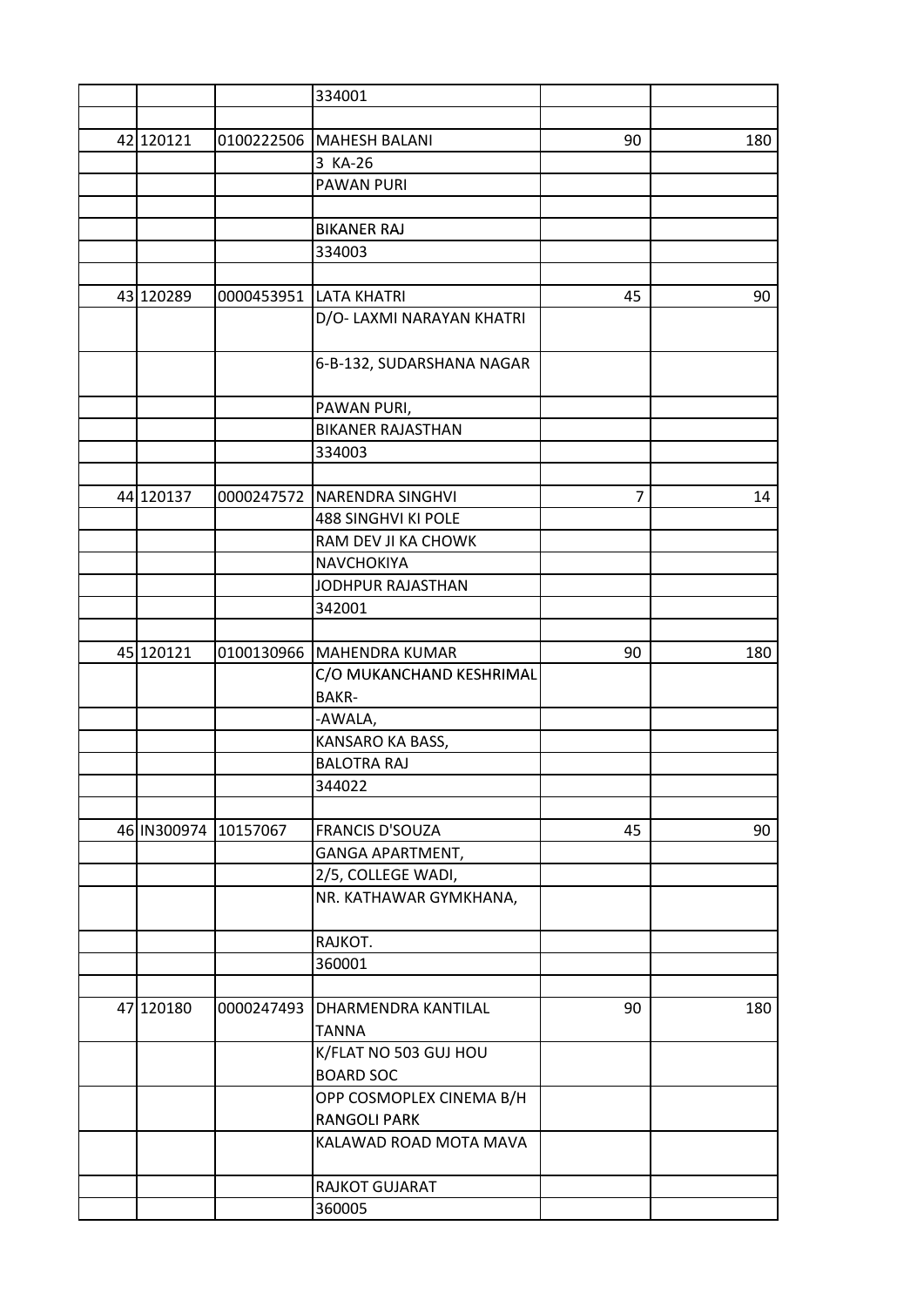| 48 120332            | 0005991422 | <b>VEENA MANISH KHETANI</b> | 61 | 122 |
|----------------------|------------|-----------------------------|----|-----|
|                      |            | A-14 YUGDHARMA SANKUL       |    |     |
|                      |            | NR GITA MANDIR              |    |     |
|                      |            | <b>BHAKTINAGAR CIRCLE</b>   |    |     |
|                      |            | RAJKOT GUJARAT              |    |     |
|                      |            | 360001                      |    |     |
|                      |            |                             |    |     |
| 49 IN301039 24185587 |            | MUKUND LAXMICHANDBHAI       | 90 | 180 |
|                      |            | <b>DELAWALA</b>             |    |     |
|                      |            |                             |    |     |
|                      |            | PREMILA ROAD                |    |     |
|                      |            | OPP PAREKH WATCH CO         |    |     |
|                      |            | REVAKUNJ                    |    |     |
|                      |            | <b>RAJKOT</b>               |    |     |
|                      |            | 360001                      |    |     |
|                      |            |                             |    |     |
| 50 IN302201          | 10640823   | VACHHANI MANISHBHAI C       | 90 | 180 |
|                      |            | JAYDEEP, DWARKADHISH        |    |     |
|                      |            | <b>SOCIETY</b>              |    |     |
|                      |            | STREET NO. 1, BH.           |    |     |
|                      |            | <b>GOKULDHAM</b>            |    |     |
|                      |            | KRUSHNANAGAR MAIN ROAD      |    |     |
|                      |            | RAJKOT                      |    |     |
|                      |            | 360002                      |    |     |
|                      |            |                             |    |     |
| 51 120332            |            | 0001268481 ARVIND S NASIT   | 50 | 100 |
|                      |            | AMRUT 2 NILKANTH PARK       |    |     |
|                      |            | BLOCK NO E 32/2             |    |     |
|                      |            |                             |    |     |
|                      |            | RAJKOT GUJARAT              |    |     |
|                      |            | 360002                      |    |     |
|                      |            |                             |    |     |
| 52 IN300974          | 10125691   | HANSABEN DAMJIBHAI          | 90 | 180 |
|                      |            | <b>RAICHURA</b>             |    |     |
|                      |            | C/O. M/S. MAYUR TRADERS,    |    |     |
|                      |            | A-43, MARKETING YARD,       |    |     |
|                      |            | RAJKOT.                     |    |     |
|                      |            |                             |    |     |
|                      |            | 360003                      |    |     |
|                      |            |                             |    |     |
| 53 IN300974          | 10105157   | RAJENDRA PAREKH             | 90 | 180 |
|                      |            | MAIN BAZAR, ROAD,           |    |     |
|                      |            | JAMKANDORANA,               |    |     |
|                      |            | DIST. RAJKOT.               |    |     |
|                      |            |                             |    |     |
|                      |            | 360405                      |    |     |
|                      |            |                             |    |     |
| 54 120120            | 0000025440 | JAYESH MANSUKHLAL MEHTA     | 90 | 180 |
|                      |            |                             |    |     |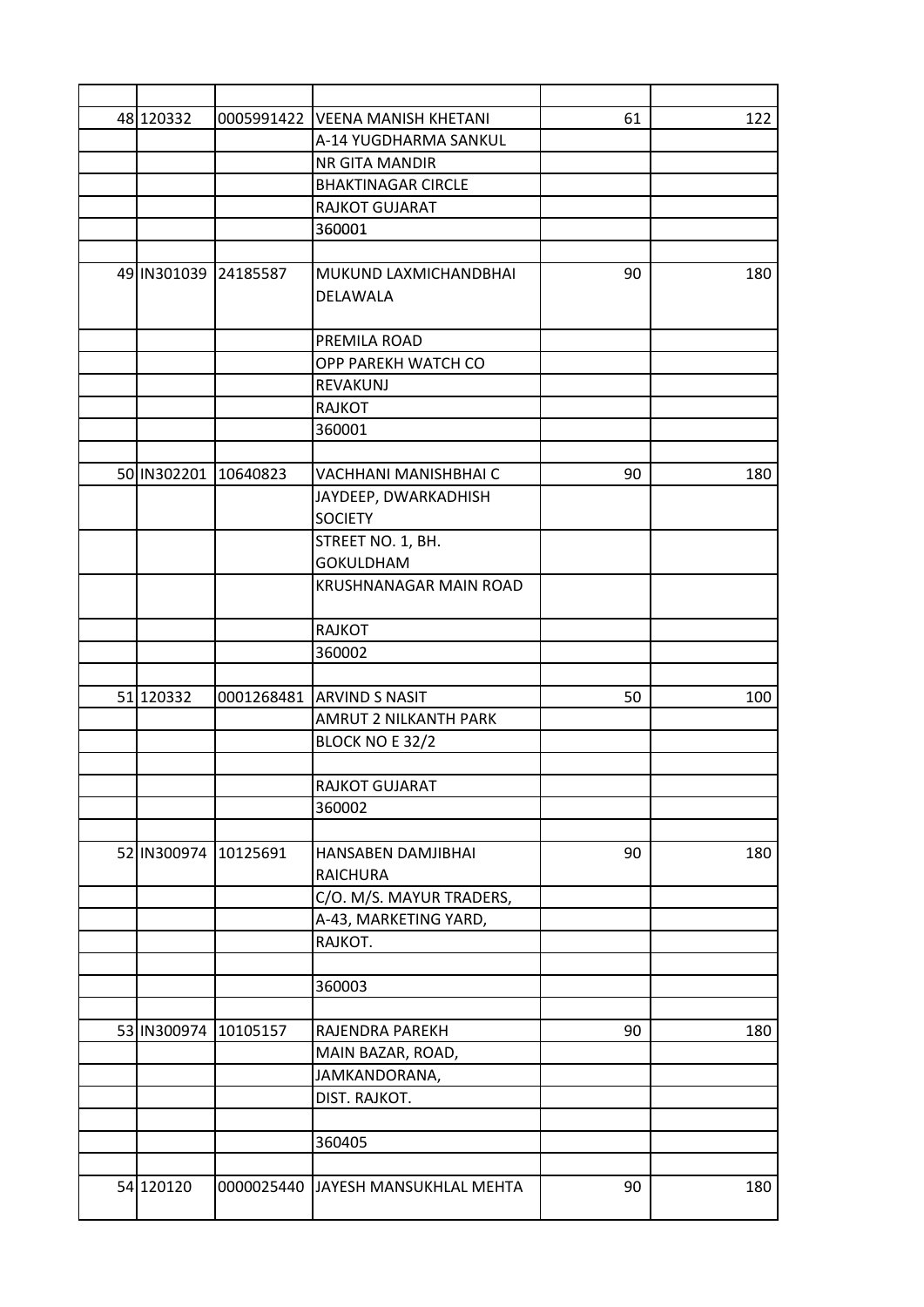|                       |            | LIMDA LANE-1,                          |    |                |
|-----------------------|------------|----------------------------------------|----|----------------|
|                       |            | PARAM DHAM                             |    |                |
|                       |            |                                        |    |                |
|                       |            | <b>JAMNAGAR GUJARAT</b>                |    |                |
|                       |            | 361001                                 |    |                |
|                       |            |                                        |    |                |
| 55 120120             |            | 0000031112 SAROJBEN DHIRAJLAL SHAH     | 40 | 80             |
|                       |            | NEMNATH DERASAR,                       |    |                |
|                       |            | NEAR VANIA VAD,                        |    |                |
|                       |            |                                        |    |                |
|                       |            | JAMNAGAR GUJARAT                       |    |                |
|                       |            | 361001                                 |    |                |
|                       |            |                                        |    |                |
|                       |            |                                        |    |                |
| 56 IN301991           | 10682384   | SHAH NEMCHAND VIRPAL                   | 90 | 180            |
|                       |            | 'LAXMI NIVAS", 53, DIG PLOT            |    |                |
|                       |            |                                        |    |                |
|                       |            |                                        |    |                |
|                       |            |                                        |    |                |
|                       |            | <b>JAMNAGAR</b>                        |    |                |
|                       |            | 361005                                 |    |                |
|                       |            |                                        |    |                |
| 57 130199             |            | 0000387865   VIPUL MUKUNDRAI YAGNIK    | 1  | $\overline{2}$ |
|                       |            | OPP.JAIN KANYA VIDHAYALAY              |    |                |
|                       |            | B-WING/402,45 DIGVIJAY PLOT            |    |                |
|                       |            |                                        |    |                |
|                       |            | <b>VIMALNATH</b>                       |    |                |
|                       |            | APPARTMENT, JAMNAGAR                   |    |                |
|                       |            | <b>JAMNAGAR GUJARAT</b>                |    |                |
|                       |            | 361005                                 |    |                |
|                       |            |                                        |    |                |
| 58 IN301039  24249466 |            | INDUBEN JATIN HARIA                    | 90 | 180            |
|                       |            | <b>NARESH KUNJ</b>                     |    |                |
|                       |            | 50 DIGVIJAY PLOT ST                    |    |                |
|                       |            | <b>JAMNAGAR</b>                        |    |                |
|                       |            | <b>JAMANGAR</b>                        |    |                |
|                       |            | 361005                                 |    |                |
|                       |            |                                        |    |                |
| 59 120180             | 0000176363 | RAJESHWARIBA                           | 90 | 180            |
|                       |            | DEVENDRASINH ZALA                      |    |                |
|                       |            | 1-FIZUNIKA SOCIETY                     |    |                |
|                       |            | SARU SECTION ROAD                      |    |                |
|                       |            | <b>B/H RAJ NAGAR</b>                   |    |                |
|                       |            | <b>JAMNAGAR GUJARAT</b>                |    |                |
|                       |            | 361006                                 |    |                |
|                       |            |                                        |    |                |
| 60 120120             |            | 0000029728 JJAYANTILAL BABULAL KATESIA | 90 | 180            |
|                       |            |                                        |    |                |
|                       |            | RAJ PARK 2, PLOT NO. 44,               |    |                |
|                       |            | <b>BEHIND OLD MENTAL</b>               |    |                |
|                       |            | HOSPITAL.                              |    |                |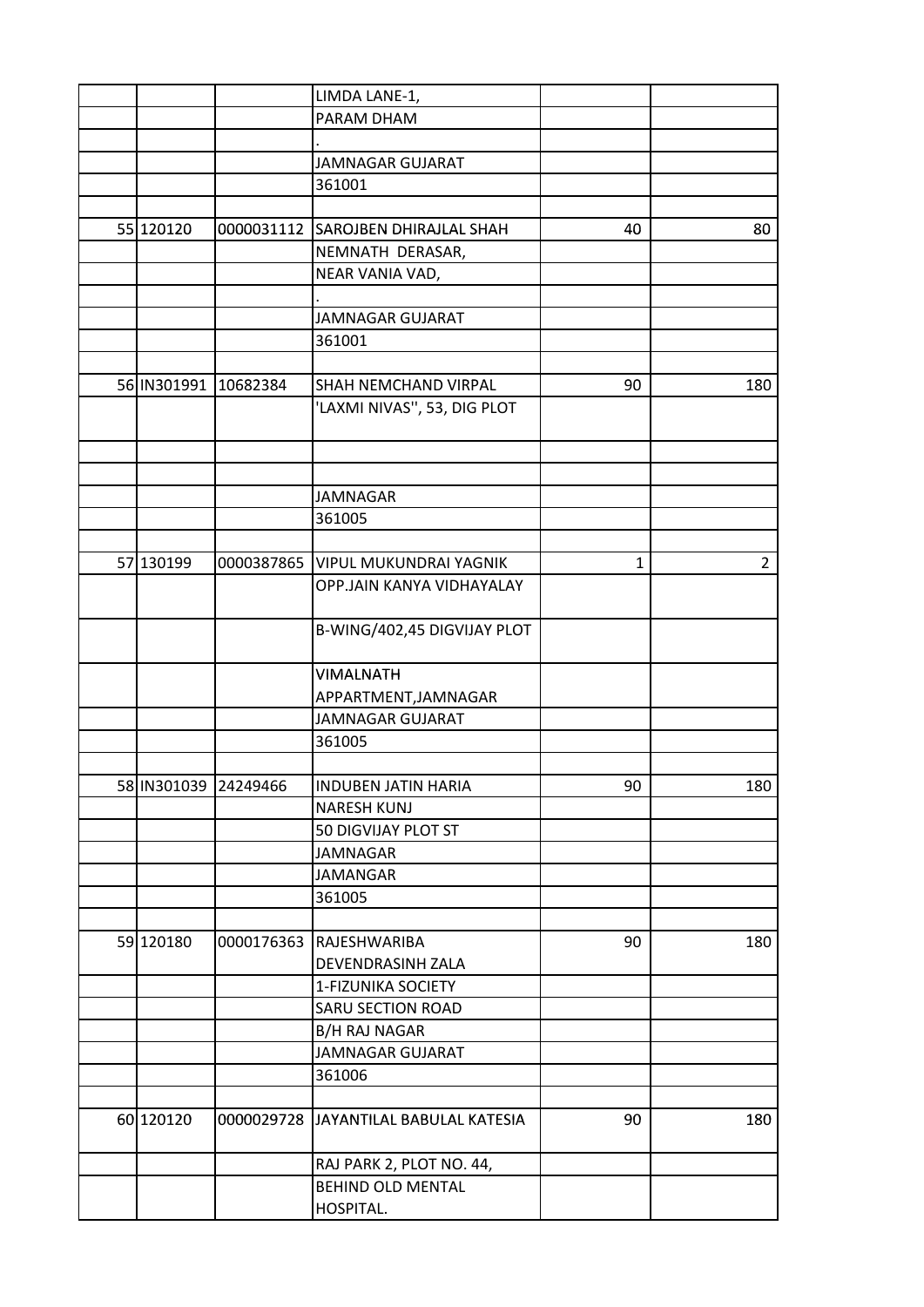|                      |                      | NR. SUBHASH BRIDGE,                   |    |     |
|----------------------|----------------------|---------------------------------------|----|-----|
|                      |                      | <b>JAMNAGAR GUJARAT</b>               |    |     |
|                      |                      | 361007                                |    |     |
|                      |                      |                                       |    |     |
| 61 IN300974          | 10187540             | SUDHABEN YOGESHBHAI                   | 90 | 180 |
|                      |                      | <b>MEHTA</b>                          |    |     |
|                      |                      | A 401 PARSHWANATH                     |    |     |
|                      |                      | APPARTMENT                            |    |     |
|                      |                      | PALACE ROAD                           |    |     |
|                      |                      |                                       |    |     |
|                      |                      | <b>JAMNAGAR</b>                       |    |     |
|                      |                      | 361008                                |    |     |
|                      |                      |                                       |    |     |
| 62 IN301039 24578592 |                      | SHOBHANA MANHARLAL                    | 40 | 80  |
|                      |                      | <b>MEHTA</b>                          |    |     |
|                      |                      | FLAT NO 2 VARDHMAN                    |    |     |
|                      |                      | APARTMENT                             |    |     |
|                      |                      | <b>TAPOVAN COLONY</b>                 |    |     |
|                      |                      | <b>OPP PRATAP VILL PALACE</b>         |    |     |
|                      |                      | <b>SWASTIK SOCIE</b>                  |    |     |
|                      |                      | JAMNAGAR                              |    |     |
|                      |                      | 361008                                |    |     |
|                      |                      |                                       |    |     |
| 63 IN301276 30614524 |                      | TRAMBADIA VIMAL                       | 50 | 100 |
|                      |                      | MAHENDRABHAI                          |    |     |
|                      |                      | BLOCK NO. 101 MARUTI                  |    |     |
|                      |                      |                                       |    |     |
|                      |                      | <b>PALACE</b><br><b>JITENDRA PARK</b> |    |     |
|                      |                      |                                       |    |     |
|                      |                      | ZANZARDA ROAD                         |    |     |
|                      |                      | <b>JUNAGADH</b>                       |    |     |
|                      |                      | 362001                                |    |     |
|                      | 64 IN300974 10245837 | BHIKHALAL SHANTILAL SHAH              | 25 | 50  |
|                      |                      |                                       |    |     |
|                      |                      | PARTH NAGAR,                          |    |     |
|                      |                      | RAM SOCIETY ROAD,                     |    |     |
|                      |                      | NR. DAL MILL,                         |    |     |
|                      |                      | SURENDRANAGAR.                        |    |     |
|                      |                      | 363001                                |    |     |
|                      |                      |                                       |    |     |
| 65 120244            | 0000007335           | PRITIBEN DINESHKUMAR SONI             | 90 | 180 |
|                      |                      | JUNI COTTON MARKET,                   |    |     |
|                      |                      | SERINO. 2,                            |    |     |
|                      |                      |                                       |    |     |
|                      |                      | SURENDRANAGAR GUJARAT                 |    |     |
|                      |                      | 363001                                |    |     |
|                      |                      |                                       |    |     |
| 66 120244            | 0000014393           | BHARATBHAI BHAGVANBHAI                | 15 | 30  |
|                      |                      | SHAH                                  |    |     |
|                      |                      | MORBINO UTARO,                        |    |     |
|                      |                      |                                       |    |     |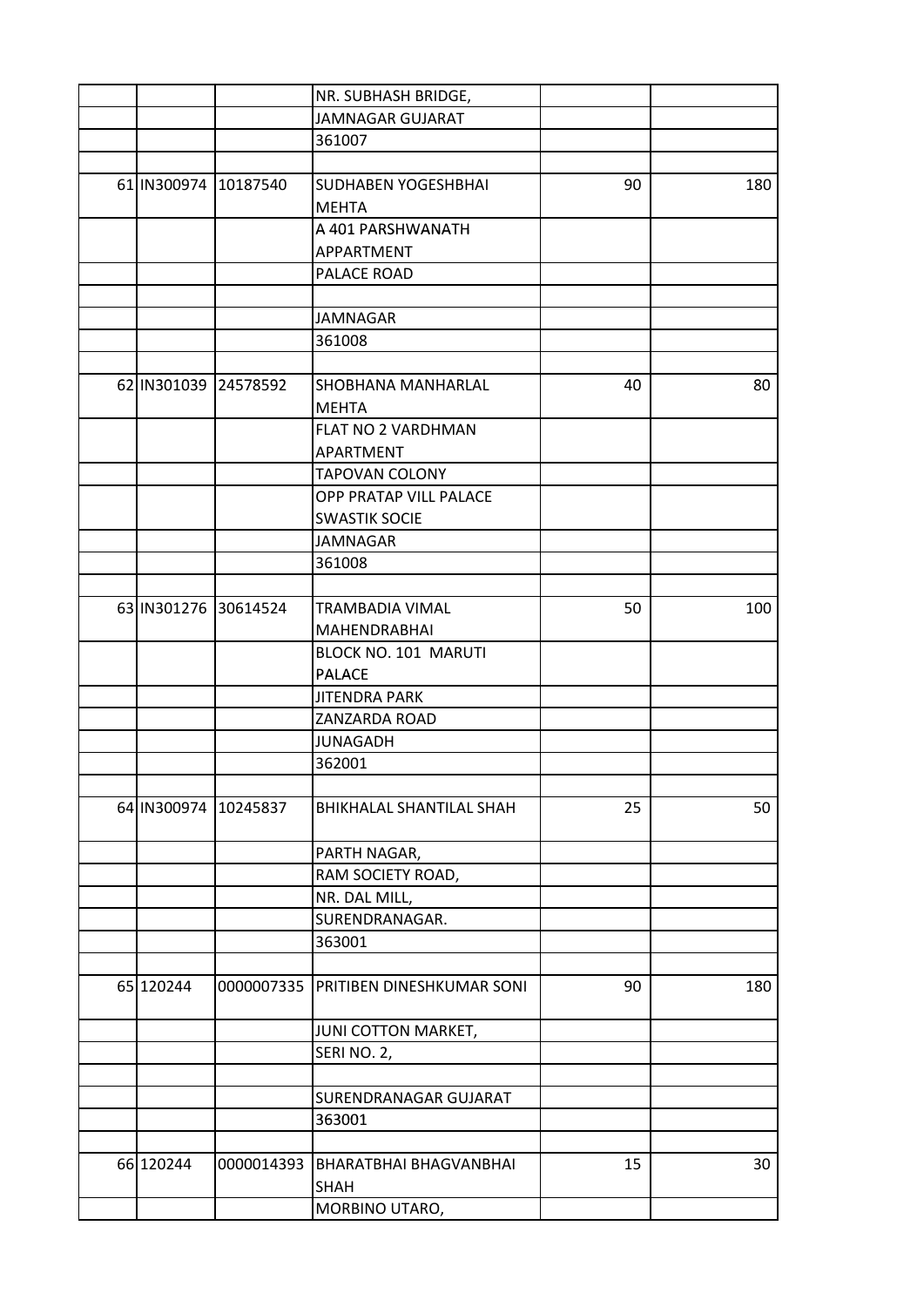|                      |          | STREET NO. 2,             |    |     |
|----------------------|----------|---------------------------|----|-----|
|                      |          | NR JASVANT STUDIO, JAIN   |    |     |
|                      |          | <b>DERASAR</b>            |    |     |
|                      |          | SURENDRANAGAR GUJARAT     |    |     |
|                      |          | 363001                    |    |     |
|                      |          |                           |    |     |
| 67 IN300974 10285478 |          | MANSUKHLAL N. SHETH       | 40 | 80  |
|                      |          | DARBARGADH ROAD,          |    |     |
|                      |          | OPP. DERASAR,             |    |     |
|                      |          |                           |    |     |
|                      |          | WANKANER.                 |    |     |
|                      |          | 363621                    |    |     |
|                      |          |                           |    |     |
| 68 IN300159          | 10304984 | HARISH NARSHIBHAI PATEL   | 90 | 180 |
|                      |          | A 6, PATEL SOCIETY        |    |     |
|                      |          | RAVAPAR ROAD              |    |     |
|                      |          |                           |    |     |
|                      |          | MORBI.                    |    |     |
|                      |          | 363641                    |    |     |
|                      |          |                           |    |     |
| 69 IN300974          | 10862549 | SEJALBEN DINESHBHAI MEHTA | 90 | 180 |
|                      |          | PLOT NO. 1852/AB-2,       |    |     |
|                      |          | NR. GOPAL NURSING HOME,   |    |     |
|                      |          | ATABHAI ROAD,             |    |     |
|                      |          | BHAVNAGAR.                |    |     |
|                      |          | 364001                    |    |     |
|                      |          |                           |    |     |
| 70 IN300974 11116834 |          | OMPRAKASH D. GOPLANI      | 30 | 60  |
|                      |          | SATGURU NANAK NIVAS,      |    |     |
|                      |          | HARIYALA PLOT NO.48-A,    |    |     |
|                      |          | NR. RUBBER FACTORY,       |    |     |
|                      |          | <b>BHAVNAGAR</b>          |    |     |
|                      |          | 364001                    |    |     |
|                      |          |                           |    |     |
| 71 IN300974          | 11661792 | ANKITA H RAJYAGURU        | 35 | 70  |
|                      |          | M-6, 7085, LAKSHMINARAYAN |    |     |
|                      |          | FLAT,                     |    |     |
|                      |          | BEHIND GAYATRI NAGAR,     |    |     |
|                      |          |                           |    |     |
|                      |          | <b>BHAVNAGAR</b>          |    |     |
|                      |          | 364001                    |    |     |
|                      |          |                           |    |     |
| 72 IN300982          | 10550037 | SARIKA RAKESHKUMAR SHAH   | 90 | 180 |
|                      |          | 1103, AMBAWADI            |    |     |
|                      |          | RAMNAGAR                  |    |     |
|                      |          | SABARMATI                 |    |     |
|                      |          | AHMEDABAD                 |    |     |
|                      |          | 380005                    |    |     |
|                      |          |                           |    |     |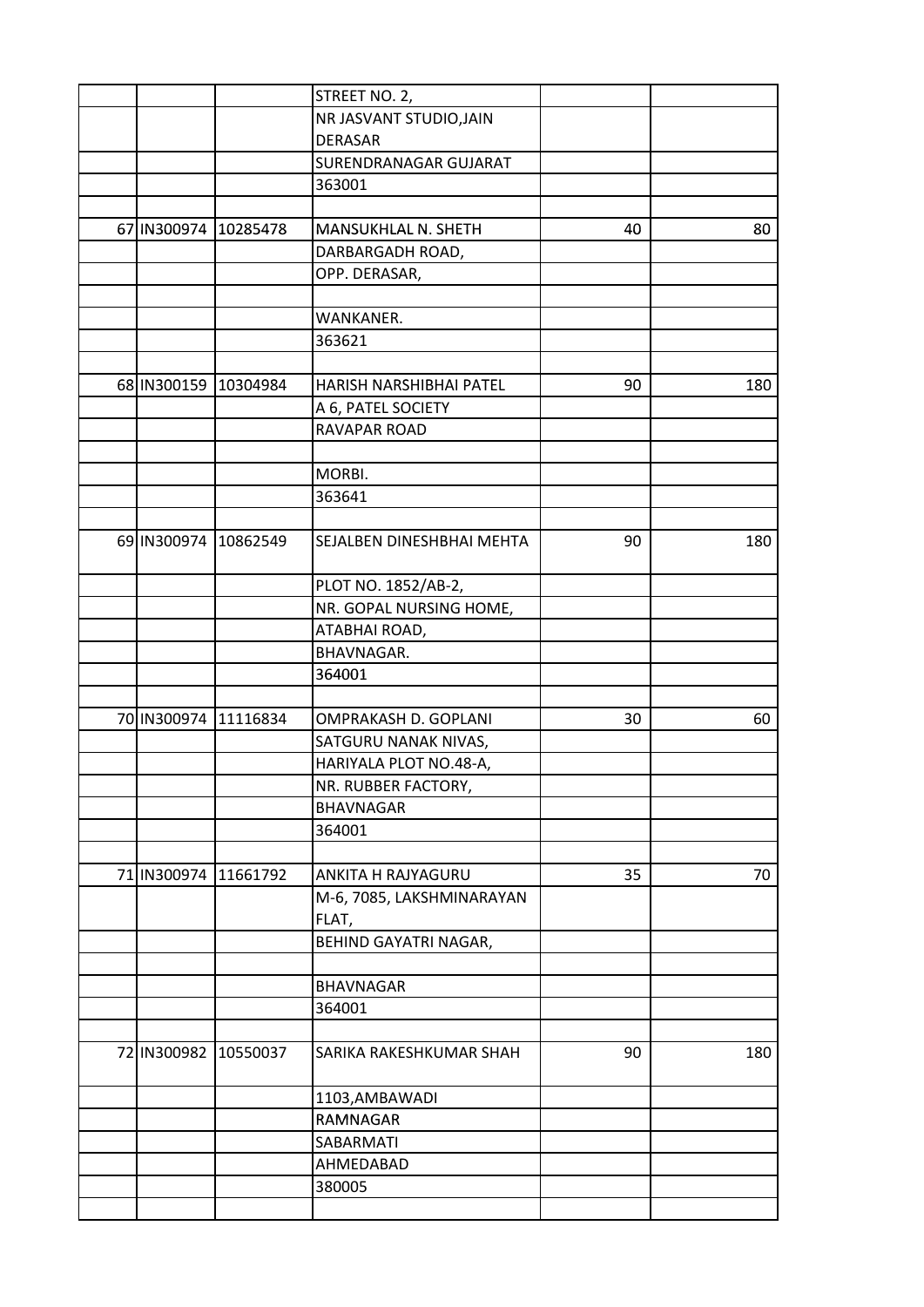|             | 73 IN300982 10679208 | ARVINDBHAI AMICHAND SHAH      | 90 | 180 |
|-------------|----------------------|-------------------------------|----|-----|
|             |                      | 8, DARSHAN APPARTMENT,        |    |     |
|             |                      | B/H.SHANKHESHWAR              |    |     |
|             |                      | DERASAR,                      |    |     |
|             |                      | SABARMATI,                    |    |     |
|             |                      | AHMEDABAD                     |    |     |
|             |                      | 380005                        |    |     |
|             |                      |                               |    |     |
| 74 IN301485 | 10286524             | <b>BHARAT H. SHAH</b>         | 90 | 180 |
|             |                      | 7/A, KALYAN SOCIETY           |    |     |
|             |                      | NR, NAGRI HOSPITAL            |    |     |
|             |                      | <b>ELLISBRIDGE</b>            |    |     |
|             |                      | AHMEDABAD                     |    |     |
|             |                      | 380006                        |    |     |
|             |                      |                               |    |     |
| 75 IN300343 | 10315778             | SMITA BHARATBHAI SHAH         | 90 | 180 |
|             |                      | 103, SHALIBHADRA TOWER,       |    |     |
|             |                      | SATHANAK VASI SOCIETY,        |    |     |
|             |                      | OPP.KESHARKUNJ FLAT,          |    |     |
|             |                      | NARANPURA,                    |    |     |
|             |                      | AHMEDABAD.                    |    |     |
|             |                      | 380013                        |    |     |
|             |                      |                               |    |     |
| 76 120437   | 0000254902           | KISHORBHAI BABUBHAI PATEL     | 90 | 180 |
|             |                      | 27-2 Madhyam Varg Society     |    |     |
|             |                      | NR Shakti Colony              |    |     |
|             |                      | Kankaria                      |    |     |
|             |                      | Ahmedabad GUJARAT             |    |     |
|             |                      | 380022                        |    |     |
|             |                      |                               |    |     |
| 77 120447   | 0000470853           | MANJITSINGH VADHAYASINGH      | 90 | 180 |
|             |                      | <b>DANG</b>                   |    |     |
|             |                      | <b>38 GURURAM SOCIETY</b>     |    |     |
|             |                      | <b>B/H AMBER CINEMA</b>       |    |     |
|             |                      | BAPUNAGAR AHMEDABAD           |    |     |
|             |                      | AHMEDABAD GUJARAT             |    |     |
|             |                      | 380024                        |    |     |
|             |                      |                               |    |     |
| 78 IN300343 | 11165519             | PATEL SURYAKANTBHAI           | 80 | 160 |
|             |                      | <b>BALDEVBHAI</b>             |    |     |
|             |                      | 21 YOGESHWAR TENAMENT         |    |     |
|             |                      | <b>B/H GOPI BUNGLOWS</b>      |    |     |
|             |                      | VASTRAL ROAD AMRAIWADI        |    |     |
|             |                      | AHMEDABAD                     |    |     |
|             |                      | 380026                        |    |     |
|             |                      |                               |    |     |
| 79 120132   |                      | 0001291375 CHANDRIKA B RATHOD | 90 | 180 |
|             |                      | F/2 UDAY SOC OPP RLY STN      |    |     |
|             |                      |                               |    |     |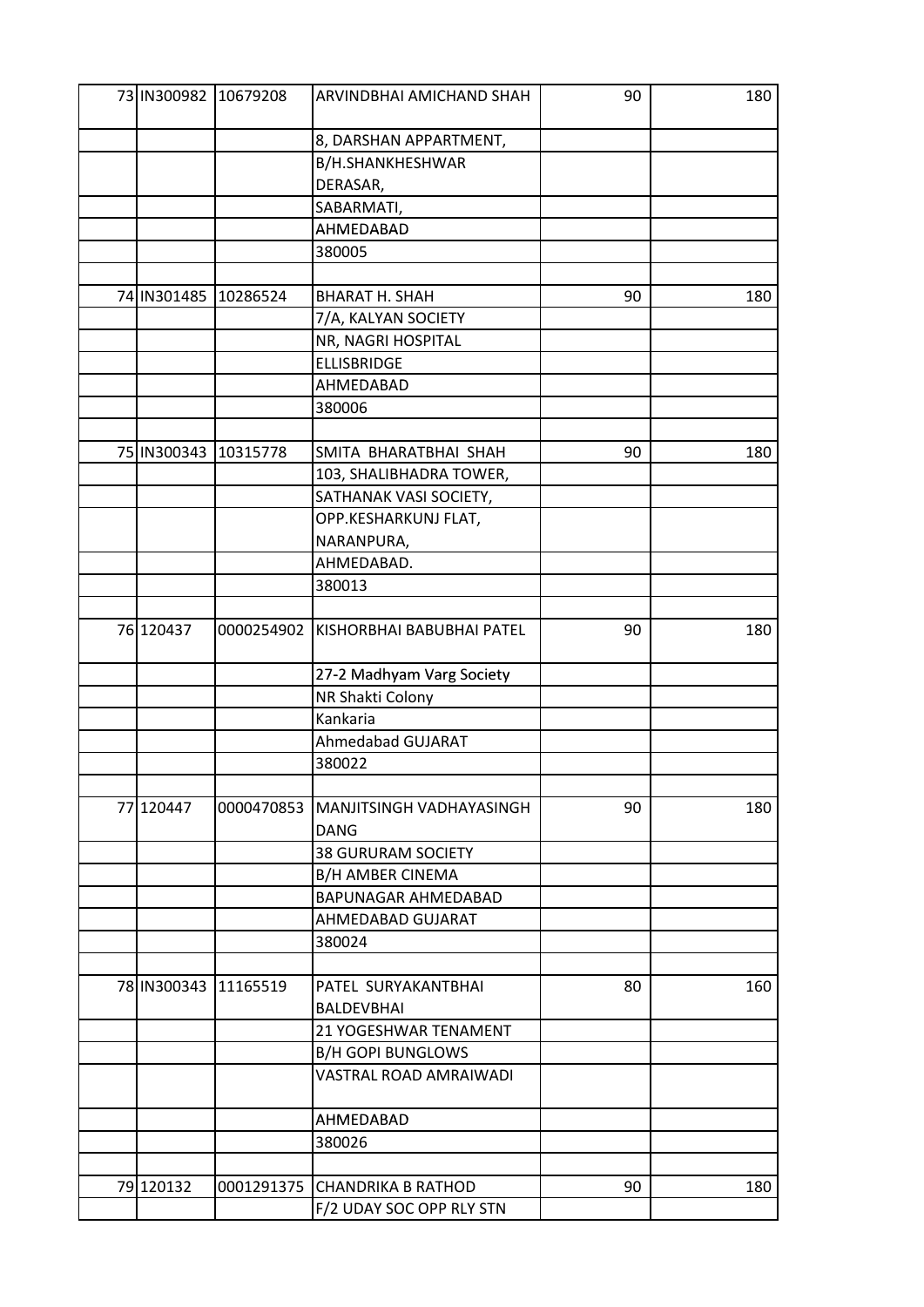|             |                      | VEJALPUR                             |     |     |
|-------------|----------------------|--------------------------------------|-----|-----|
|             |                      |                                      |     |     |
|             |                      | AHMEDABAD GUJARAT                    |     |     |
|             |                      | 380051                               |     |     |
|             |                      |                                      |     |     |
|             | 80 IN301485 10125596 | PATEL RAKESHBHAI                     | 90  | 180 |
|             |                      | <b>CHATURBHAI</b>                    |     |     |
|             |                      | 1, ISHAN PARK                        |     |     |
|             |                      | NR PRABHU PARK OPP A M               |     |     |
|             |                      | <b>GARDEN</b>                        |     |     |
|             |                      | <b>NARODA</b>                        |     |     |
|             |                      | AHMEDABAD                            |     |     |
|             |                      | 382330                               |     |     |
|             |                      |                                      |     |     |
|             | 81 IN300343 11241136 | KALPESH A. PATEL                     | 90  | 180 |
|             |                      | 32, PARMESHWER BUNGLOW               |     |     |
|             |                      |                                      |     |     |
|             |                      | NR. KARNAVATI BUNGLOW                |     |     |
|             |                      | HARIDARSHAN CHAR RASTA,              |     |     |
|             |                      | <b>NAVA NARODA</b>                   |     |     |
|             |                      | AHMEDABAD                            |     |     |
|             |                      | 382330                               |     |     |
|             |                      |                                      |     |     |
| 82 120332   | 0006523471           | ROHINI UMESHBHAI PATEL               | 84  | 168 |
|             |                      | <b>60 GANGOTRI TENAMENTS</b>         |     |     |
|             |                      | <b>B/S GOPINATH BUNGLOWS</b>         |     |     |
|             |                      | OPP                                  |     |     |
|             |                      | DIPAK SCHOOL NICOL                   |     |     |
|             |                      | AHMEDABAD GUJARAT                    |     |     |
|             |                      | 382415                               |     |     |
|             |                      |                                      |     |     |
| 83 120332   |                      | 0006420203 RESHMA HARESHBHAI TRIVEDI | 75  | 150 |
|             |                      | <b>14 TRIVEDI TWINS</b>              |     |     |
|             |                      | <b>SLOA VILLAGE</b>                  |     |     |
|             |                      |                                      |     |     |
|             |                      | AHMEDABAD GUJARAT                    |     |     |
|             |                      | 382428                               |     |     |
|             |                      |                                      |     |     |
| 84 IN302461 | 10199004             | VIPULBHAI NAROTTAMBHAI               | 90  | 180 |
|             |                      | <b>GANDHI</b>                        |     |     |
|             |                      | I 1 SECTOR-7 A                       |     |     |
|             |                      | RADHA MURLIDHAR NAGAR                |     |     |
|             |                      | NIRNAYNAGAR, CHANDLODIA              |     |     |
|             |                      |                                      |     |     |
|             |                      | AHMEDABAD                            |     |     |
|             |                      | 382481                               |     |     |
|             |                      |                                      |     |     |
| 85 120108   | 0000037249           | HARISHBHAI CHIMANLAL                 | 100 | 200 |
|             |                      | <b>BRAHMBHATT</b>                    |     |     |
|             |                      |                                      |     |     |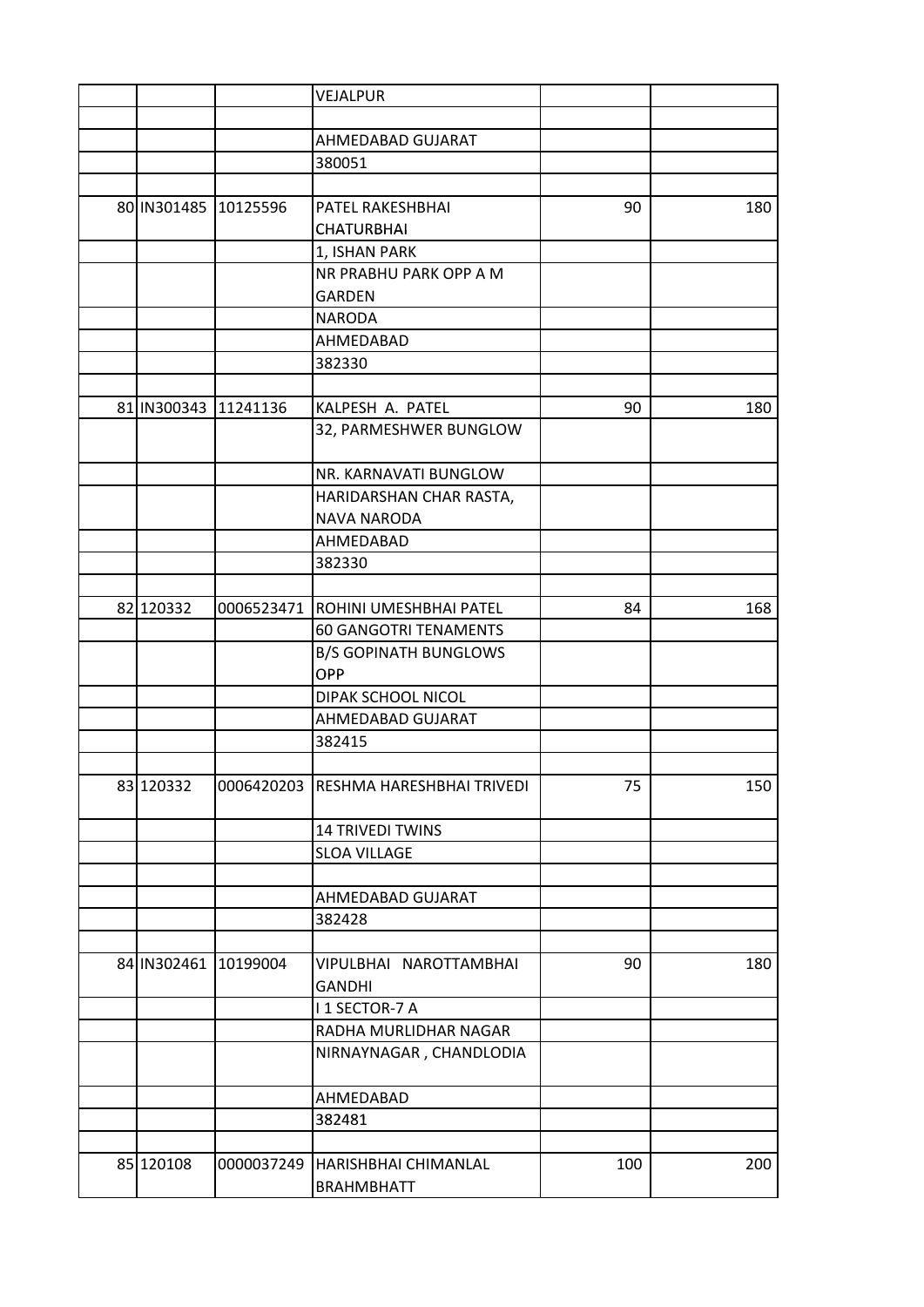|                      |                      | <b>26 MANAV MANDIR PLOT</b>     |              |                |
|----------------------|----------------------|---------------------------------|--------------|----------------|
|                      |                      | <b>VISTAR</b>                   |              |                |
|                      |                      | PANCHVATI VISTAR                |              |                |
|                      |                      | TAL - KALOL                     |              |                |
|                      |                      | <b>BORISANA GUJARAT</b>         |              |                |
|                      |                      | 382721                          |              |                |
|                      |                      |                                 |              |                |
| 86 120332            | 0000971985           | MINA PAPPU DOLATRAM             | 90           | 180            |
|                      |                      | <b>31 SHREENATH SOCIETY</b>     |              |                |
|                      |                      | NR RADHESHYAM NAGAR             |              |                |
|                      |                      | <b>DIST GANDHINAGAR</b>         |              |                |
|                      |                      | KALOL N GUJ GUJARAT             |              |                |
|                      |                      | 382721                          |              |                |
|                      |                      |                                 |              |                |
| 87 IN300214 11096212 |                      | JAYESHKUMAR H SHAH              | 100          | 200            |
|                      |                      | <b>BUDDHI NIVAS</b>             |              |                |
|                      |                      | PILAJI GUNG                     |              |                |
|                      |                      |                                 |              |                |
|                      |                      |                                 |              |                |
|                      |                      | MEHASANA                        |              |                |
|                      |                      | 384001                          |              |                |
|                      |                      |                                 |              |                |
|                      | 88 IN300214 11437983 | SHAH MAULIKKUMAR J              | 15           | 30             |
|                      |                      | PILAJI GUNJ                     |              |                |
|                      |                      | <b>BUDHDHI NIVAS</b>            |              |                |
|                      |                      |                                 |              |                |
|                      |                      | <b>MEHSANA</b>                  |              |                |
|                      |                      | 384001                          |              |                |
|                      |                      |                                 |              |                |
| 89 IN300513          | 15469746             | <b>ASHUTOSH R MOHANIYA</b>      | $\mathbf{1}$ | $\overline{2}$ |
|                      |                      | LALCHAND NI KHADAKI             |              |                |
|                      |                      | <b>STATION ROAD</b>             |              |                |
|                      |                      | MEHSANA                         |              |                |
|                      |                      | <b>GUAJRAT</b>                  |              |                |
|                      |                      | 384001                          |              |                |
|                      |                      |                                 |              |                |
| 90 120109            |                      | 0004310925   DHAVAL H PRAJAPATI | 90           | 180            |
|                      |                      | 39 A JAY ASHIRVAD SOCIETY       |              |                |
|                      |                      | NR BAJAJ SHOW ROOM              |              |                |
|                      |                      | HIGHWAY NR NAGALPUR             |              |                |
|                      |                      | MEHSANA GUJRAT                  |              |                |
|                      |                      | 384002                          |              |                |
|                      |                      |                                 |              |                |
|                      | 91 IN301276 30327785 | PATEL SANJAYKUMAR               | 90           | 180            |
|                      |                      | <b>KANJIBHAI</b>                |              |                |
|                      |                      | 5 ANANDNAGAR SOCIETY            |              |                |
|                      |                      | OPP RADHANPUR JAKAT NAKA        |              |                |
|                      |                      |                                 |              |                |
|                      |                      | MEHSANA                         |              |                |
|                      |                      | <b>MEHSANA</b>                  |              |                |
|                      |                      | 384002                          |              |                |
|                      |                      |                                 |              |                |
|                      |                      |                                 |              |                |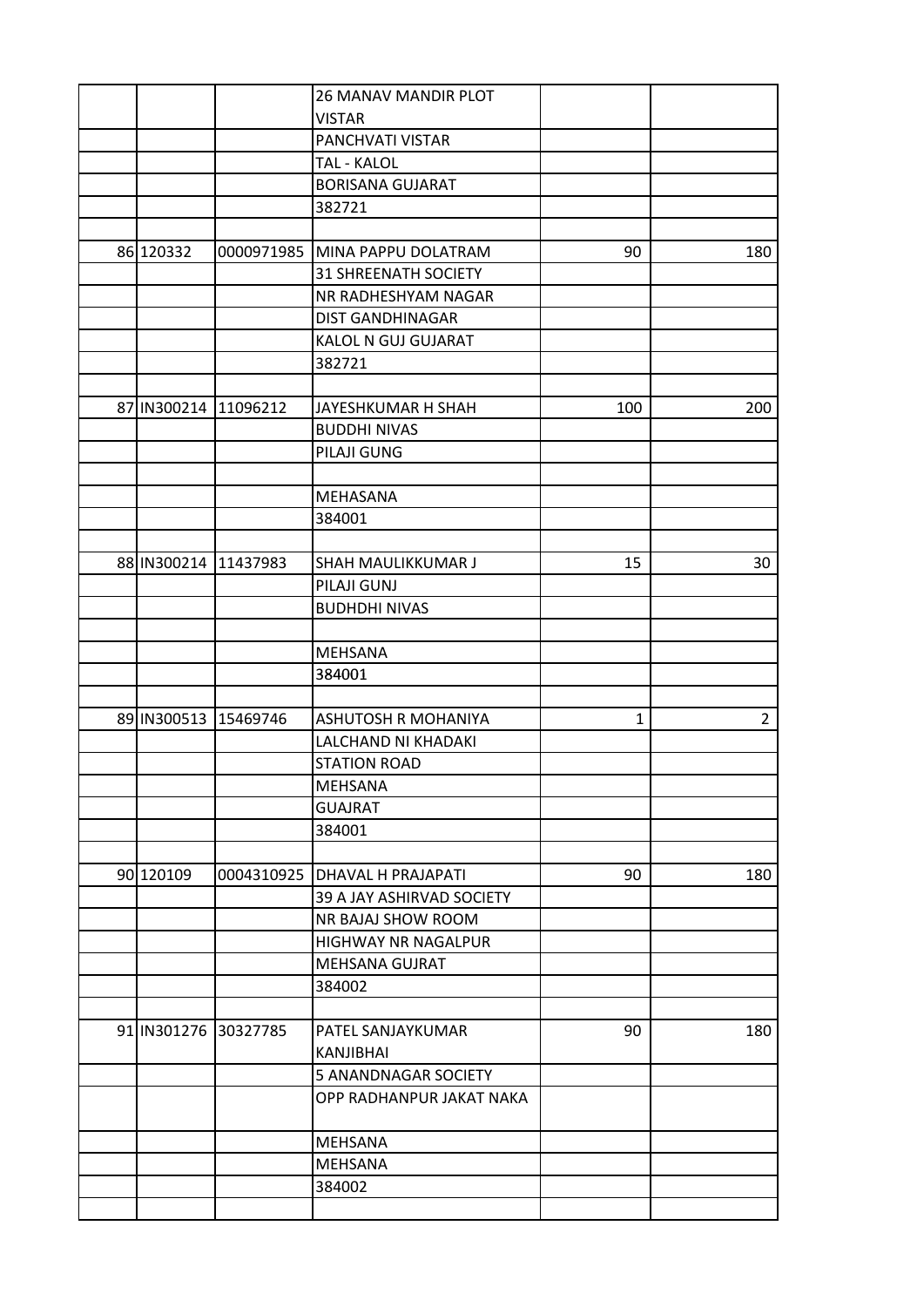|             | 92 IN301233 10158232 | PATEL VASANTBHAI                       | 90  | 180 |
|-------------|----------------------|----------------------------------------|-----|-----|
|             |                      | <b>JIVRAMBHAI</b>                      |     |     |
|             |                      | 4, KAVLESHWAR NAGAR                    |     |     |
|             |                      |                                        |     |     |
|             |                      | <b>AITHOR ROAD</b>                     |     |     |
|             |                      | UNJHA (N.G.)                           |     |     |
|             |                      | 384170                                 |     |     |
|             |                      |                                        |     |     |
| 93 120191   | 0101707031           | <b>HEENABEN NARAYANDAS</b>             | 90  | 180 |
|             |                      | <b>PATEL</b>                           |     |     |
|             |                      | 3-9-78, MANGALJI NO KHOCHO             |     |     |
|             |                      |                                        |     |     |
|             |                      | MOTOMADH MEVDIVAD                      |     |     |
|             |                      | MAHOLLOT, CHORO                        |     |     |
|             |                      | MEHSANA GUJARAT                        |     |     |
|             |                      |                                        |     |     |
|             |                      | 384170                                 |     |     |
|             |                      |                                        |     |     |
|             | 94 IN300343 11231472 | RINKESH DINESHKUMAR MODI               | 230 | 460 |
|             |                      |                                        |     |     |
|             |                      | LOTESHVAR ROAD                         |     |     |
|             |                      | RAJKA VADA                             |     |     |
|             |                      |                                        |     |     |
|             |                      | PATAN (N. G.)                          |     |     |
|             |                      | 384265                                 |     |     |
|             |                      |                                        |     |     |
| 95 120447   |                      | 0005319112 JANAKKUMAR NANDUBHAI        | 150 | 300 |
|             |                      | <b>KHATRI</b>                          |     |     |
|             |                      | MANUWADA NI POLE                       |     |     |
|             |                      | LOTESWAR                               |     |     |
|             |                      |                                        |     |     |
|             |                      | PATAN GUJARAT                          |     |     |
|             |                      | 384265                                 |     |     |
|             |                      |                                        |     |     |
| 96 120447   |                      | 0005371021   PINABEN PRATIKKUMAR SALVI | 10  | 20  |
|             |                      |                                        |     |     |
|             |                      | 4-13-13 SALVI WADO                     |     |     |
|             |                      | <b>TRISHERIYU</b>                      |     |     |
|             |                      |                                        |     |     |
|             |                      |                                        |     |     |
|             |                      | PATAN GUJARAT                          |     |     |
|             |                      | 384265                                 |     |     |
|             |                      |                                        |     |     |
| 97 120727   | 0000002857           | ROMIL SHAILESH MODI                    | 90  | 180 |
|             |                      |                                        |     |     |
|             |                      | MOTA NO VAS,                           |     |     |
|             |                      | HINGLACHACHAR,                         |     |     |
|             |                      |                                        |     |     |
|             |                      | PATAN GUJARAT                          |     |     |
|             |                      | 384265                                 |     |     |
|             |                      |                                        |     |     |
| 98 IN301485 | 10108498             | RAMI DASHRATHLAL                       | 10  | 20  |
|             |                      | KESHAVLAL                              |     |     |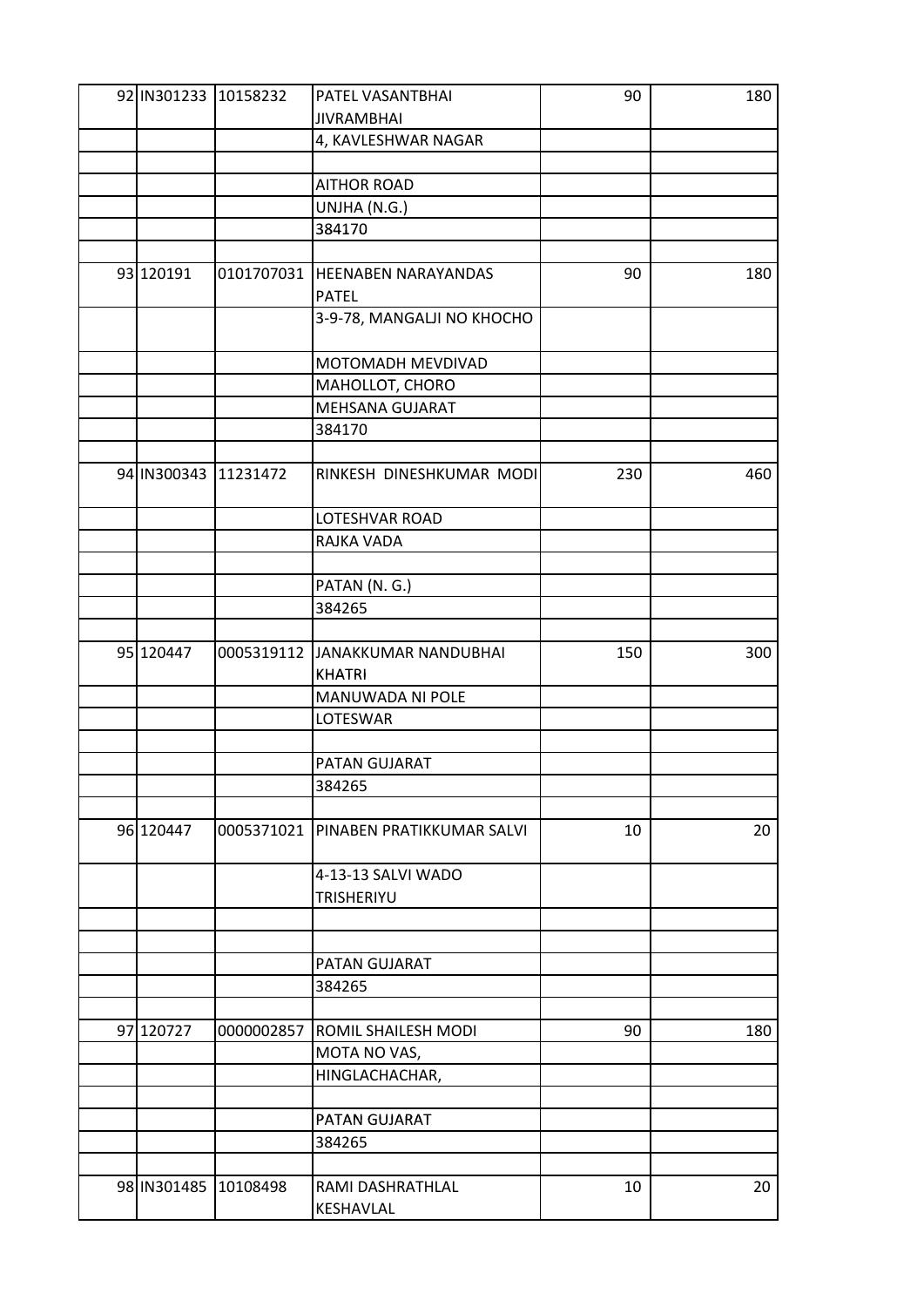|                           |          | AT- POST RUVAVI                   |     |     |
|---------------------------|----------|-----------------------------------|-----|-----|
|                           |          | TA - PATAN                        |     |     |
|                           |          |                                   |     |     |
|                           |          | <b>DIST-PATAN</b>                 |     |     |
|                           |          | 384275                            |     |     |
|                           |          |                                   |     |     |
| 99 IN300652               | 10129056 | KANUBHAI HARISINGBHAI             | 315 | 630 |
|                           |          | <b>CHAUDHARI</b>                  |     |     |
|                           |          | 48, ADINATH SOCIETY               |     |     |
|                           |          | <b>GURUKUL ROAD</b>               |     |     |
|                           |          | <b>VISNAGAR</b>                   |     |     |
|                           |          | DIST- MEHSANA.                    |     |     |
|                           |          | 384315                            |     |     |
|                           |          |                                   |     |     |
|                           |          |                                   | 5   |     |
| 100 IN300484 12433824     |          | <b>SUBHASHCHANDRA</b>             |     | 10  |
|                           |          | NAGARMAL CHAUDHARI                |     |     |
|                           |          | <b>MODI VAS</b>                   |     |     |
|                           |          | OPP HOTEL CHANDRA VILAS           |     |     |
|                           |          | AT PO AMBAJI                      |     |     |
|                           |          | <b>TA DANTA</b>                   |     |     |
|                           |          | 385110                            |     |     |
|                           |          |                                   |     |     |
| 101   IN300343   20001184 |          | AMRUTLAL GAMNARAM BHATI           | 50  | 100 |
|                           |          | NR.BAWA GERAJA,                   |     |     |
|                           |          | DERMINALA,                        |     |     |
|                           |          | AT.PO.DEESA.(B.K.)                |     |     |
|                           |          |                                   |     |     |
|                           |          | 385535                            |     |     |
|                           |          |                                   |     |     |
| 102 IN301991              | 10098055 | AJESH CHANDRAVADANBHAI<br>GANDHI  | 90  | 180 |
|                           |          | SHETHWADA                         |     |     |
|                           |          |                                   |     |     |
|                           |          | OPP. ALAP LABORATARIES            |     |     |
|                           |          | <b>GODHRA</b>                     |     |     |
|                           |          | DIST. PANCHMAHAL                  |     |     |
|                           |          | 389001                            |     |     |
|                           |          |                                   |     |     |
| 103 120289                |          | 0000303911 KALIM SAIFUDDIN GANDHI | 101 | 202 |
|                           |          | 9, SAIFEE SOCIETY,                |     |     |
|                           |          | B/H PRANT OFFICE,                 |     |     |
|                           |          | TALAVADI ROAD,                    |     |     |
|                           |          | DAHOD GUJARAT                     |     |     |
|                           |          | 389151                            |     |     |
|                           |          |                                   |     |     |
| 104 IN300394 10449912     |          | KALPANABEN SURYAKANT              | 50  | 100 |
|                           |          | <b>PATEL</b>                      |     |     |
|                           |          | 9 SANGITA SOCIETY                 |     |     |
|                           |          | <b>SIDE BY PANCHVATI</b>          |     |     |
|                           |          | <b>REFINERY ROAD</b>              |     |     |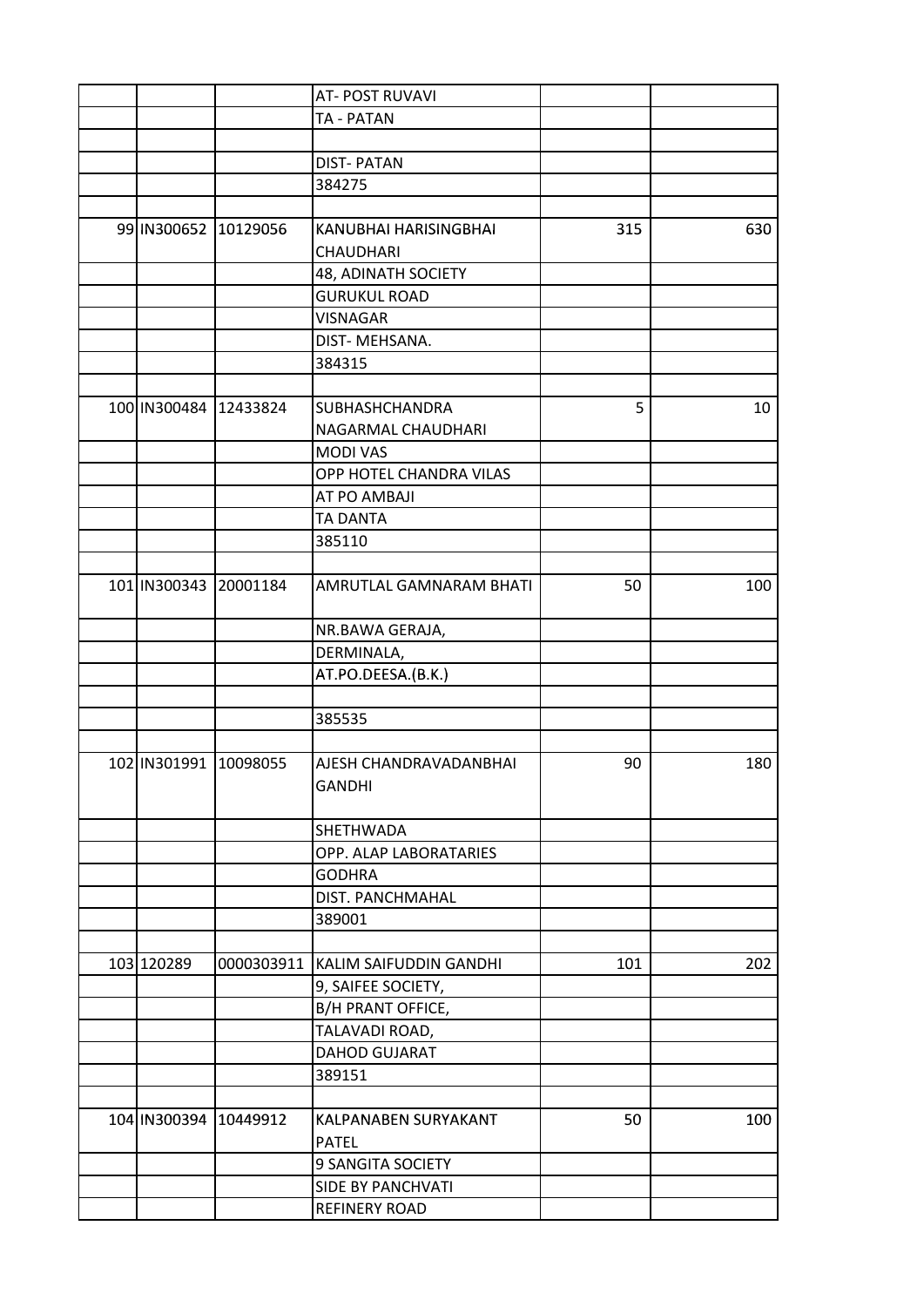|                       |            | <b>GORWA VADODARA</b>    |     |     |
|-----------------------|------------|--------------------------|-----|-----|
|                       |            | 390016                   |     |     |
|                       |            |                          |     |     |
| 105 IN300513          | 14417015   | SALEEMBHAI H BHATTI      | 285 | 570 |
|                       |            | C 42 SAMIM PARK TANDALJA |     |     |
|                       |            | <b>ROAD</b>              |     |     |
|                       |            | VADODARA                 |     |     |
|                       |            |                          |     |     |
|                       |            | <b>GUJARAT</b>           |     |     |
|                       |            | 390021                   |     |     |
|                       |            |                          |     |     |
| 106 IN300513 11364735 |            | HARNISH N PATEL          | 90  | 180 |
|                       |            | <b>LIMDA STREET</b>      |     |     |
|                       |            | ZADESHWAR                |     |     |
|                       |            | <b>BHARUCH</b>           |     |     |
|                       |            | <b>GUJARAT</b>           |     |     |
|                       |            | 392011                   |     |     |
|                       |            |                          |     |     |
| 107 IN300513          | 18158674   | PINAL H PATEL            | 50  | 100 |
|                       |            | <b>LIMDA STREET</b>      |     |     |
|                       |            | ZADESHWAR                |     |     |
|                       |            | NR WATER TANK            |     |     |
|                       |            | <b>BHARUCH GUJARAT</b>   |     |     |
|                       |            | 392011                   |     |     |
|                       |            |                          |     |     |
|                       |            |                          |     |     |
| 108 120415            | 0000051201 | NIPA PRANAV JARIWALA.    | 90  | 180 |
|                       |            | 18, SHREE PADMAVATI      |     |     |
|                       |            | BUNGLOWS,                |     |     |
|                       |            | B/H RAJHANS CINEMA,      |     |     |
|                       |            | VESU ROAD,               |     |     |
|                       |            | <b>SURAT GUJARAT</b>     |     |     |
|                       |            | 395007                   |     |     |
|                       |            |                          |     |     |
| 109 120321            | 0000013713 | RAMBHAROSILAL MADANLAL   | 50  | 100 |
|                       |            | <b>GUPTA</b>             |     |     |
|                       |            | <b>AT DAHELI</b>         |     |     |
|                       |            | TA UMARGAON              |     |     |
|                       |            | <b>DIST VALSAD</b>       |     |     |
|                       |            | <b>BHILAD GUJRAT</b>     |     |     |
|                       |            | 396105                   |     |     |
|                       |            |                          |     |     |
| 110 IN300974 11772922 |            | VORA KUSHAL BHARATKUMAR  | 90  | 180 |
|                       |            |                          |     |     |
|                       |            | TH-2, SAHAKAR APPT,      |     |     |
|                       |            |                          |     |     |
|                       |            |                          |     |     |
|                       |            | <b>VAPI</b>              |     |     |
|                       |            | 396191                   |     |     |
|                       |            |                          |     |     |
| 111 IN301330          | 17001227   | USHA VIJAY RATHOD        | 90  | 180 |
|                       |            | 113/115 BAZARGATE STREET |     |     |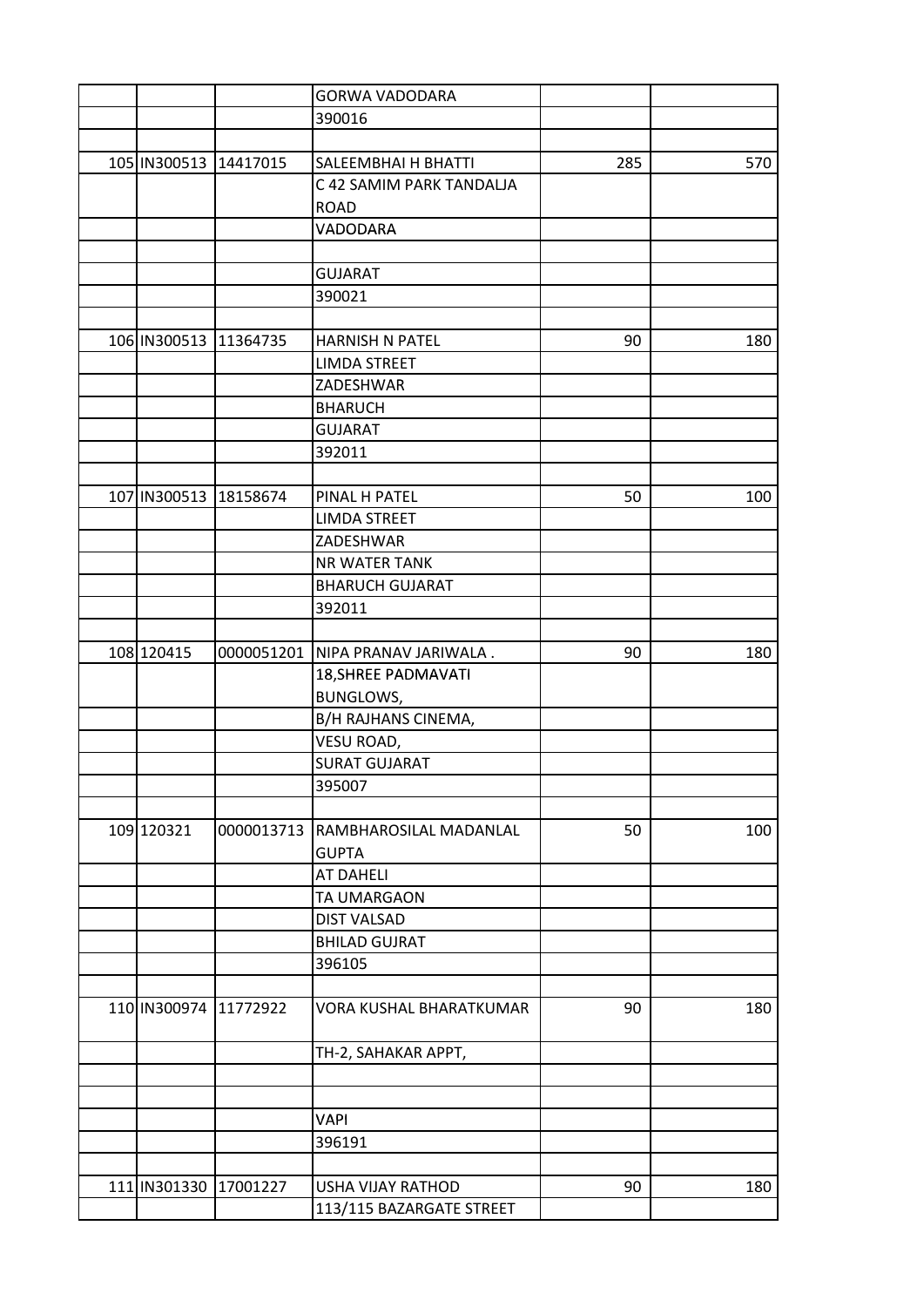|                       | <b>4TH FLOOR</b>                    |                |     |
|-----------------------|-------------------------------------|----------------|-----|
|                       | ROOM NO 18                          |                |     |
|                       | <b>FORT MUMBAI</b>                  |                |     |
|                       | 400001                              |                |     |
|                       |                                     |                |     |
| 112 120109            | 0001452924 SUVARNA SACHCHIDANAND    | 110            | 220 |
|                       | <b>KAMBLI</b>                       |                |     |
|                       | 2-33, MADHAVI C.H.S.                |                |     |
|                       | <b>MOGUL LANE</b>                   |                |     |
|                       | <b>MAHIM</b>                        |                |     |
|                       | MUMBAI MAHARRASHTRA                 |                |     |
|                       | 400016                              |                |     |
|                       |                                     |                |     |
| 113 IN300888 13422837 | DINESH KESHARICHAND SHAH            | 90             | 180 |
|                       | 904 A WING NEW SARVOTTAM            |                |     |
|                       | <b>CHS LTD</b>                      |                |     |
|                       | S V ROAD IRLA BRIDGE                |                |     |
|                       | ANDHERI (W)                         |                |     |
|                       | <b>MUMBAI</b>                       |                |     |
|                       |                                     |                |     |
|                       | 400058                              |                |     |
| 114 120109            | 0002917199 RAJENDRA SUDAMRAO SHINDE | 56             | 112 |
|                       | C-4-5 ARUN NAGAR                    |                |     |
|                       | TAL-MAHAD DIST-RAIGAD               |                |     |
|                       | NADGAON-T.M.                        |                |     |
|                       | <b>MAHAD MAHARASHTRA</b>            |                |     |
|                       | 402301                              |                |     |
|                       |                                     |                |     |
| 115 120360            | 0000676422 PARIKSHIT SUBHASH PHATAK | 45             | 90  |
|                       | 137 SHUKRAWAR PETH                  |                |     |
|                       | <b>SHINDE ALI</b>                   |                |     |
|                       | NR KELKAR MUSIAM                    |                |     |
|                       | PUNE MAHARASHTRA                    |                |     |
|                       | 411002                              |                |     |
|                       |                                     |                |     |
| 116 IN301774 16603963 | RAJESH R CHAUDHARI                  | 9              | 18  |
|                       | A3/306 RAKSHAK NAGAR GOLD           |                |     |
|                       | <b>KHARADI</b>                      |                |     |
|                       |                                     |                |     |
|                       | <b>PUNE</b>                         |                |     |
|                       | 411014                              |                |     |
|                       |                                     |                |     |
| 117 120106            | 0002706405 KALPESH KUNDANMAL TATIYA | $\overline{7}$ | 14  |
|                       | NO 13 KASHIVASHRWESHRWAR            |                |     |
|                       | MANDIR MUNJABA DEUL                 |                |     |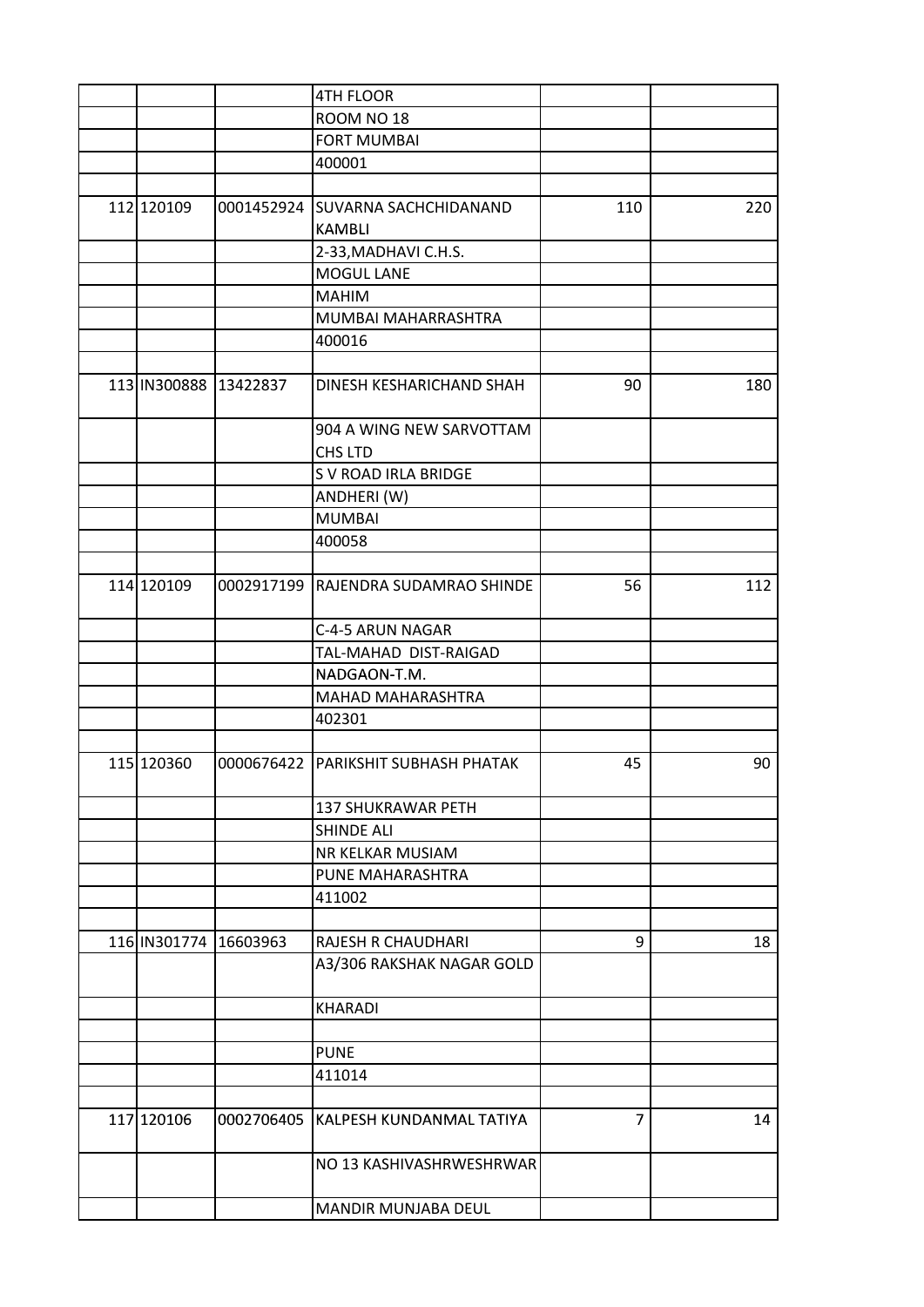|                       | <b>BARAMATI</b>                      |                |                |
|-----------------------|--------------------------------------|----------------|----------------|
|                       | PUNE MAHARASHTRA                     |                |                |
|                       | 413102                               |                |                |
|                       |                                      |                |                |
| 118 IN303116 10537545 | <b>KESHAVRAJ GONDKAR</b>             | $\overline{2}$ | 4              |
|                       | <b>WARD NO-3/716</b>                 |                |                |
|                       | <b>GUJARI CORNER</b>                 |                |                |
|                       | ICHALKARANJI                         |                |                |
|                       | <b>KOLHAPUR</b>                      |                |                |
|                       | 416115                               |                |                |
|                       |                                      |                |                |
| 119 IN300513 12081237 | ANAND VILAS DESHPANDE                | 10             | 20             |
|                       | <b>SAMARTH HEIGHTS FLAT</b>          |                |                |
|                       | <b>NUMBER 9</b>                      |                |                |
|                       | OPP JAYY SHANKAR GARDEN              |                |                |
|                       | <b>TAKALI ROAD</b>                   |                |                |
|                       | <b>SANGAM SWEETS DWARKA</b>          |                |                |
|                       | <b>DWARKA CORNER</b>                 |                |                |
|                       | NASHIK MAHARASHTRA INDIA             |                |                |
|                       | 422011                               |                |                |
|                       |                                      |                |                |
| 120 120109            | 0004391178   VASANT DAGADU BALSARAF  | 45             | 90             |
|                       | KRISHNADARSHAN                       |                |                |
|                       | AT PO TAL AKOLE                      |                |                |
|                       | DIST AHMEDANGAR AT SEKAI             |                |                |
|                       | <b>WADI</b>                          |                |                |
|                       | AKOLE MAHARASHTRA                    |                |                |
|                       | 422601                               |                |                |
|                       |                                      |                |                |
| 121 120109            | 0700132528 KISHOR SHANTILAL SONAWANE | $\mathbf{1}$   | $\overline{2}$ |
|                       | AT POST DUGAON TAL.                  |                |                |
|                       | CHANDWAD                             |                |                |
|                       | DIST. NASIK                          |                |                |
|                       |                                      |                |                |
|                       | CHANDWAD MAHARASHTRA                 |                |                |
|                       | 423104                               |                |                |
|                       |                                      |                |                |
| 122 IN300239 11552746 | SHANKARRAO BAJIRAO                   | 15             | 30             |
|                       | <b>BHALERAO</b>                      |                |                |
|                       | AT POST VADNER (BHAIRAV)             |                |                |
|                       | TAL. CHANDWAD                        |                |                |
|                       | DIST. NASIK                          |                |                |
|                       |                                      |                |                |
|                       | 423111                               |                |                |
|                       |                                      |                |                |
| 123 IN300239 11902423 | ASHOK SAHEBRAO PAWAR                 | 50             | 100            |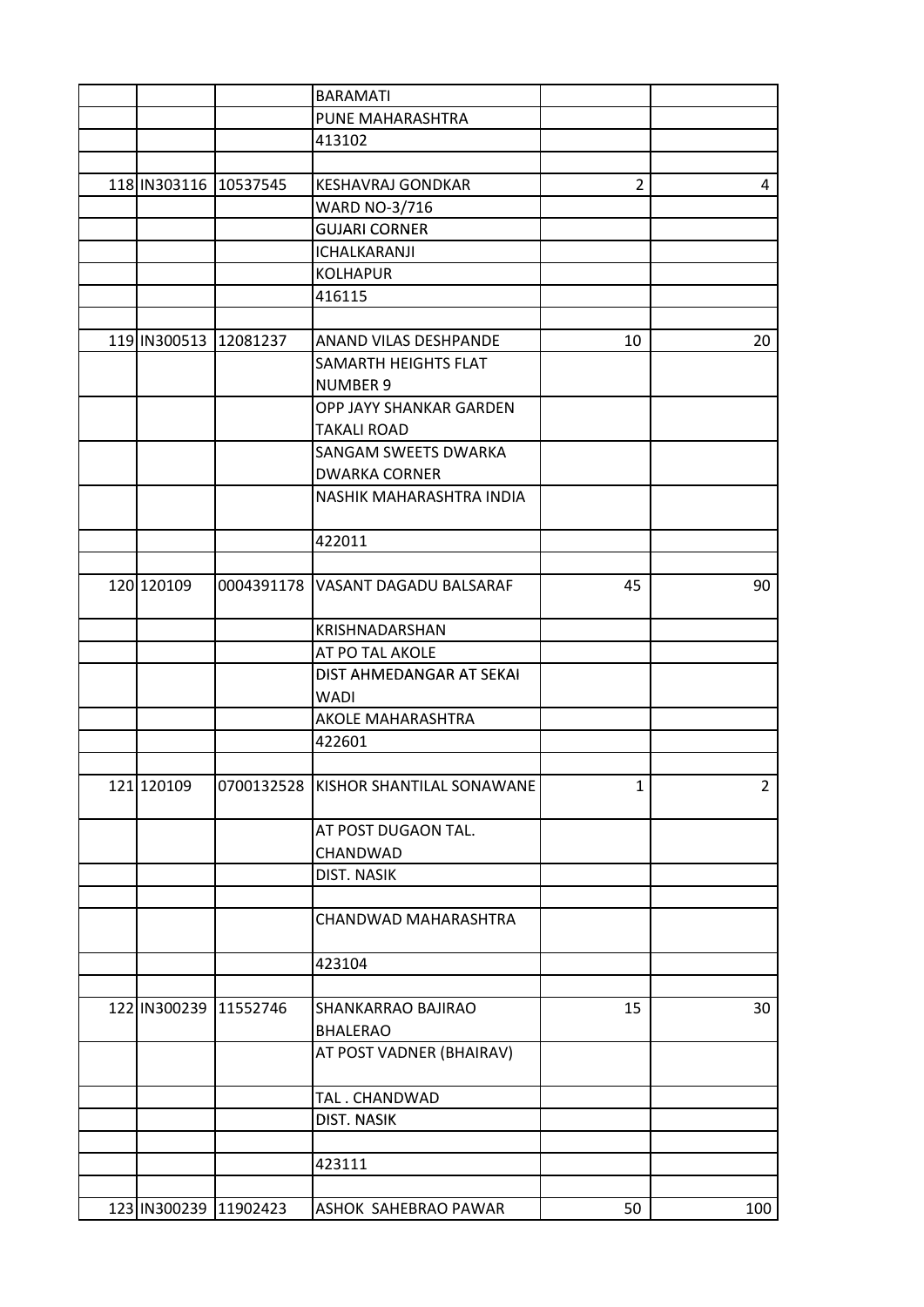|              |                       | 38/7, VAIBHAV APTS.,               |    |     |
|--------------|-----------------------|------------------------------------|----|-----|
|              |                       | PROFESSOR COLONY,                  |    |     |
|              |                       | DEOPUR, DHULE,                     |    |     |
|              |                       | <b>DHULE</b>                       |    |     |
|              |                       | 424002                             |    |     |
|              |                       |                                    |    |     |
| 124 IN301127 | 16036122              | JAYSHREE DEEPAKSINGH               | 5  | 10  |
|              |                       | <b>PARDESHI</b>                    |    |     |
|              |                       | 17,18 TRIMURTI COMPLEX             |    |     |
|              |                       | <b>TRIMURTI CHOWK</b>              |    |     |
|              |                       | <b>JAWAHAR COLONY</b>              |    |     |
|              |                       | AURANGABAD                         |    |     |
|              |                       | 431005                             |    |     |
|              |                       |                                    |    |     |
| 125 IN300513 | 14621460              | AMOL C DABHIKAR                    | 15 | 30  |
|              |                       | Z P KANYA SHALA ROAD               |    |     |
|              |                       | NARHARI MANDIR JAVAL               |    |     |
|              |                       | <b>ANAND NAGAR</b>                 |    |     |
|              |                       | PARLI VAIJNATH                     |    |     |
|              |                       | MAHARASHTRA INDIA                  |    |     |
|              |                       | 431515                             |    |     |
|              |                       |                                    |    |     |
|              | 126 IN300513 14841439 | YOGESH BHIKULAL AGRAWAL            | 50 | 100 |
|              |                       | FLAT NO 205 SAI HEIGHT             |    |     |
|              |                       | <b>SHARDA NAGAR</b>                |    |     |
|              |                       | <b>NANDED</b>                      |    |     |
|              |                       | NANDED MAHARASHTRA INDIA           |    |     |
|              |                       |                                    |    |     |
|              |                       | 431605                             |    |     |
|              |                       |                                    |    |     |
| 127 120344   |                       | 0000171203   KEDARNATH KANHAIYALAL | 90 | 180 |
|              |                       | SOMANI                             |    |     |
|              |                       | KRISHANAKUNJ PLOT NO. - 86         |    |     |
|              |                       |                                    |    |     |
|              |                       | <b>SHASHTRI LAYOUT</b>             |    |     |
|              |                       | <b>KHAMLA</b>                      |    |     |
|              |                       | NAGPUR MAHARASHTRA                 |    |     |
|              |                       | 440025                             |    |     |
|              |                       |                                    |    |     |
| 128 IN300513 | 20636512              | MALLESH RAJIREDDI BANDI            | 15 | 30  |
|              |                       | RAILWAY STESHAN JAVAL              |    |     |
|              |                       | CHUNALA RAILWAY PARISAR            |    |     |
|              |                       |                                    |    |     |
|              |                       | CHUNALA RAJURA                     |    |     |
|              |                       |                                    |    |     |
|              |                       | CHANDRAPUR MAHARASHTRA             |    |     |
|              |                       | 442905                             |    |     |
|              |                       |                                    |    |     |
| 129 130358   | 0000061446            | MEERA MANOJ TIWARI                 | 3  | 6   |
|              |                       | <b>GORAKSHAN ROAD</b>              |    |     |
|              |                       |                                    |    |     |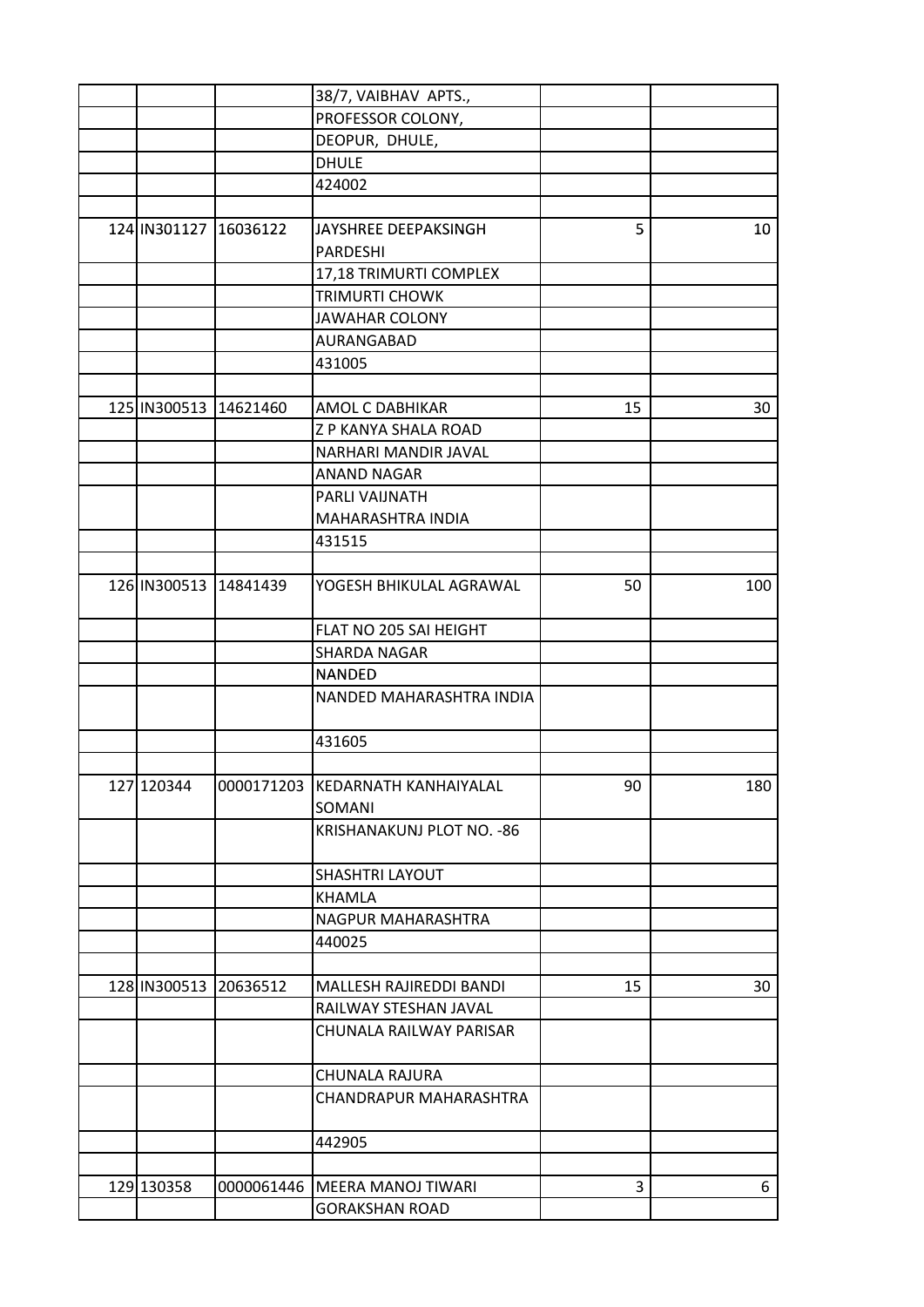|                       |            | NEAR LAXMI KIRANA SHOP            |              |                |
|-----------------------|------------|-----------------------------------|--------------|----------------|
|                       |            | <b>KIRTI NAGAR</b>                |              |                |
|                       |            | <b>AKOLA Maharashtra</b>          |              |                |
|                       |            | 444001                            |              |                |
|                       |            |                                   |              |                |
| 130 IN301330 18690875 |            | PRAKASH VISHWANATH                | 397          | 794            |
|                       |            | <b>BELSARE</b>                    |              |                |
|                       |            | <b>BUNGLOW NO 50</b>              |              |                |
|                       |            | <b>CONGRESS NAGAR</b>             |              |                |
|                       |            |                                   |              |                |
|                       |            | <b>AMRAVATI</b>                   |              |                |
|                       |            | 444604                            |              |                |
|                       |            |                                   |              |                |
| 131 IN301983          | 10259083   | <b>VIVEK KASLIWAL</b>             | 90           | 180            |
|                       |            | EW-59 SCHEME NO-94                |              |                |
|                       |            | <b>RING ROAD</b>                  |              |                |
|                       |            | <b>KANADIA</b>                    |              |                |
|                       |            | INDORE (M.P.)                     |              |                |
|                       |            | 452016                            |              |                |
|                       |            |                                   |              |                |
| 132 IN301983          | 10106992   | <b>SUNITA VERMA</b>               | 50           | 100            |
|                       |            | L.I.G-162, HARSHWARDHAN           |              |                |
|                       |            | NAGAR,                            |              |                |
|                       |            |                                   |              |                |
|                       |            |                                   |              |                |
|                       |            | BHOPAL (M.P.)                     |              |                |
|                       |            | 462003                            |              |                |
|                       |            |                                   |              |                |
| 133 120333            |            | 0000526099 NIDHI MAHESHWARI       | 100          | 200            |
|                       |            | D 114 FIRDAOS NAGAR               |              |                |
|                       |            | NEAR D I G BUNGLOW SQUARE         |              |                |
|                       |            |                                   |              |                |
|                       |            | <b>BERASIA ROAD</b>               |              |                |
|                       |            | <b>BHOPAL MADHYA PRADESH</b>      |              |                |
|                       |            |                                   |              |                |
|                       |            | 462001                            |              |                |
| 134 IN301330          | 18811102   |                                   | $\mathbf{1}$ |                |
|                       |            | <b>SHAKUN BHATTAD</b>             |              | $\overline{2}$ |
|                       |            | 33                                |              |                |
|                       |            | RACHNA NAGAR                      |              |                |
|                       |            | <b>GOVINDPURA</b>                 |              |                |
|                       |            | <b>BHOPAL MP</b>                  |              |                |
|                       |            | 462023                            |              |                |
|                       |            |                                   |              |                |
| 135 120135            | 0000012296 | <b>SHIV PRASAD MODANI</b>         | 20           | 40             |
|                       |            | 15-2-253                          |              |                |
|                       |            | MAHARAJ GUNJ,                     |              |                |
|                       |            |                                   |              |                |
|                       |            | HYDERABAD. TELANGANA              |              |                |
|                       |            | 500012                            |              |                |
|                       |            |                                   |              |                |
| 136 120514            |            | 0000029636   MADISHETTI RAMASWAMY | 75           | 150            |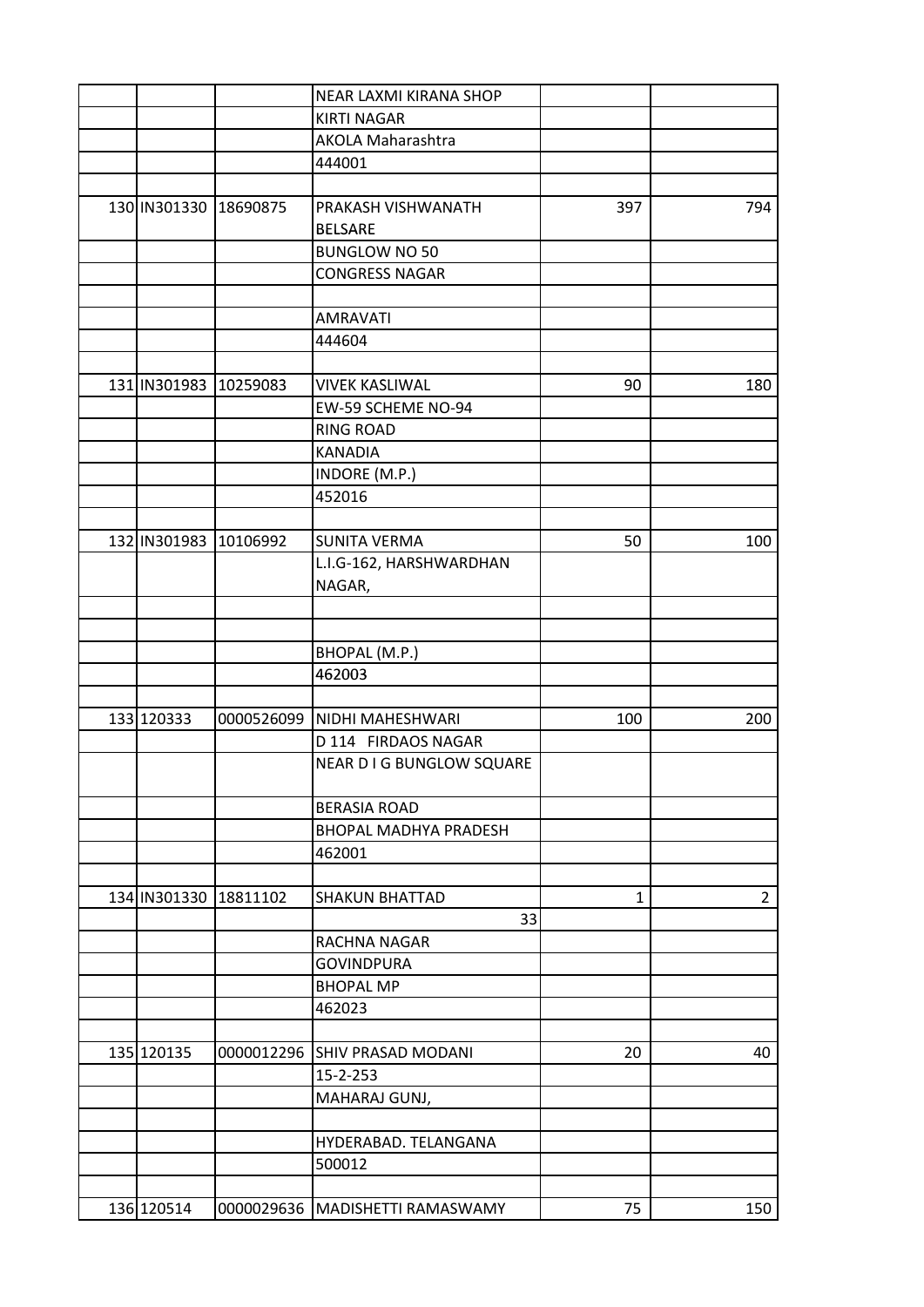|     |              |            | H.NO. 6-4-64/1, I.B.COLONY   |     |     |
|-----|--------------|------------|------------------------------|-----|-----|
|     |              |            | <b>GODAVARIKHANI</b>         |     |     |
|     |              |            |                              |     |     |
|     |              |            | <b>KARIMNAGAR AP</b>         |     |     |
|     |              |            | 505209                       |     |     |
|     |              |            |                              |     |     |
| 137 |              |            | SCC9500002 ADEPU VARALAXMI   | 100 | 200 |
|     |              |            | H NO 16-10-165               |     |     |
|     |              |            | <b>MEDAR BASTI</b>           |     |     |
|     |              |            | KARIMNAGAR                   |     |     |
|     |              |            | GODAVARIKHANI ANDHRA         |     |     |
|     |              |            | PRADESH INDIA                |     |     |
|     |              |            | 505209                       |     |     |
|     |              |            |                              |     |     |
|     | 138 120379   | 0000128762 | <b>CHINTA KESHAVA RAO</b>    | 40  | 80  |
|     |              |            | TAILOR, S C COMPLEX,         |     |     |
|     |              |            | <b>WYRA ROAD</b>             |     |     |
|     |              |            |                              |     |     |
|     |              |            | KHAMMAM TELANGANA            |     |     |
|     |              |            | 507001                       |     |     |
|     |              |            |                              |     |     |
|     | 139 120109   |            | 0001915158 VENKAIAH KADARI   | 55  | 110 |
|     |              |            | TEACHER, PLOT NO-30          |     |     |
|     |              |            | <b>BESIDE ARJUNRAOS HS</b>   |     |     |
|     |              |            | MANASA NAGAR, H-NO:5-4       |     |     |
|     |              |            | SURYAPET ANDHRA PRADESH      |     |     |
|     |              |            |                              |     |     |
|     |              |            | 508213                       |     |     |
|     |              |            |                              |     |     |
|     | 140 IN302269 | 11577842   | Y THULASAMMA                 | 130 | 260 |
|     |              |            |                              |     |     |
|     |              |            | 12-2-990, MVSR PLAZA, 1ST    |     |     |
|     |              |            | FLOOR,                       |     |     |
|     |              |            | BESIDE PRIYA HOSPITAL, SAI   |     |     |
|     |              |            | NAGAR-                       |     |     |
|     |              |            | MAIN ROAD, ANANTAPUR,        |     |     |
|     |              |            | ANDHRA PRADESH, INDIA        |     |     |
|     |              |            | 515001                       |     |     |
|     |              |            |                              |     |     |
|     | 141 120307   | 0000111482 | KIRAN KUMAR VANKADARA        | 150 | 300 |
|     |              |            | 1B, SAKTHI RESIDENCY, CHURCH |     |     |
|     |              |            |                              |     |     |
|     |              |            | ROAD, VISWESWARAYA 3RD       |     |     |
|     |              |            | <b>STREET</b>                |     |     |
|     |              |            | K K PUDUR, COIMBATORE        |     |     |
|     |              |            | <b>NORTH</b>                 |     |     |
|     |              |            | COIMBATORE TAMIL NADU        |     |     |
|     |              |            | 641038                       |     |     |
|     |              |            |                              |     |     |
|     | 142 IN300513 | 17080112   | K JANARDHAN REDDY            | 90  | 180 |
|     |              |            | PARAMTHMA DAARI              |     |     |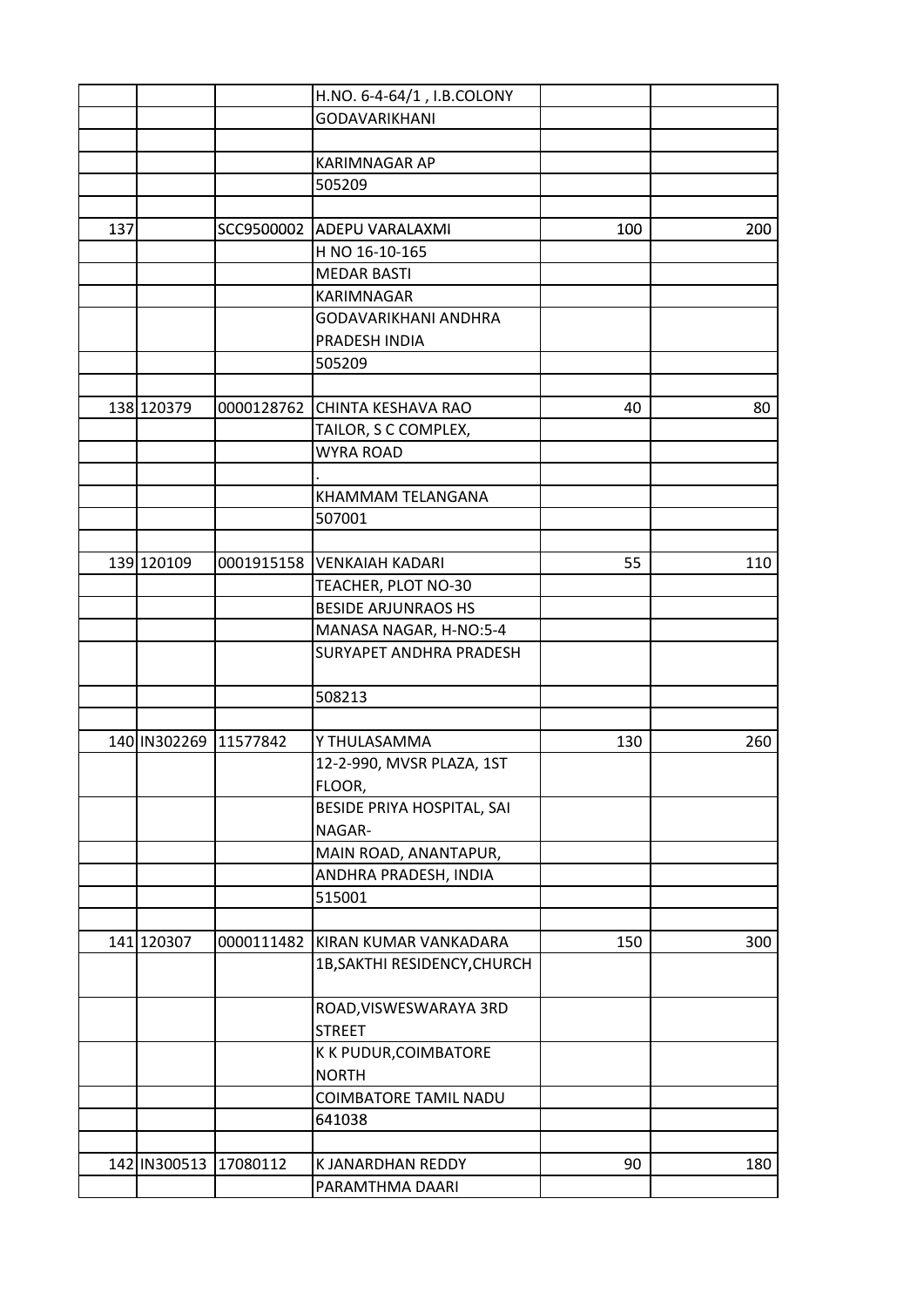|                       |                       | <b>NEAR SIVALAYAM</b>       |     |     |
|-----------------------|-----------------------|-----------------------------|-----|-----|
|                       |                       | MADANAPALLE                 |     |     |
|                       |                       | <b>CHITTOOR DIST</b>        |     |     |
|                       |                       | MADANAPALLE ANDHRA          |     |     |
|                       |                       | PRADESH                     |     |     |
|                       |                       | 517325                      |     |     |
|                       |                       |                             |     |     |
|                       | 143 IN301022 13018920 | KAKUMANU SUBRAHMANYAM       | 100 | 200 |
|                       |                       | H NO 25 668                 |     |     |
|                       |                       | SREENIVASA NAGAR            |     |     |
|                       |                       | NANDYAL                     |     |     |
|                       |                       | KURNOOL DIST.<br>AP         |     |     |
|                       |                       | 518501                      |     |     |
|                       |                       |                             |     |     |
| 144 120350            | 0000061266            | M. SITA                     | 235 | 470 |
|                       |                       | $2 - 2 - 32,$               |     |     |
|                       |                       | NANDULA PET,                |     |     |
|                       |                       |                             |     |     |
|                       |                       | <b>TENALI ANDHRAPRADESH</b> |     |     |
|                       |                       | 522201                      |     |     |
|                       |                       |                             |     |     |
| 145 IN301696 10348494 |                       | ADINARAYANA.N               | 53  | 106 |
|                       |                       | S.NO 1037                   |     |     |
|                       |                       | <b>MGC MARKET</b>           |     |     |
|                       |                       |                             |     |     |
|                       |                       | CHIRALA                     |     |     |
|                       |                       | 523156                      |     |     |
|                       |                       |                             |     |     |
| 146 IN301774 13565276 |                       | PENCHALA NARASIMHA RAO      | 20  | 40  |
|                       |                       | <b>MURARISETTY</b>          |     |     |
|                       |                       | FLAT NO 204 ROHITH ESTATE   |     |     |
|                       |                       | <b>TYAGARAJ NAGAR</b>       |     |     |
|                       |                       | RAILWAY GATE ROAD VEDAYA    |     |     |
|                       |                       | PALEM                       |     |     |
|                       |                       | NELLORE                     |     |     |
|                       |                       | 524004                      |     |     |
|                       |                       |                             |     |     |
| 147 IN302324          | 10800284              | <b>SUNITHA CHITTOORY</b>    | 100 | 200 |
|                       |                       | 43-7-20                     |     |     |
|                       |                       | RATNA RAJU TOWERS           |     |     |
|                       |                       | OLD POST OFFICE STREET      |     |     |
|                       |                       | KAKINADA, EAST GODAVARI     |     |     |
|                       |                       | DIST, AP                    |     |     |
|                       |                       | 533001                      |     |     |
|                       |                       |                             |     |     |
| 148 120223            | 0000117933            | NALLA VIJAYA LAKSHMI        | 20  | 40  |
|                       |                       | H NO 10-2-60                |     |     |
|                       |                       | NALLAVEEDHI                 |     |     |
|                       |                       | WARD 4                      |     |     |
|                       |                       |                             |     |     |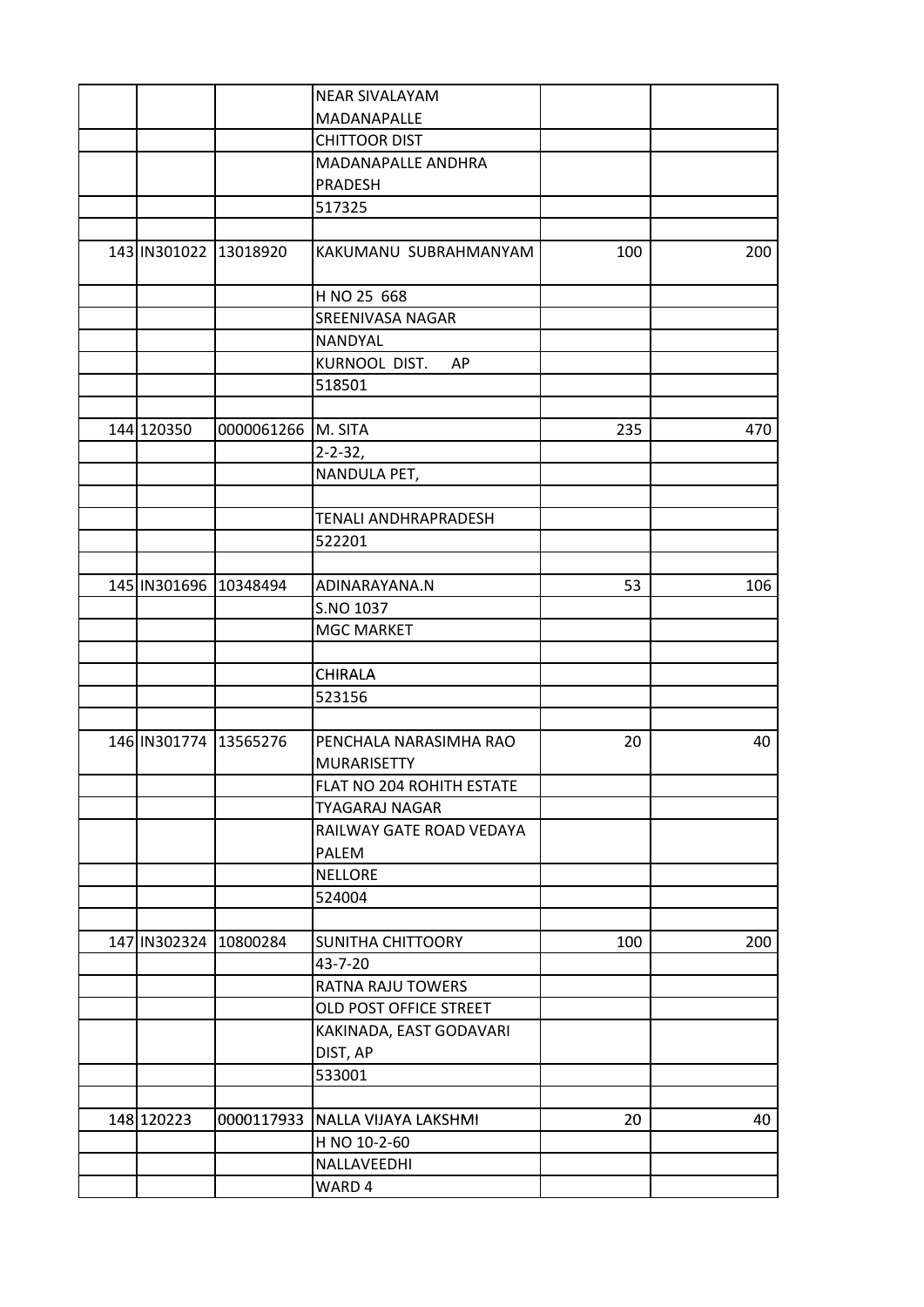|                       |            | AMALAPURAM Andhra Pradesh  |    |     |
|-----------------------|------------|----------------------------|----|-----|
|                       |            | 533201                     |    |     |
|                       |            |                            |    |     |
| 149 120447            | 0003068361 | <b>BANTUMILLI</b>          | 46 | 92  |
|                       |            | INDIRAPRASANAMANI          |    |     |
|                       |            | <b>NEAR GURAJADA CHOWK</b> |    |     |
|                       |            | <b>GANDHI NAGAR</b>        |    |     |
|                       |            | D NO 20D-5-3               |    |     |
|                       |            | ELURU ANDHRA PRADESH       |    |     |
|                       |            | 534002                     |    |     |
|                       |            |                            |    |     |
| 150 120135            | 0000019973 | JAGADISH GUGGILAM          | 50 | 100 |
|                       |            | H.NO.8-1-77                |    |     |
|                       |            | WARD NO.18                 |    |     |
|                       |            | M.G.ROAD                   |    |     |
|                       |            | VIZIANAGARAM ANDHRA        |    |     |
|                       |            | PRADESH                    |    |     |
|                       |            | 535001                     |    |     |
|                       |            |                            |    |     |
| 151 IN302148          | 10233715   | <b>G V JALAJA</b>          | 50 | 100 |
|                       |            | 25/1 SHREE JALARATHNA      |    |     |
|                       |            | RANGARAO ROAD              |    |     |
|                       |            | CHAMARAJPET                |    |     |
|                       |            | <b>BANGALORE</b>           |    |     |
|                       |            | 560018                     |    |     |
|                       |            |                            |    |     |
| 152 IN302148          | 10716894   | SHANTHI SUBRAMANIAN        | 50 | 100 |
|                       |            | NO 22 GUHAPRIYA            |    |     |
|                       |            | MODEL LIC COLONY           |    |     |
|                       |            | BASAVESHWARANAGAR          |    |     |
|                       |            | <b>BANGALORE</b>           |    |     |
|                       |            | 560079                     |    |     |
|                       |            |                            |    |     |
| 153 IN300239 15160623 |            | KRUPALAKSHMI               | 10 | 20  |
|                       |            | <b>BILIKERE HOBALI</b>     |    |     |
|                       |            | <b>HUNSUR TALUK</b>        |    |     |
|                       |            | <b>BILIKERE HUNSUR</b>     |    |     |
|                       |            | <b>MYSORE</b>              |    |     |
|                       |            | 571103                     |    |     |
|                       |            |                            |    |     |
| 154 120350            | 0000235554 | S. GIREESH                 | 30 | 60  |
|                       |            | S/O SADASHIVAMURTHY,       |    |     |
|                       |            | D.NO. 6/322 F,             |    |     |
|                       |            | <b>VAKILRAMAIAH STREET</b> |    |     |
|                       |            | KOLLEGAL KARNATAKA         |    |     |
|                       |            | 571440                     |    |     |
|                       |            |                            |    |     |
| 155 IN300239          | 30037054   | <b>ASHOK KUMAR</b>         | 50 | 100 |
|                       |            | 1641/1SHANKAR NIVASA       |    |     |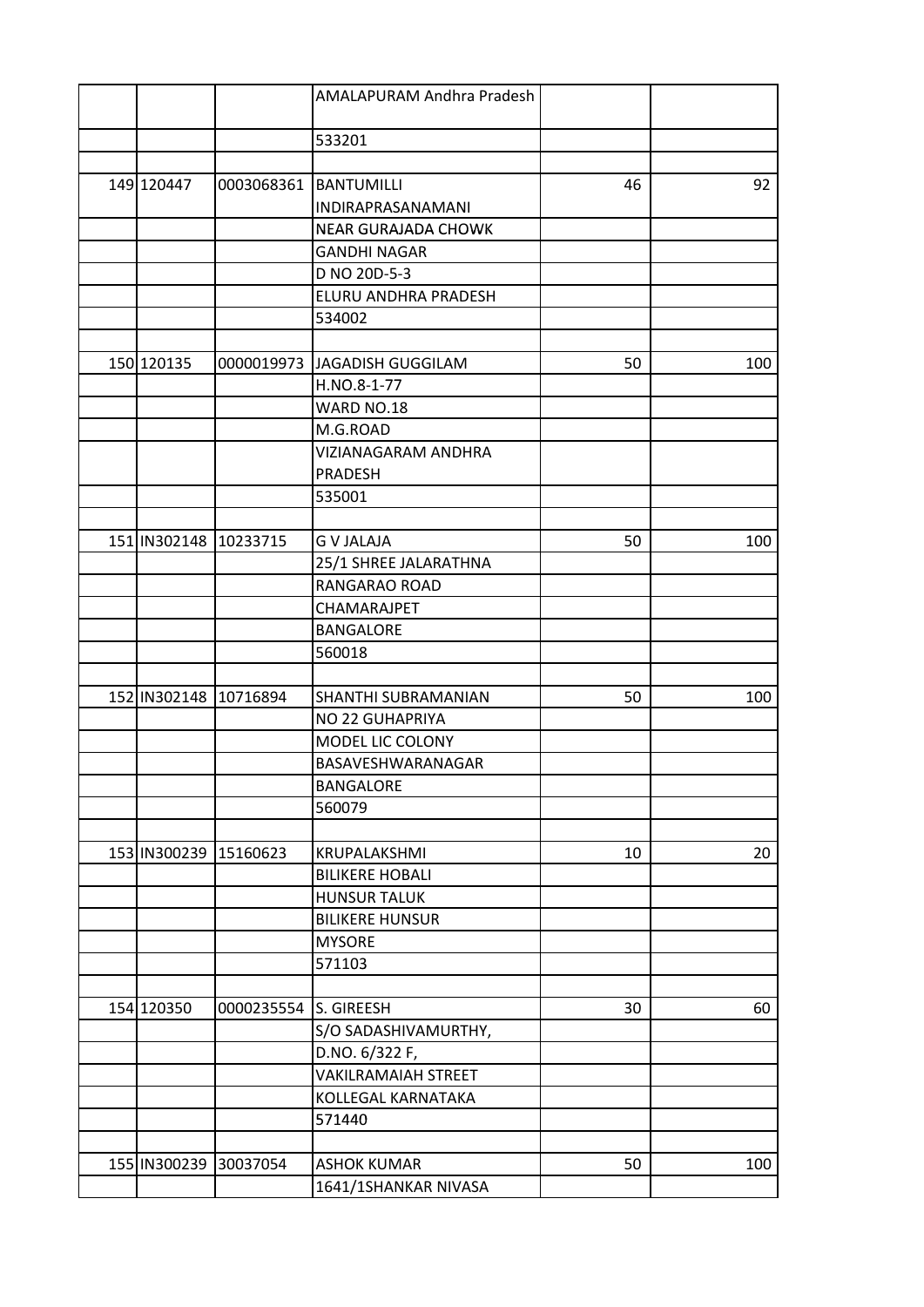|            |                       | <b>FIRST CROSS NORTHEN</b>  |              |                 |
|------------|-----------------------|-----------------------------|--------------|-----------------|
|            |                       | <b>EXTENSION</b>            |              |                 |
|            |                       | HASSAN POST HASSAN          |              |                 |
|            |                       | KARNATAKA                   |              |                 |
|            |                       | 573201                      |              |                 |
|            |                       |                             |              |                 |
| 156 120132 |                       | 0000703774 K PRADEEP SHENOY | $\mathbf{1}$ | $\overline{2}$  |
|            |                       | <b>SHARADA NIVAS</b>        |              |                 |
|            |                       | <b>MARKET ROAD</b>          |              |                 |
|            |                       |                             |              |                 |
|            |                       | KARKALA KARNATAKA           |              |                 |
|            |                       | 574104                      |              |                 |
|            |                       |                             |              |                 |
|            | 157 IN303116 10338847 | USHA ANIL LADHAD            | 15           | 30              |
|            |                       | T2 C BLOCK ASHWAMEDHA       |              |                 |
|            |                       | <b>CASTLE</b>               |              |                 |
|            |                       | DR HALLIKERI ROAD           |              |                 |
|            |                       |                             |              |                 |
|            |                       | <b>KESHWAPUR</b>            |              |                 |
|            |                       | OPP CONVENT HIGH SCHOOL     |              |                 |
|            |                       | <b>HUBLI</b>                |              |                 |
|            |                       | 580023                      |              |                 |
|            |                       |                             |              |                 |
|            | 158 IN300214 14058230 | M DHANALAKSHMI              | 20           | 40              |
|            |                       | 49 THIRUVALLUVAR ROAD       |              |                 |
|            |                       |                             |              |                 |
|            |                       |                             |              |                 |
|            |                       | VIRUDHUNAGAR TAMILNADU      |              |                 |
|            |                       | 626001                      |              |                 |
|            |                       |                             |              |                 |
|            | 159 IN300239 11451760 | THIRUVENKATESWARAN.E.P      | 5            | 10 <sub>1</sub> |
|            |                       | 46A, MARIAMMAAN KOIL        |              |                 |
|            |                       |                             |              |                 |
|            |                       | STREET,                     |              |                 |
|            |                       | ERUMAIKARAN PALAYAM,        |              |                 |
|            |                       | KADATHUR POST,              |              |                 |
|            |                       | GOBI(TK), ERODE (DT)        |              |                 |
|            |                       | 638466                      |              |                 |
|            | 160 IN301895 10904030 | V P PUSHPAVENI              | 10           | 20              |
|            |                       | MELEKARAPARAMBATH           |              |                 |
|            |                       | CHATHAMANGALAM              |              |                 |
|            |                       |                             |              |                 |
|            |                       | KOZHIKODE KERALA            |              |                 |
|            |                       | 673601                      |              |                 |
|            |                       |                             |              |                 |
| 161 120476 | 0000167937            | <b>SHOUKATHALI M</b>        | 50           | 100             |
|            |                       | <b>MANGATTIRI HOUSE</b>     |              |                 |
|            |                       | MEENADATHUR PO              |              |                 |
|            |                       | <b>TIRUR</b>                |              |                 |
|            |                       | MALAPPURAM KERALA           |              |                 |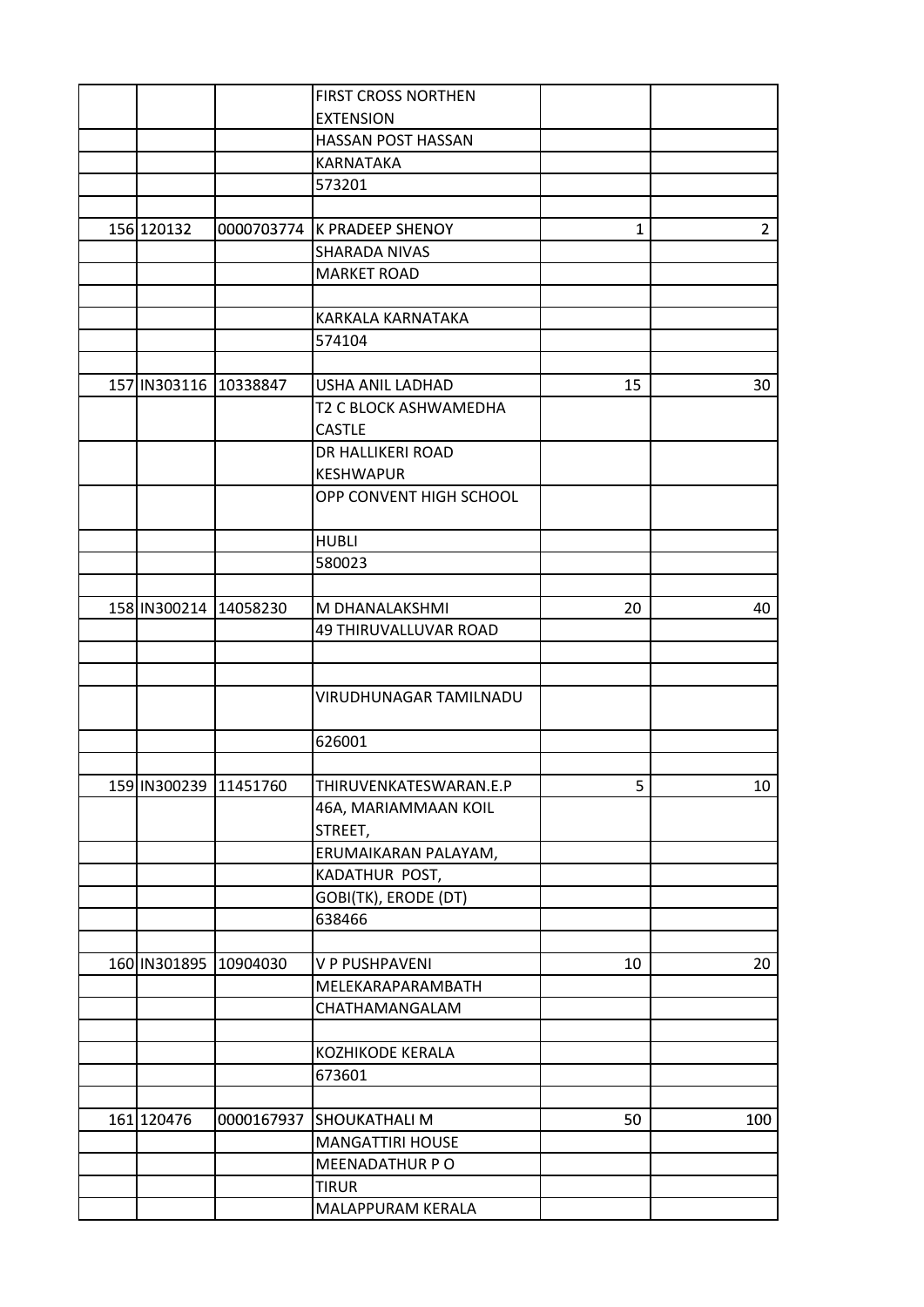|                       |            | 676307                          |     |     |
|-----------------------|------------|---------------------------------|-----|-----|
|                       |            |                                 |     |     |
| 162 120573            | 0000092310 | ATHIRA.                         | 5   | 10  |
|                       |            | 445 C                           |     |     |
|                       |            | <b>ARCHANA</b>                  |     |     |
|                       |            | 22, MUNDUPARAMBA                |     |     |
|                       |            | MALAPPURAM KERALA               |     |     |
|                       |            | 676509                          |     |     |
|                       |            |                                 |     |     |
| 163 IN300239          | 13066566   | <b>MATHEW KURUVILLA</b>         | 100 | 200 |
|                       |            | AYMANATHUPARAMBIL HOUSE         |     |     |
|                       |            | PAMPADY PO                      |     |     |
|                       |            | PAMPADY                         |     |     |
|                       |            | KOTTAYAM                        |     |     |
|                       |            | 686502                          |     |     |
|                       |            |                                 |     |     |
| 164 IN300239          | 12954840   | <b>KULEENA CHANDY</b>           | 50  | 100 |
|                       |            | EDIMANNICKAL                    |     |     |
|                       |            | KOOVAPPALLY PO                  |     |     |
|                       |            | KULAPURAM                       |     |     |
|                       |            | KOTTAYAM                        |     |     |
|                       |            | 686518                          |     |     |
|                       |            |                                 |     |     |
| 165 120345            |            | 0000252811 AMIT KUMAR BHUTIA    | 90  | 180 |
|                       |            | JC-1/2, BAGUIATI RAJARHAT-      |     |     |
|                       |            | GOPALPUR(M)                     |     |     |
|                       |            | <b>ASWINI NAGAR</b>             |     |     |
|                       |            | <b>NORTH 24 PARGANAS</b>        |     |     |
|                       |            | <b>NORTH 24 PARGANAS WEST</b>   |     |     |
|                       |            | <b>BENGAL</b>                   |     |     |
|                       |            | 700159                          |     |     |
|                       |            |                                 |     |     |
| 166 IN302105 10329934 |            | KALYAN CHAUDHURI                | 90  | 180 |
|                       |            | 834/1, SARAT CHATTERJEE         |     |     |
|                       |            | ROAD,                           |     |     |
|                       |            | HOWRAH,                         |     |     |
|                       |            |                                 |     |     |
|                       |            | <b>WEST BENGAL</b>              |     |     |
|                       |            | 711104                          |     |     |
|                       |            |                                 |     |     |
| 167 IN300513 16260052 |            | ANIRUDDHA MUKHERJEE             | 86  | 172 |
|                       |            | C/O ASHOK KUMAR                 |     |     |
|                       |            | <b>MUKHERJEE</b>                |     |     |
|                       |            | <b>INFRONT OF BHOLANATH DAS</b> |     |     |
|                       |            | <b>GIRLS SCH</b>                |     |     |
|                       |            | ROY PARA LANE NARUA             |     |     |
|                       |            | <b>CHANDENNAGORE WEST</b>       |     |     |
|                       |            | <b>BENGAL</b>                   |     |     |
|                       |            | 712136                          |     |     |
|                       |            |                                 |     |     |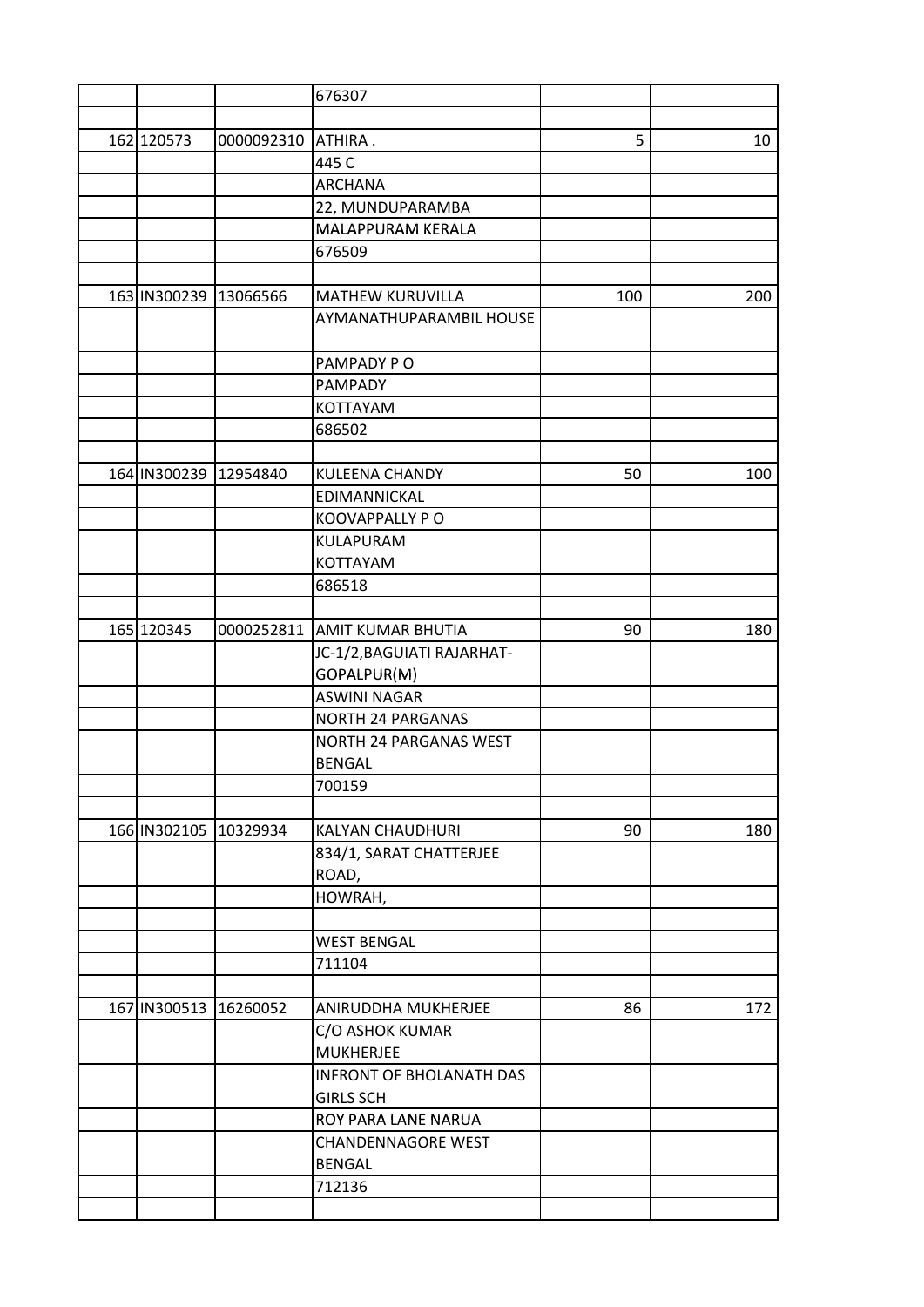| 168 IN300263 10196775 |          | <b>SHRABANI DAS</b>         | 3   | 6   |
|-----------------------|----------|-----------------------------|-----|-----|
|                       |          | C/O CHANDAN KUMAR DAS       |     |     |
|                       |          | <b>BALIGORI (NORTH)</b>     |     |     |
|                       |          | <b>TARAKESWAR</b>           |     |     |
|                       |          | <b>DIST HOOGHLY</b>         |     |     |
|                       |          | 712410                      |     |     |
|                       |          |                             |     |     |
| 169 IN300159          | 10824738 | PRASUN CHITLANGIA           | 90  | 180 |
|                       |          | S/O- P. CHITLANGIA,         |     |     |
|                       |          | SOUTH BALUCHAR, P.S.-       |     |     |
|                       |          | E/BAZAR,                    |     |     |
|                       |          | P.O.DIST-MALDA(W.B.),       |     |     |
|                       |          | <b>WEST BENGAL.</b>         |     |     |
|                       |          | 732101                      |     |     |
|                       |          |                             |     |     |
| 170 IN301250          | 28725944 | SMEETA JESTHI               | 100 | 200 |
|                       |          | W/O SABYASACHI MANTRY       |     |     |
|                       |          | PLOT NO 88                  |     |     |
|                       |          | BESIDES STATE BANK OF INDIA |     |     |
|                       |          | SATYANAGAR SAHEEDNAGAR      |     |     |
|                       |          | BHUBNAESWAR                 |     |     |
|                       |          | 751007                      |     |     |
|                       |          |                             |     |     |
| 171 IN302324          | 11052272 | DIPA MUNDRA                 | 10  | 20  |
|                       |          | <b>MAIN ROAD</b>            |     |     |
|                       |          | <b>RAMBHA</b>               |     |     |
|                       |          | GANJAM                      |     |     |
|                       |          | <b>ODISHA</b>               |     |     |
|                       |          | 761028                      |     |     |
|                       |          |                             |     |     |
| 172 IN302201          | 11239620 | SARMISTHA PANIGRAHI         | 100 | 200 |
|                       |          | <b>JUGAL NIWAS</b>          |     |     |
|                       |          | NEAR PRATIMA NURSHING       |     |     |
|                       |          | HOME                        |     |     |
|                       |          | <b>KHETRAJPUR</b>           |     |     |
|                       |          | SAMBALPUR                   |     |     |
|                       |          | 768003                      |     |     |
|                       |          |                             |     |     |
| 173 IN300513          | 13716712 | <b>SUKOMAL DASH</b>         | 100 | 200 |
|                       |          | <b>COLLEGE ROAD</b>         |     |     |
|                       |          | <b>BARGARH</b>              |     |     |
|                       |          |                             |     |     |
|                       |          | <b>ORISSA</b>               |     |     |
|                       |          | 768028                      |     |     |
|                       |          |                             |     |     |
| 174 IN300214 11447149 |          | <b>DINESH KUMAR</b>         | 50  | 100 |
|                       |          | FLAT NO 402 BLOCK A S B     |     |     |
|                       |          | <b>RESIDENCY</b>            |     |     |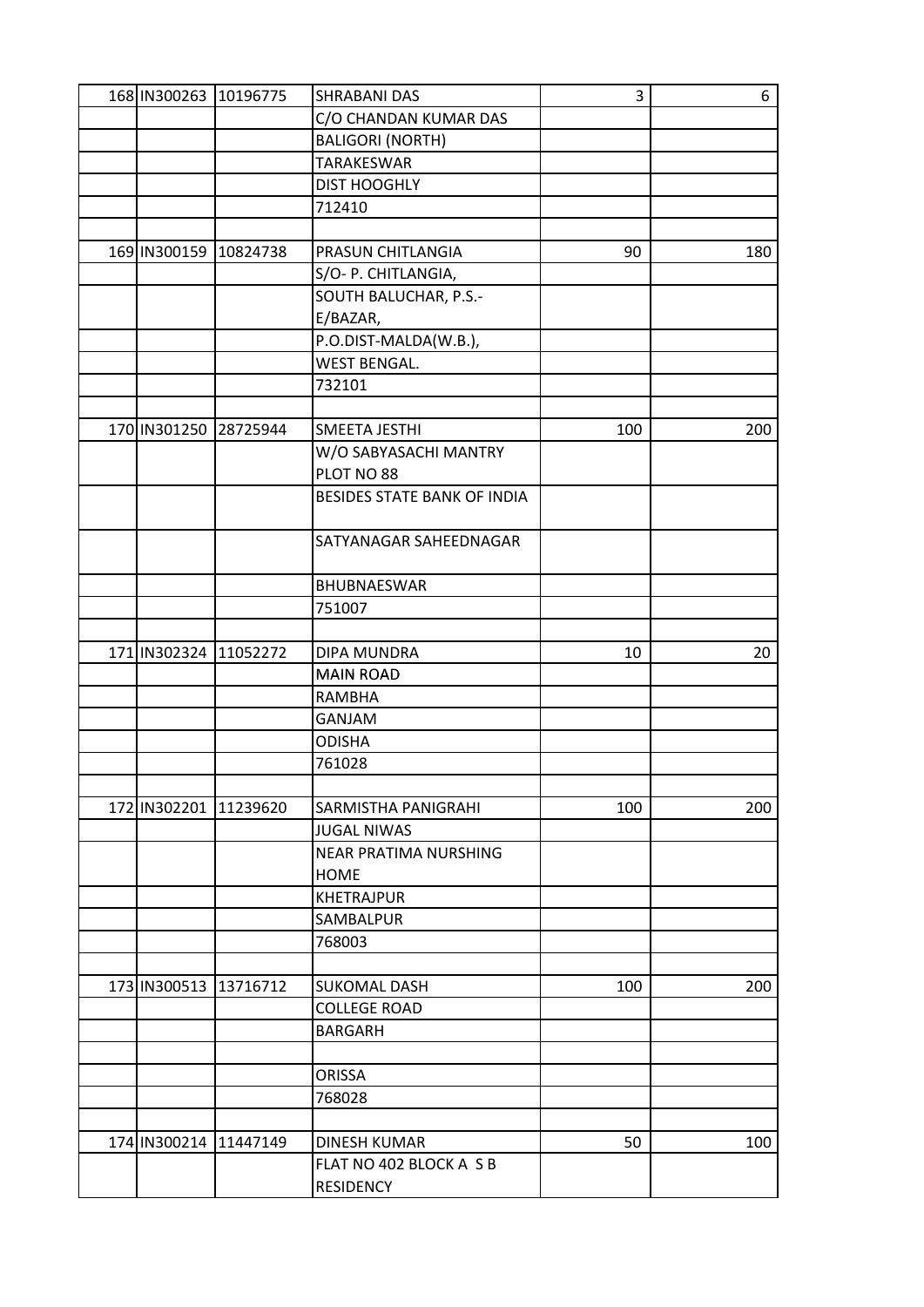|              |                       | <b>APARTMENT OPP ALLAHABAD</b>      |     |     |
|--------------|-----------------------|-------------------------------------|-----|-----|
|              |                       | <b>BANK</b>                         |     |     |
|              |                       | SHEIKHPURA BAILEY ROAD              |     |     |
|              |                       | Patna, BIHAR                        |     |     |
|              |                       | 800014                              |     |     |
|              |                       |                                     |     |     |
| 175 120447   |                       | 0004254041 SHREERAM PRASAD          | 100 | 200 |
|              |                       | NEAR GUARD LODGE                    |     |     |
|              |                       | <b>ANAITH KOIRI TOLA</b>            |     |     |
|              |                       | ARRAH                               |     |     |
|              |                       | <b>ARA BIHAR</b>                    |     |     |
|              |                       | 802301                              |     |     |
|              |                       |                                     |     |     |
| 176 120109   |                       | 2600122891   DEEPAK KUMAR R. GANDHI | 50  | 100 |
|              |                       | H. NO:-141                          |     |     |
|              |                       | <b>SAKET BIHAR</b>                  |     |     |
|              |                       |                                     |     |     |
|              |                       | <b>DEOGHAR JHARKHAND</b>            |     |     |
|              |                       | 814112                              |     |     |
|              |                       |                                     |     |     |
| 177 120109   |                       | 2600335271   MANOJ KUMAR GUPTA      | 90  | 180 |
|              |                       | <b>DUKHI SAH ROAD</b>               |     |     |
|              |                       | <b>JHOUSAGARHI</b>                  |     |     |
|              |                       |                                     |     |     |
|              |                       | <b>DEOGHAR JHARKHAND</b>            |     |     |
|              |                       | 814112                              |     |     |
|              |                       |                                     |     |     |
| 178 120360   |                       | 0000155570 SUNIL KUMAR              | 20  | 40  |
|              |                       | PL NO GG 8 CITY CENTER              |     |     |
|              |                       | <b>SECTOR 4 B S</b>                 |     |     |
|              |                       |                                     |     |     |
|              |                       | <b>BOKARO JHARKHAND</b>             |     |     |
|              |                       | 827004                              |     |     |
|              |                       |                                     |     |     |
|              | 179 IN302105 10433142 | RAGHUNATH BEDIA                     | 10  | 20  |
|              |                       | AT+ P.O.- ARGADA,                   |     |     |
|              |                       | RAMGARH CANTT,                      |     |     |
|              |                       |                                     |     |     |
|              |                       | <b>JHARKHAND</b>                    |     |     |
|              |                       | 829122                              |     |     |
|              |                       |                                     |     |     |
| 180 120109   | 2600119310            | RAJNI BATHWAL                       | 90  | 180 |
|              |                       | INDIA TRADING COMPANY               |     |     |
|              |                       |                                     |     |     |
|              |                       | <b>LAKE ROAD</b>                    |     |     |
|              |                       |                                     |     |     |
|              |                       | RANCHI JHARKHAND                    |     |     |
|              |                       | 834001                              |     |     |
|              |                       |                                     |     |     |
| 181 IN300239 | 11678983              | ABDUL RAHIMAN KUNJU                 | 90  | 180 |
|              |                       | MOHAMMED SHABEER                    |     |     |
|              |                       | P.O. BOX 49750                      |     |     |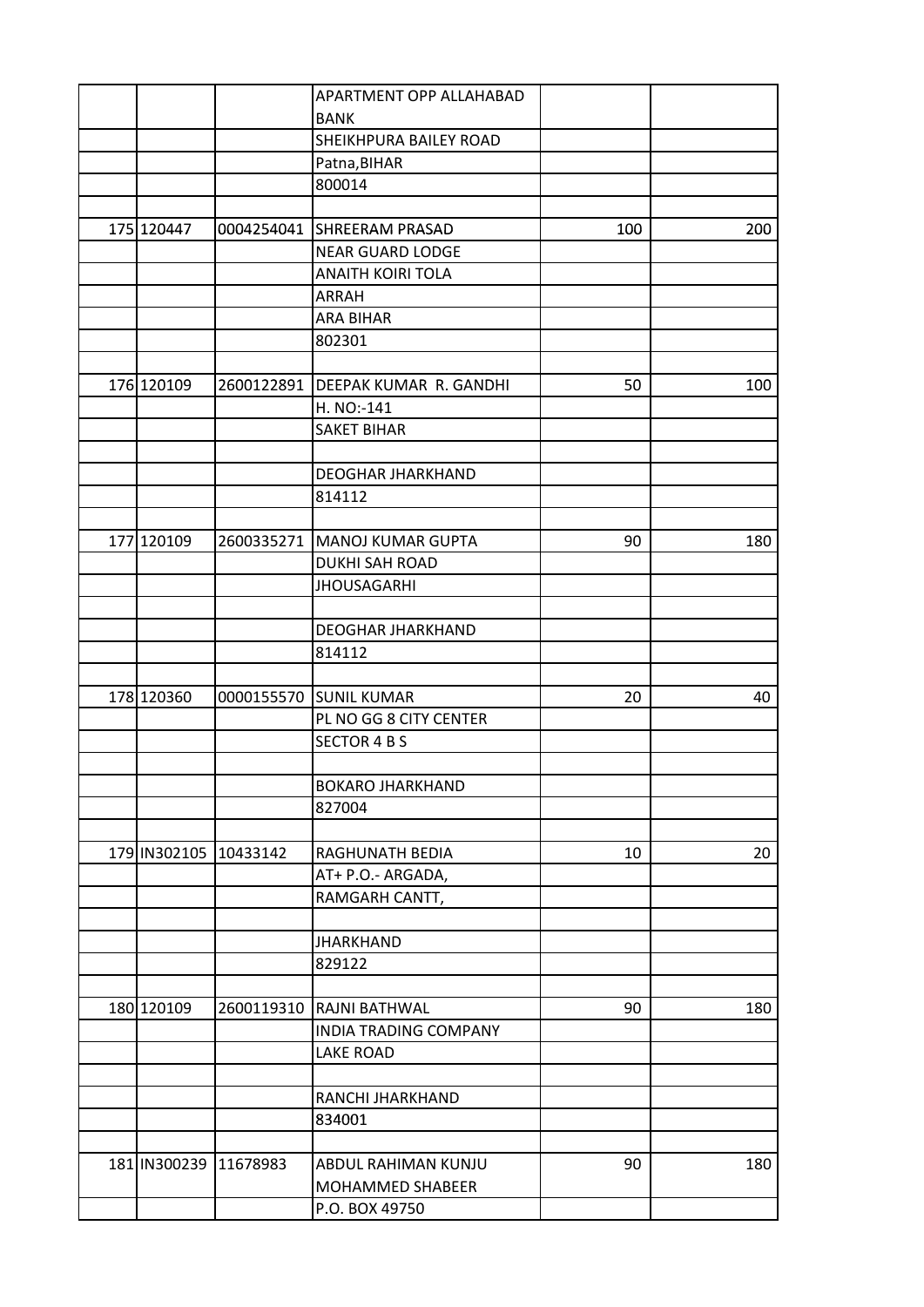|              |                       | <b>DUBAI</b>                    |              |                |
|--------------|-----------------------|---------------------------------|--------------|----------------|
|              |                       | <b>UAE</b>                      |              |                |
|              |                       |                                 |              |                |
|              |                       |                                 |              |                |
|              |                       |                                 |              |                |
| 182 IN300214 | 17959539              | <b>SUBHENDU MITRA</b>           | 354          | 708            |
|              |                       | 5803 LONE ROCK ROAD FRISCO      |              |                |
|              |                       | <b>USA</b>                      |              |                |
|              |                       |                                 |              |                |
|              |                       |                                 |              |                |
|              |                       |                                 |              |                |
|              |                       | 999999                          |              |                |
|              |                       |                                 |              |                |
| 183 120206   |                       | 0000046795 PREM CHAND           | 10           | 20             |
|              |                       | S/O SURAJ BHAN B-41             |              |                |
|              |                       |                                 |              |                |
|              |                       | <b>CHRISTIAN COLONY</b>         |              |                |
|              |                       | PATEL CHEST DELHI UNIVERSITY    |              |                |
|              |                       |                                 |              |                |
|              |                       | <b>DELHI DELHI</b>              |              |                |
|              |                       | 110007                          |              |                |
|              |                       |                                 |              |                |
| 184 IN301330 | 18286798              | <b>JITENDER KUMAR</b>           | 100          | 200            |
|              |                       | <b>B 63B</b>                    |              |                |
|              |                       | <b>VIJAY NAGAR</b>              |              |                |
|              |                       |                                 |              |                |
|              |                       | <b>NEW DELHI</b>                |              |                |
|              |                       | 110009                          |              |                |
|              |                       |                                 |              |                |
| 185 IN303719 | 10317204              | <b>SWARAJ BAHL</b>              | $\mathbf{1}$ | $\overline{2}$ |
|              |                       | C 115 FIRST FLOOR GANDHI        |              |                |
|              |                       | <b>VILLA KANT</b>               |              |                |
|              |                       | ENCLAVE AMAR NAGAR              |              |                |
|              |                       |                                 |              |                |
|              |                       | <b>FARIDABAD</b>                |              |                |
|              |                       | 121003                          |              |                |
|              |                       |                                 |              |                |
|              | 186 IN300966 10157044 | RAKHI                           | 90           | 180            |
|              |                       | 100                             |              |                |
|              |                       | <b>NAVEENTAM APPTS SECTOR-9</b> |              |                |
|              |                       |                                 |              |                |
|              |                       | <b>ROHINI</b>                   |              |                |
|              |                       | <b>DELHI</b>                    |              |                |
|              |                       | 110085                          |              |                |
|              |                       |                                 |              |                |
| 187 IN300118 | 10324406              | <b>ANIL KUMAR GUPTA</b>         | 10           | 20             |
|              |                       | H NO 1/7690 A GALI NO 3         |              |                |
|              |                       | <b>EAST GORAKH PARK</b>         |              |                |
|              |                       | <b>SHAHDARA</b>                 |              |                |
|              |                       | <b>DELHI</b>                    |              |                |
|              |                       | 110032                          |              |                |
|              |                       |                                 |              |                |
|              |                       |                                 |              |                |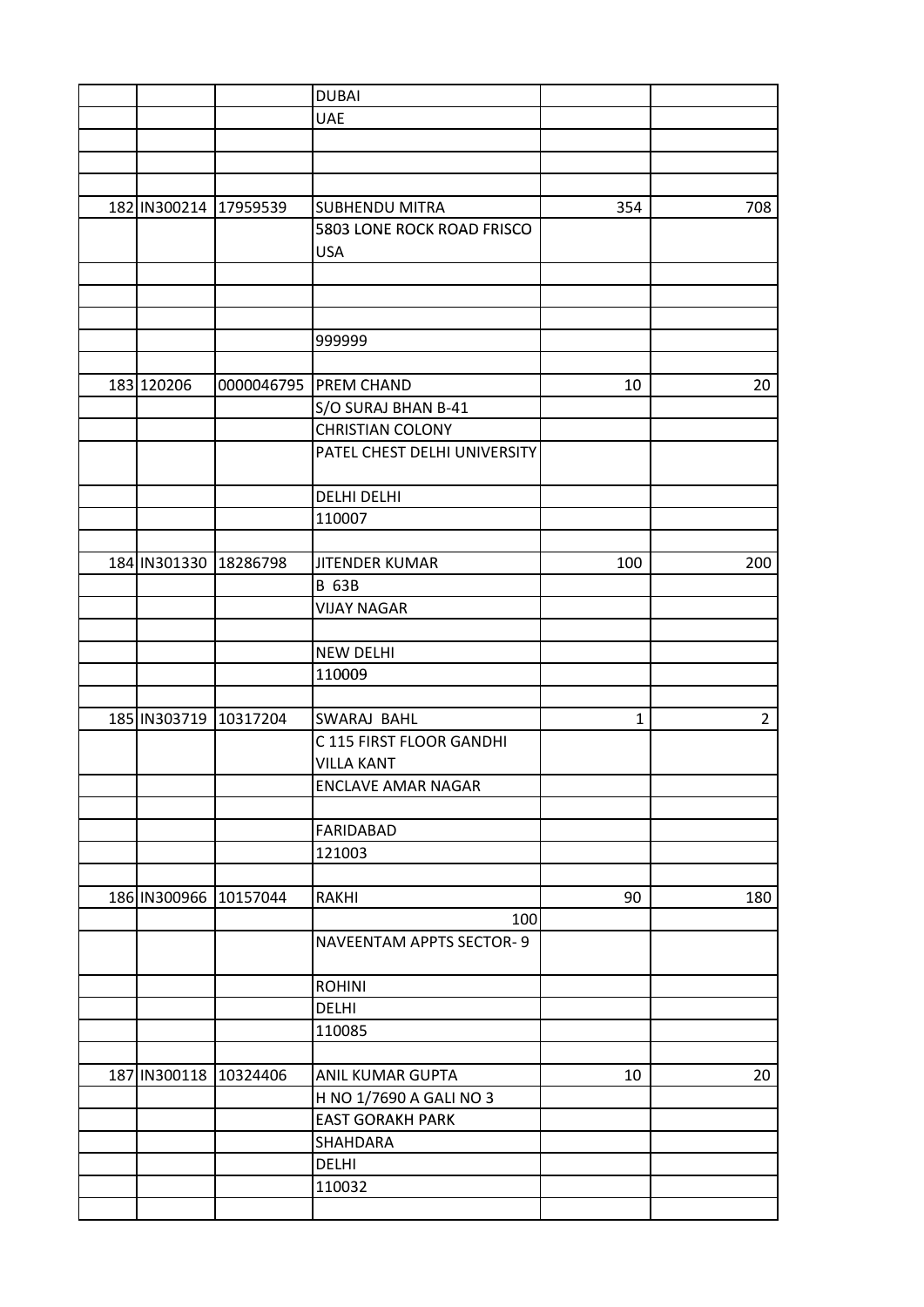| 188 IN300394 12551742 |            | <b>NARENDER KUMAR</b>       | 90  | 180 |
|-----------------------|------------|-----------------------------|-----|-----|
|                       |            | $S$ U 30                    |     |     |
|                       |            | PITAM PURA                  |     |     |
|                       |            |                             |     |     |
|                       |            | <b>DELHI</b>                |     |     |
|                       |            | 110034                      |     |     |
|                       |            |                             |     |     |
| 189 IN300468 10032158 |            | <b>MANAK CHAND GOLCHHA</b>  | 100 | 200 |
|                       |            | HOUSE NO. A-5/8, IIND FLOOR |     |     |
|                       |            |                             |     |     |
|                       |            |                             |     |     |
|                       |            | <b>KRISHNA NAGAR</b>        |     |     |
|                       |            | DELHI                       |     |     |
|                       |            | 110051                      |     |     |
|                       |            |                             |     |     |
| 190 120191            | 0100373803 | <b>DINESH PAL SINGH</b>     | 50  | 100 |
|                       |            |                             |     |     |
|                       |            | H.NO.75, BLOCK-H            |     |     |
|                       |            | <b>JAGAT PURI</b>           |     |     |
|                       |            |                             |     |     |
|                       |            | DELHI DELHI                 |     |     |
|                       |            | 110051                      |     |     |
|                       |            |                             |     |     |
| 191 IN302365          | 10157090   | <b>AJAY RASTOGI</b>         | 10  | 20  |
|                       |            | H.NO.C-124,                 |     |     |
|                       |            | SHAKTI NAGAR EXTN.          |     |     |
|                       |            |                             |     |     |
|                       |            | DELHI                       |     |     |
|                       |            | 110052                      |     |     |
|                       |            |                             |     |     |
| 192 IN301774 10110533 |            | Vijay Veer Singh            | 454 | 908 |
|                       |            | 2090                        |     |     |
|                       |            | Sector D Pkt II             |     |     |
|                       |            | Vasant Vihar                |     |     |
|                       |            | New Delhi                   |     |     |
|                       |            | 110070                      |     |     |
|                       |            |                             |     |     |
| 193 120360            | 0002069256 | <b>NAVJEET KHATANA</b>      | 10  | 20  |
|                       |            | <b>H NO E 30</b>            |     |     |
|                       |            | <b>SGM NAGAR</b>            |     |     |
|                       |            | <b>BADKHAL</b>              |     |     |
|                       |            | FARIDABAD HARYANA           |     |     |
|                       |            | 121001                      |     |     |
|                       |            |                             |     |     |
| 194 IN300708 10120164 |            | <b>SHIV KUMAR</b>           | 90  | 180 |
|                       |            | 1844 SECTOR 4               |     |     |
|                       |            |                             |     |     |
|                       |            | <b>URBAN ESTATE</b>         |     |     |
|                       |            |                             |     |     |
|                       |            | <b>GURGAON</b>              |     |     |
|                       |            | 122001                      |     |     |
|                       |            |                             |     |     |
| 195 120229            |            | 0000122298 RUCHIKA SHARMA   | 90  | 180 |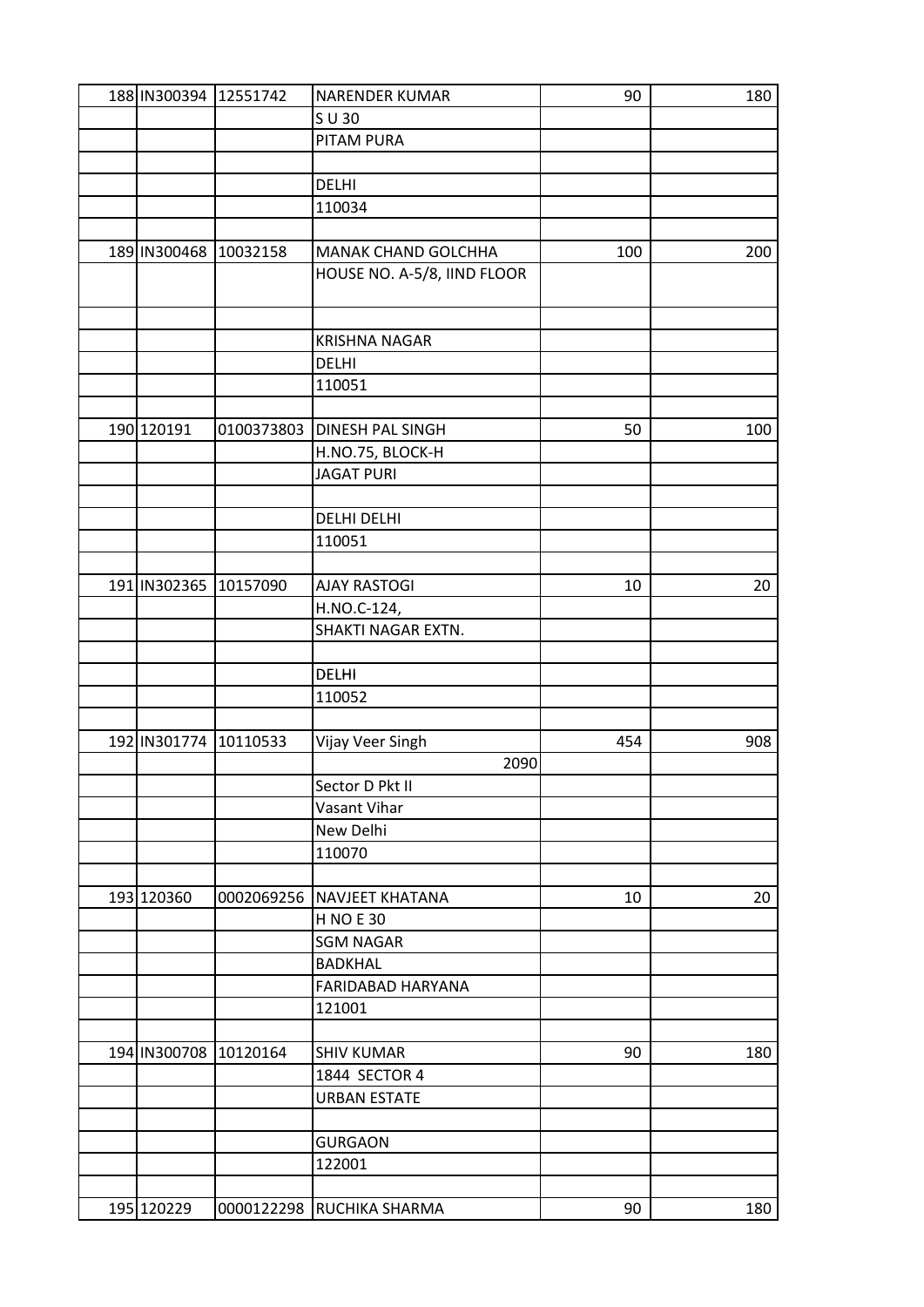|                       |            | 347 A                       |     |     |
|-----------------------|------------|-----------------------------|-----|-----|
|                       |            | <b>SECTOR 23</b>            |     |     |
|                       |            |                             |     |     |
|                       |            | <b>GURGAON HARYANA</b>      |     |     |
|                       |            | 122017                      |     |     |
|                       |            |                             |     |     |
| 196 IN300513 21829918 |            | <b>SURENDER SINGH</b>       | 450 | 900 |
|                       |            | H NO 659B SECTOR 21         |     |     |
|                       |            | <b>VISHAL NAGAR</b>         |     |     |
|                       |            | <b>NEAR BUS STAND</b>       |     |     |
|                       |            | ROHTAK HARYANA              |     |     |
|                       |            | 124001                      |     |     |
|                       |            |                             |     |     |
| 197 IN300118          | 10895145   | <b>ASHOK KUMAR</b>          | 78  | 156 |
|                       |            | <b>VPO</b>                  |     |     |
|                       |            | <b>KHERI SAMPLA</b>         |     |     |
|                       |            | <b>DISTRICT ROHTAK</b>      |     |     |
|                       |            | <b>HARYANA</b>              |     |     |
|                       |            | 124501                      |     |     |
|                       |            |                             |     |     |
|                       |            |                             |     |     |
| 198 IN303108          | 10088026   | <b>MAANYA JAIN</b>          | 90  | 180 |
|                       |            | HOUSE NO. 655               |     |     |
|                       |            | POLICE LINE AREA            |     |     |
|                       |            | <b>HISAR</b>                |     |     |
|                       |            | <b>HARYANA</b>              |     |     |
|                       |            | 125001                      |     |     |
|                       |            |                             |     |     |
| 199 120126            | 0000164781 | SANDEEP SETHI.              | 329 | 658 |
|                       |            | H. NO-1507/1,               |     |     |
|                       |            | NEW NO-7938,                |     |     |
|                       |            | <b>DURGA PURI HAIBOWAL</b>  |     |     |
|                       |            | KALAN,                      |     |     |
|                       |            | LUDHIANA PUNJAB             |     |     |
|                       |            | 141001                      |     |     |
|                       |            |                             |     |     |
| 200 120816            |            | 0000490226   DEEPAK CHAUHAN | 18  | 36  |
|                       |            | VILLAGE CHIR POST OFFICE    |     |     |
|                       |            | <b>GOLWA</b>                |     |     |
|                       |            | <b>TEHSIL LADBHAROL</b>     |     |     |
|                       |            | CHHIR 94 LADBHAROLE         |     |     |
|                       |            | MANDI HIMACHAL PRADESH      |     |     |
|                       |            | 176126                      |     |     |
|                       |            |                             |     |     |
| 201 IN301774          | 10839322   | <b>VIMLA BAJAJ</b>          | 5   | 10  |
|                       |            | 5/70 SECTOR 2               |     |     |
|                       |            | <b>RAJINDER NAGAR</b>       |     |     |
|                       |            | SAHIBABAD                   |     |     |
|                       |            | <b>GHAZIABAD</b>            |     |     |
|                       |            | 201005                      |     |     |
|                       |            |                             |     |     |
| 202 120419            |            | 0000149512 SUMANT KUMAR     | 12  | 24  |
|                       |            |                             |     |     |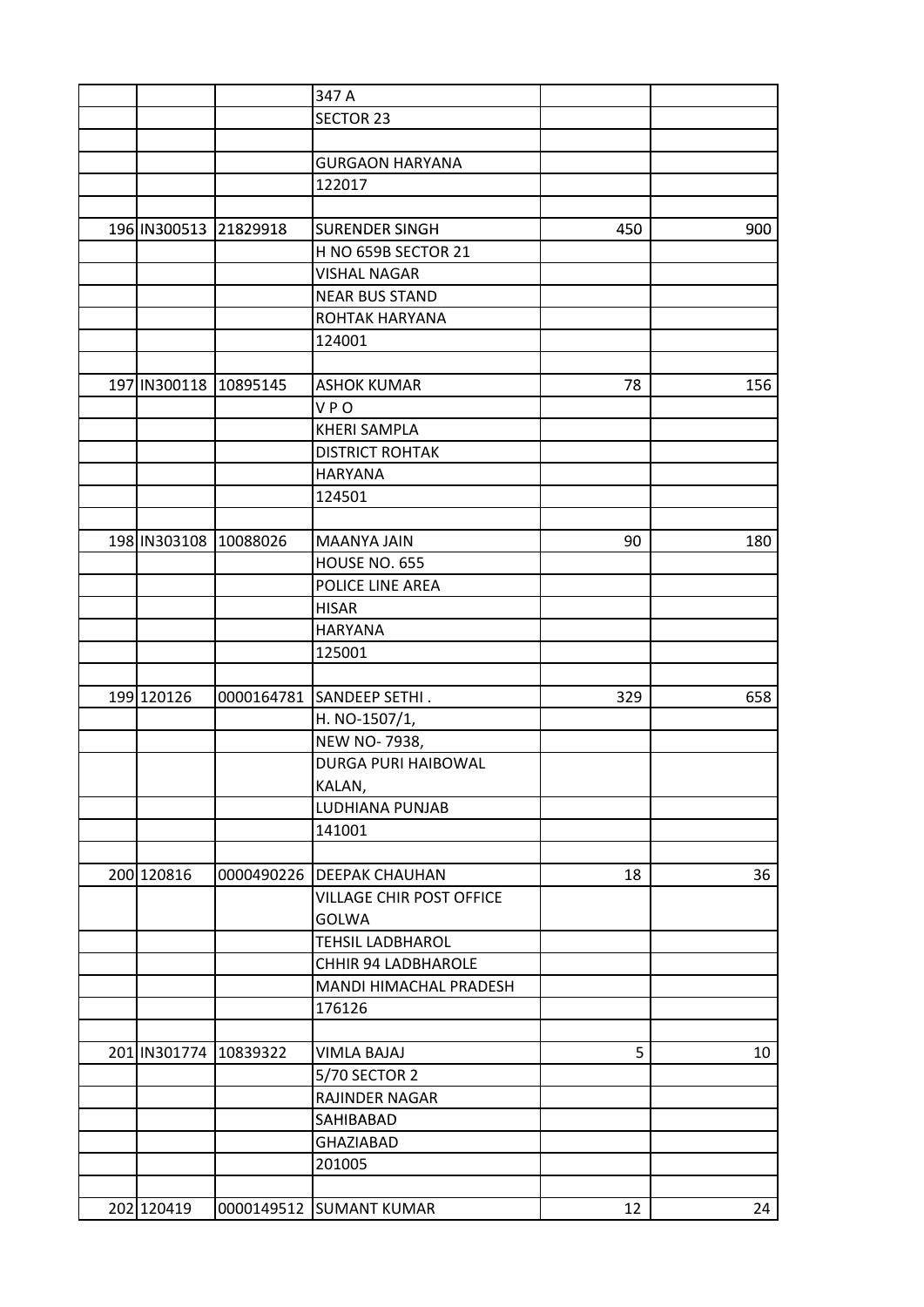|              |            | <b>HOUSE NO-1536</b>           |    |     |
|--------------|------------|--------------------------------|----|-----|
|              |            | SANJAY COLONY                  |    |     |
|              |            | MOHAN NAGAR NEAR RAILWAY       |    |     |
|              |            | <b>LINE</b>                    |    |     |
|              |            | <b>GHAZIABAD UTTAR PRADESH</b> |    |     |
|              |            | 201007                         |    |     |
|              |            |                                |    |     |
| 203 120109   | 0400031980 | MOHD ANSARUL HAQUE             | 50 | 100 |
|              |            | C-22, L- ROAD,                 |    |     |
|              |            | MAHANAGAR, EXTN.,              |    |     |
|              |            |                                |    |     |
|              |            | LUCKNOW U.P.                   |    |     |
|              |            | 226006                         |    |     |
|              |            |                                |    |     |
| 204 120346   |            | 0000046178 R. K. KHANNA        | 10 | 20  |
|              |            | FLAT NO.1, GANGA PLOT          |    |     |
|              |            | NO.1/5A,                       |    |     |
|              |            | SECTOR - C,                    |    |     |
|              |            | NEAR ALIGANJ POST OFFICE,      |    |     |
|              |            |                                |    |     |
|              |            | LUCKNOW UTTAR PRADESH          |    |     |
|              |            | 226024                         |    |     |
|              |            |                                |    |     |
| 205 120177   | 0100060516 | <b>SHAILESH MANTRI</b>         | 40 | 80  |
|              |            | A-3, ANAZ MANDI,               |    |     |
|              |            | CHANDPOLE,                     |    |     |
|              |            |                                |    |     |
|              |            | <b>JAIPUR RAJASTHAN</b>        |    |     |
|              |            | 302001                         |    |     |
|              |            |                                |    |     |
| 206 120292   |            | 0000051318 SHYAM GUPTA         | 9  | 18  |
|              |            | UL-10, AMBER TOWER,            |    |     |
|              |            | 1ST FLOOR, S.C. ROAD,          |    |     |
|              |            |                                |    |     |
|              |            | <b>JAIPUR RAJASTHAN</b>        |    |     |
|              |            | 302001                         |    |     |
|              |            |                                |    |     |
| 207 120366   | 0000081288 | POONAM SAIWAL                  | 15 | 30  |
|              |            | $C-55$                         |    |     |
|              |            | MUKESH COLONY                  |    |     |
|              |            | 22 GODAM                       |    |     |
|              |            | <b>JAIPUR RAJASTHAN</b>        |    |     |
|              |            | 302006                         |    |     |
|              |            |                                |    |     |
| 208 IN302700 | 20129543   | <b>KAMAL NATANI</b>            | 90 | 180 |
|              |            | 105                            |    |     |
|              |            | OPP. PITAL FACTORY             |    |     |
|              |            | <b>SHASTRI NAGAR</b>           |    |     |
|              |            | <b>JAIPUR</b>                  |    |     |
|              |            | 302016                         |    |     |
|              |            |                                |    |     |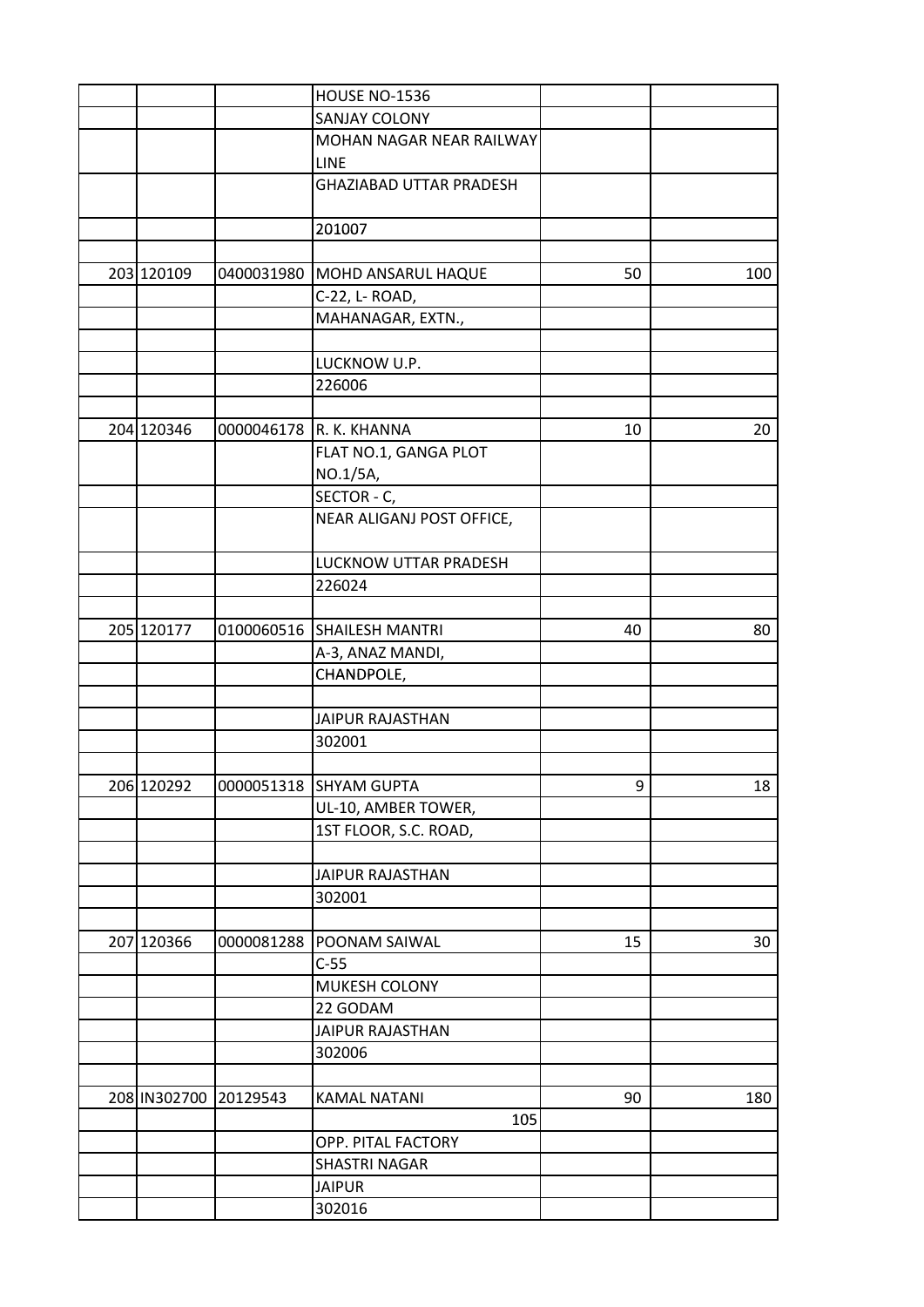| 209 120177   | 0100335389 | KAMAL KISHOR SHARMA (HUF)     | 200 | 400 |
|--------------|------------|-------------------------------|-----|-----|
|              |            | FLAT NO G-1, PLOT NO - 62-63  |     |     |
|              |            | YASHODA APARTMENT EVERST      |     |     |
|              |            | <b>VIHAR</b>                  |     |     |
|              |            | <b>NIRMAN NAGAR</b>           |     |     |
|              |            | <b>JAIPUR RAJASTHAN</b>       |     |     |
|              |            | 302018                        |     |     |
|              |            |                               |     |     |
| 210 120292   | 0000062195 | MANISH AGARWAL                | 30  | 60  |
|              |            | 101, AGARWAL FARM             |     |     |
|              |            | MANSAROVAR                    |     |     |
|              |            | WARD NO-27                    |     |     |
|              |            | <b>JAIPUR RAJASTHAN</b>       |     |     |
|              |            | 302020                        |     |     |
|              |            |                               |     |     |
| 211 120177   |            | 0100290298 AMIT KUMAR AGARWAL | 90  | 180 |
|              |            | 264 ANI RAM JI KA KOTHI       |     |     |
|              |            | KA RASTA HALDIYON KA RASTA    |     |     |
|              |            | <b>JOHARI BAZAR</b>           |     |     |
|              |            | <b>JAIPUR RAJASTHAN</b>       |     |     |
|              |            | 302003                        |     |     |
|              |            |                               |     |     |
| 212 120685   | 0000028514 | <b>SUNITA PUROHIT</b>         | 90  | 180 |
|              |            | SHREYA VILLA II-C-193         |     |     |
|              |            | MURLIDHAR VYAS NAGAR          |     |     |
|              |            | <b>BEHIND MAUSAM VIBHAG</b>   |     |     |
|              |            | <b>BIKANER RAJASTHAN</b>      |     |     |
|              |            | 334004                        |     |     |
|              |            |                               |     |     |
| 213 IN300974 | 10737244   | DIPEN B. KANABAR              | 90  | 180 |
|              |            | JALARAM KRUPA,                |     |     |
|              |            | RAMVIHAR SOCIETY,             |     |     |
|              |            | NANA MOVA MAIN ROAD,          |     |     |
|              |            | RAJKOT.                       |     |     |
|              |            | 360002                        |     |     |
| 214 IN302269 | 14370717   | RAMNIKLAL RAVJIBHAI DABHI     | 25  | 50  |
|              |            |                               |     |     |
|              |            | <b>GAYATRI KRUPA</b>          |     |     |
|              |            | KIDVAIN NAGAR RAIYA ROAD      |     |     |
|              |            | RAJKOT                        |     |     |
|              |            | RAJKOT GUJARAT INDIA          |     |     |
|              |            | 360007                        |     |     |
|              |            |                               |     |     |
| 215 120170   | 0000218328 | HEENA RAJENDRA KOTECHA        | 117 | 234 |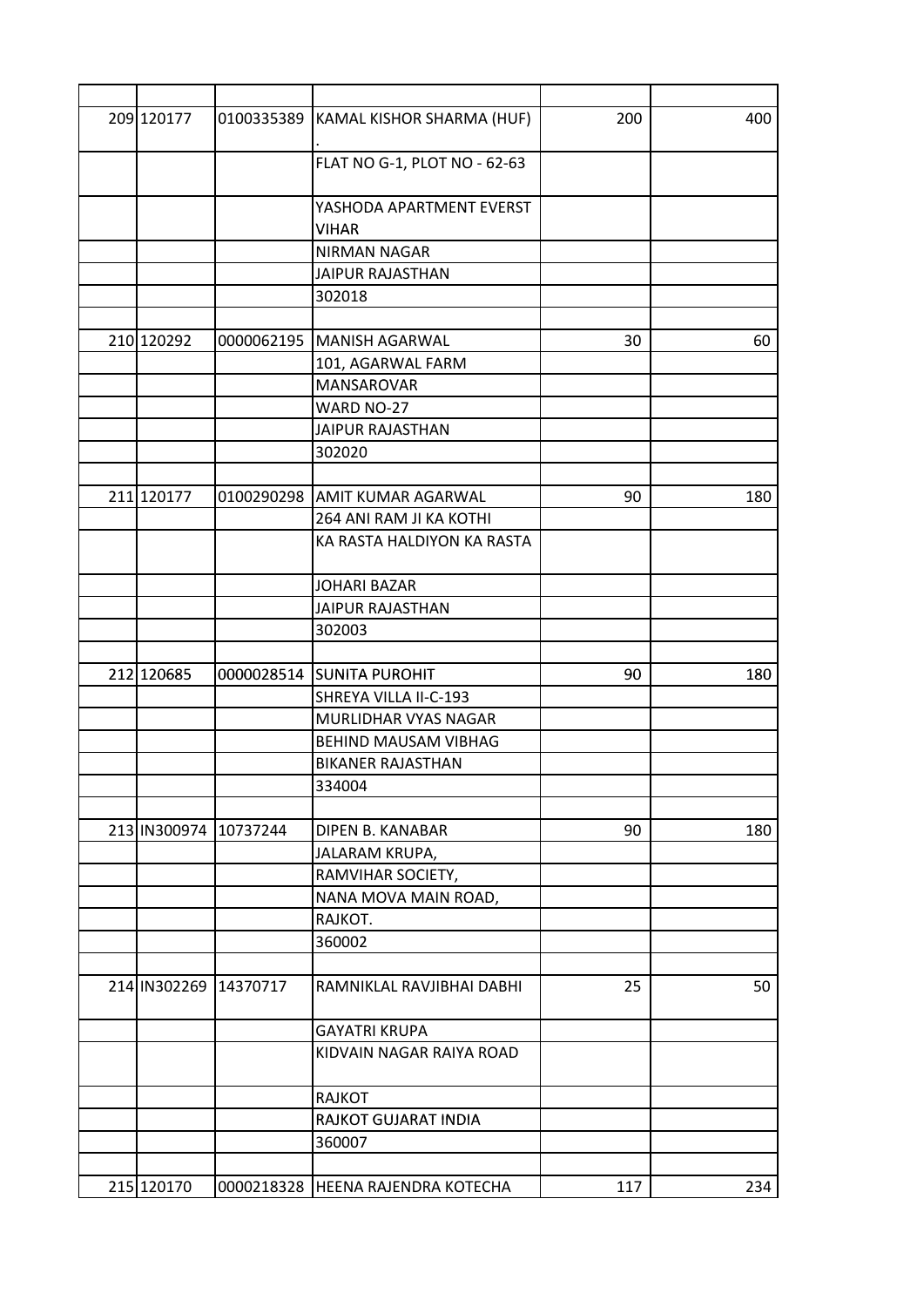|              |                       | 502, KANCHAN JUNGHA        |    |     |
|--------------|-----------------------|----------------------------|----|-----|
|              |                       | APARTMENT,                 |    |     |
|              |                       | OPP. CRICKET GROUND,       |    |     |
|              |                       |                            |    |     |
|              |                       | <b>JAMNAGAR GUJRAT</b>     |    |     |
|              |                       | 361001                     |    |     |
|              |                       |                            |    |     |
| 216 IN300974 | 11705355              | SANGHAVI SHREY ASHWIN      | 30 | 60  |
|              |                       | 47, NEW SARVODAY SOCIETY,  |    |     |
|              |                       |                            |    |     |
|              |                       |                            |    |     |
|              |                       |                            |    |     |
|              |                       | SURENDRANAGAR              |    |     |
|              |                       | 363001                     |    |     |
|              |                       |                            |    |     |
|              | 217 IN301991 10395475 | PRITIBEN SANJEEVKUMAR      | 90 | 180 |
|              |                       | <b>SHAH</b>                |    |     |
|              |                       | PLOT NO-2119/B, VRAJRENU   |    |     |
|              |                       |                            |    |     |
|              |                       | B/H. CUSTOM                |    |     |
|              |                       | OFFICE, NR. BHAGANI MANDAL |    |     |
|              |                       |                            |    |     |
|              |                       | <b>BACK WAGHAWADI ROAD</b> |    |     |
|              |                       | <b>BHAVNAGAR</b>           |    |     |
|              |                       | 364002                     |    |     |
|              |                       |                            |    |     |
|              | 218 IN301485 10255542 | AGARWAL NIDHI ASHOKKUMAR   | 90 | 180 |
|              |                       |                            |    |     |
|              |                       | 43, KETHAN TOWER           |    |     |
|              |                       |                            |    |     |
|              |                       | SHAHIBAUG                  |    |     |
|              |                       |                            |    |     |
|              |                       | AHMEDABAD                  |    |     |
|              |                       | 380004                     |    |     |
|              |                       |                            |    |     |
|              | 219 IN301485 10255569 | AGARWAL PRITI ASHOKKUMAR   | 90 | 180 |
|              |                       |                            |    |     |
|              |                       | 43, KHETAN TOWER           |    |     |
|              |                       | SHAHIBAUG                  |    |     |
|              |                       |                            |    |     |
|              |                       | AHMEDABAD                  |    |     |
|              |                       | 380004                     |    |     |
|              |                       |                            |    |     |
| 220 120421   | 0000086714            | SEVANTILAL S SHAH HUF.     | 90 | 180 |
|              |                       | 4 DHARMISTHANAGAR SOC      |    |     |
|              |                       | NEW SHRADAMANDIR ROAD      |    |     |
|              |                       |                            |    |     |
|              |                       | <b>PALDI</b>               |    |     |
|              |                       | AHMEDABAD GUJARAT          |    |     |
|              |                       | 380007                     |    |     |
|              |                       |                            |    |     |
| 221 120422   | 0000004540            | <b>NADIA SONI</b>          | 90 | 180 |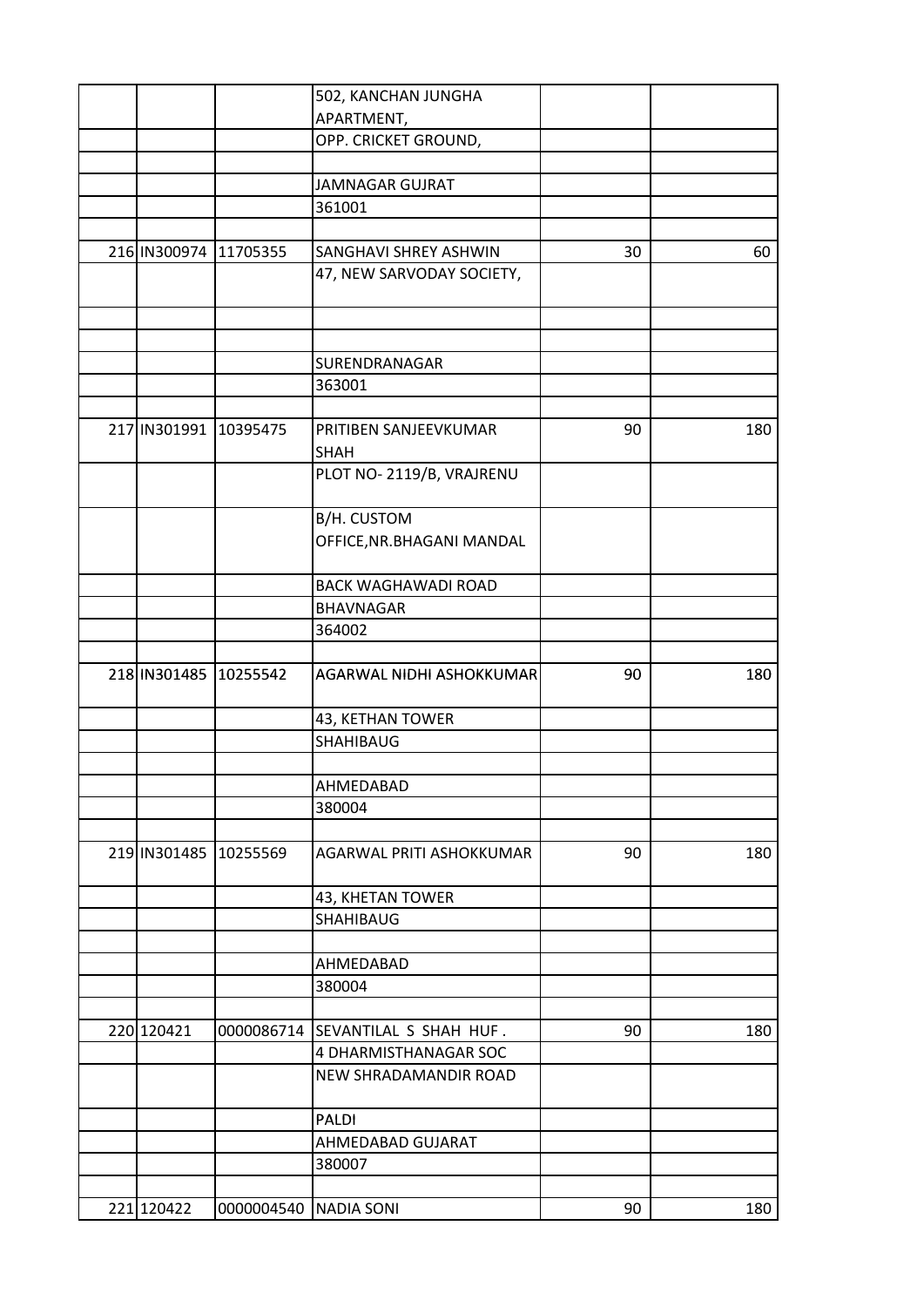|              |            | 8, TRIPURA APPARTMENTS,      |    |     |
|--------------|------------|------------------------------|----|-----|
|              |            | NR. SAMARPAN HALL, OPP.      |    |     |
|              |            | FOOT BALL GROUND,            |    |     |
|              |            | KANKARIA,                    |    |     |
|              |            | AHMEDABAD GUJARAT            |    |     |
|              |            | 380022                       |    |     |
|              |            |                              |    |     |
| 222 120614   | 0000094773 | <b>MAGANBHAIRDARJI</b>       | 90 | 180 |
|              |            | A/11 SURYA COMPLEX STATUS    |    |     |
|              |            |                              |    |     |
|              |            | OPP AMCO BANK                |    |     |
|              |            | <b>GURUKUL ROAD MEMNAGAR</b> |    |     |
|              |            |                              |    |     |
|              |            | AHMEDABAD GUJARAT            |    |     |
|              |            | 380052                       |    |     |
|              |            |                              |    |     |
| 223 IN303052 | 10278319   | SHWETA PRITESHKUMAR          | 55 | 110 |
|              |            | SHETH                        |    |     |
|              |            | C-11, SHIVALAY BUNGALOWS     |    |     |
|              |            |                              |    |     |
|              |            | NR. GOVT TUBEWELL LANE       |    |     |
|              |            | <b>BOPAL</b>                 |    |     |
|              |            | AHMEDABAD                    |    |     |
|              |            | 380058                       |    |     |
|              |            |                              |    |     |
| 224 120330   | 0000081218 | BHARTI RAJKUMAR GANGWANI     | 90 | 180 |
|              |            | 50, URVASHI BUNGLOWS,        |    |     |
|              |            | NR. INDIRA BRIDGE,           |    |     |
|              |            | HANSOL NARODA,               |    |     |
|              |            | AHMEDABAD GUJARAT            |    |     |
|              |            | 382475                       |    |     |
|              |            |                              |    |     |
| 225 120330   | 0000086459 | RAKESHKUMAR KANAYAILAL       | 90 | 180 |
|              |            | <b>WADHWA</b>                |    |     |
|              |            | 606/3, JAWAHAR COLONY, OPP   |    |     |
|              |            |                              |    |     |
|              |            | <b>SARDAR NAGAR POLICE</b>   |    |     |
|              |            | SATION, B/H                  |    |     |
|              |            | <b>EVER GREEN</b>            |    |     |
|              |            | SCHOOL, SARDARNAGAR,         |    |     |
|              |            | AHMEDABAD GUJARAT            |    |     |
|              |            | 382475                       |    |     |
|              |            |                              |    |     |
| 226 120415   | 0000393359 | PARAG ASHOKKUMAR SHAH        | 90 | 180 |
|              |            | 7-2741, CHANDULAL SHETHANI   |    |     |
|              |            |                              |    |     |
|              |            | STREET,                      |    |     |
|              |            | SAIYEDPURA                   |    |     |
|              |            | <b>SURAT GUJARAT</b>         |    |     |
|              |            | 395003                       |    |     |
|              |            |                              |    |     |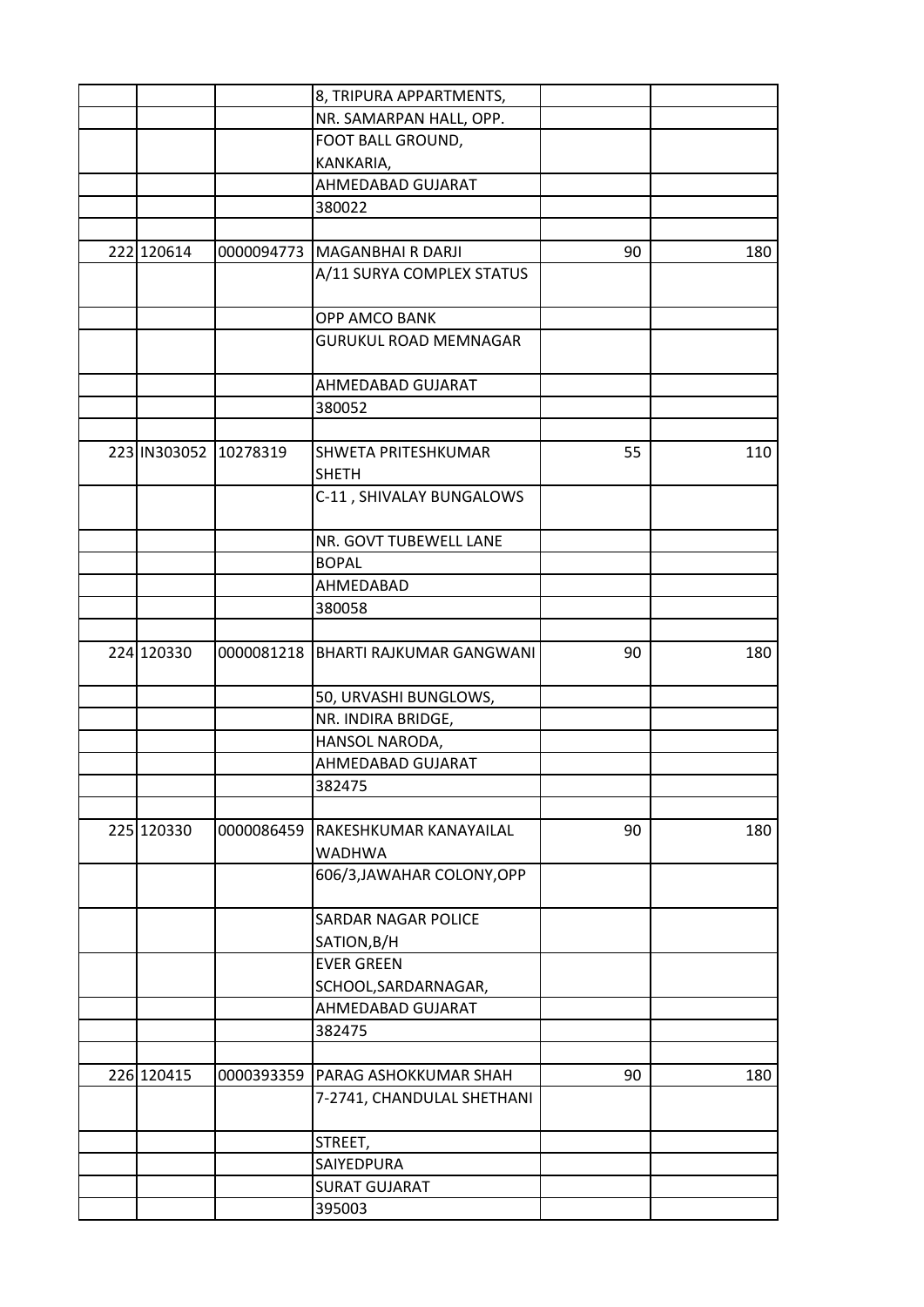| 227 130234            |            | 0000252280 ROHIT PANACHAND SHAH             | 10  | 20  |
|-----------------------|------------|---------------------------------------------|-----|-----|
|                       |            | 3, GURUGOVIND NAGAR,                        |     |     |
|                       |            | OPP ROYAL PALACE,                           |     |     |
|                       |            | NEW RANDER ROAD,                            |     |     |
|                       |            | <b>SURAT GUJARAT</b>                        |     |     |
|                       |            | 395009                                      |     |     |
|                       |            |                                             |     |     |
| 228 120175            |            | 0000025035 RITA SUNIL SHAH                  | 90  | 180 |
|                       |            | 26, BABULNATH ROAD,                         |     |     |
|                       |            | <b>ANAND -MAHAL</b>                         |     |     |
|                       |            | <b>1ST FLOOR</b>                            |     |     |
|                       |            | MUMBAI MAHARASHTRA                          |     |     |
|                       |            | 400007                                      |     |     |
|                       |            |                                             |     |     |
| 229 120289            |            | 0000065332   NILESH HIRACHAND JHAVERI       | 90  | 180 |
|                       |            | 2705/A, J.K. TOWER,                         |     |     |
|                       |            | HARISHCHANDRA G MARG,                       |     |     |
|                       |            | <b>GAMDEVI</b>                              |     |     |
|                       |            | MUMBAI MAHARASHTRA                          |     |     |
|                       |            | 400007                                      |     |     |
|                       |            |                                             |     |     |
| 230 IN301838          | 10015331   | TIWARI MURARJI G.                           | 90  | 180 |
|                       |            | 22/60, B.D.D.CHAWL                          |     |     |
|                       |            | N.M.JOSHI MARG                              |     |     |
|                       |            | LOWER PAREL, (W)                            |     |     |
|                       |            |                                             |     |     |
|                       |            | MUMBAI, INDIA                               |     |     |
|                       |            | 400013                                      |     |     |
| 231 IN300183 10073041 |            | REKHA KUMAR KURKUTE                         | 100 | 200 |
|                       |            |                                             |     |     |
|                       |            | A6-33, NABARD PARK<br>KHIRA NAGAR, S.V.ROAD |     |     |
|                       |            |                                             |     |     |
|                       |            | SANTACRUZ (WEST)                            |     |     |
|                       |            | <b>MUMBAI</b>                               |     |     |
|                       |            | 400054                                      |     |     |
| 232 120170            | 0000013537 | NUTANBHAI BANSILAL SHAH                     | 250 | 500 |
|                       |            | 302, B WING PURNIMA                         |     |     |
|                       |            | 36/37 SHREE NAGAR SOCIETY                   |     |     |
|                       |            |                                             |     |     |
|                       |            | M G ROAD, GOREGAON (W),                     |     |     |
|                       |            | MUMBAI MAHARASHTRA                          |     |     |
|                       |            | 400062                                      |     |     |
|                       |            |                                             |     |     |
| 233 120170            | 0000018921 | SONAL NUTANBHAI SHAH                        | 250 | 500 |
|                       |            | 302 B WING PURNIMA 36/37                    |     |     |
|                       |            | <b>SHREE</b>                                |     |     |
|                       |            | NAGAR SOCIETY M G ROAD                      |     |     |
|                       |            | <b>GOREGAON WEST</b>                        |     |     |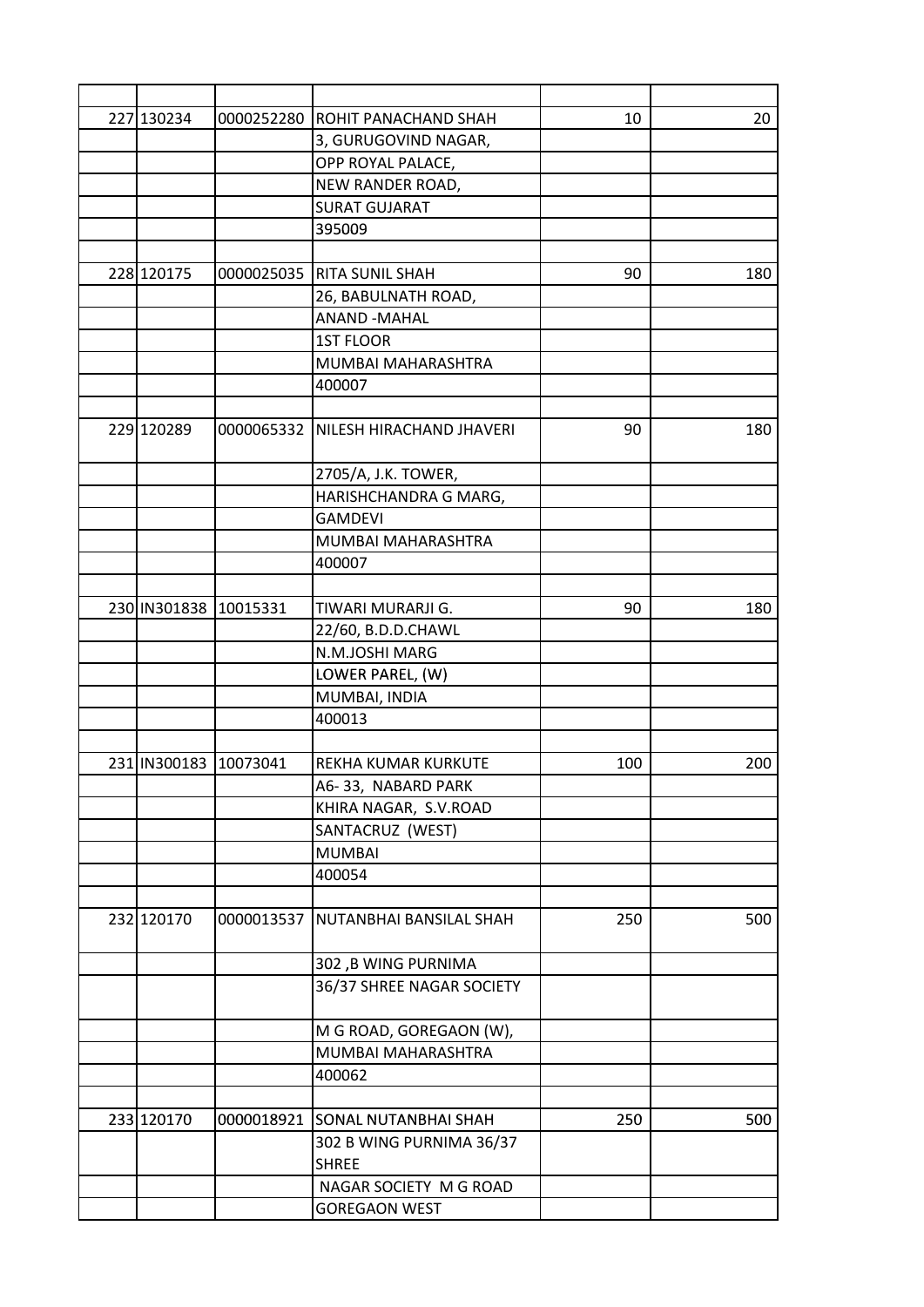|                       |            | MUMBAI MAHARASHTRA                        |       |       |
|-----------------------|------------|-------------------------------------------|-------|-------|
|                       |            | 400062                                    |       |       |
|                       |            |                                           |       |       |
| 234 120333            | 0000188304 | MEGHNA PARAG SHAH                         | 1,500 | 3,000 |
|                       |            | <b>B 201 UMANG SOCIETY</b>                |       |       |
|                       |            | OPP ATUL TOWER                            |       |       |
|                       |            | <b>MATHURADAS EXT</b>                     |       |       |
|                       |            | ROAD KANDIVALI WEST                       |       |       |
|                       |            | MUMBAI MAHARASHTRA                        |       |       |
|                       |            | 400067                                    |       |       |
|                       |            |                                           |       |       |
| 235 IN301774 13919455 |            | SUSHILKUMAR MAHATAM RAI                   | 15    | 30    |
|                       |            | R NO 23/B SAI SHRADHA                     |       |       |
|                       |            | <b>MANDAL</b>                             |       |       |
|                       |            | PRATAP NAGAR                              |       |       |
|                       |            | <b>BHANDUP WEST</b>                       |       |       |
|                       |            | <b>MUMBAI</b>                             |       |       |
|                       |            | 400078                                    |       |       |
|                       |            |                                           |       |       |
| 236 130234            | 0000060682 | JAYSHREE VIRENDRA JOSHI                   | 51    | 102   |
|                       |            | 703, J WING,                              |       |       |
|                       |            | <b>WARDHMAN NAGAR</b>                     |       |       |
|                       |            | DR. R. P. ROAD, MULUND (W)                |       |       |
|                       |            |                                           |       |       |
|                       |            | MUMBAI MAHARASHTRA                        |       |       |
|                       |            | 400080                                    |       |       |
|                       |            |                                           |       |       |
| 237 IN301330 19030085 |            | HASMUKH TRIKAMDAS                         | 50    | 100   |
|                       |            | RAVASIA                                   |       |       |
|                       |            | G/601 RED WOODS                           |       |       |
|                       |            | VASANT GARDEN                             |       |       |
|                       |            | MULUND WEST                               |       |       |
|                       |            | <b>MUMBAI</b>                             |       |       |
|                       |            | 400080                                    |       |       |
|                       |            |                                           |       |       |
| 238 IN300214 13974322 |            | <b>BIPIN DAMODAR THAKKAR</b>              | 90    | 180   |
|                       |            | FLAT NO 10 YASODA NIVAS                   |       |       |
|                       |            | <b>BARJODE CHA</b>                        |       |       |
|                       |            | PARSIWADI GHATKKOPAR                      |       |       |
|                       |            | <b>WEST</b>                               |       |       |
|                       |            |                                           |       |       |
|                       |            | <b>MUMBAI</b>                             |       |       |
|                       |            | 400086                                    |       |       |
|                       |            |                                           |       |       |
| 239 120330            | 0000011249 | REKHA PRAKASH CHORDIYA                    | 49    | 98    |
|                       |            | 2/12, AMINA BAI CHAWL,                    |       |       |
|                       |            |                                           |       |       |
|                       |            | EKTA NIWAS, OPP. ZAM-ZAM<br><b>BAKERY</b> |       |       |
|                       |            | KURAR VILLAGE, MALAD (EAST)               |       |       |
|                       |            |                                           |       |       |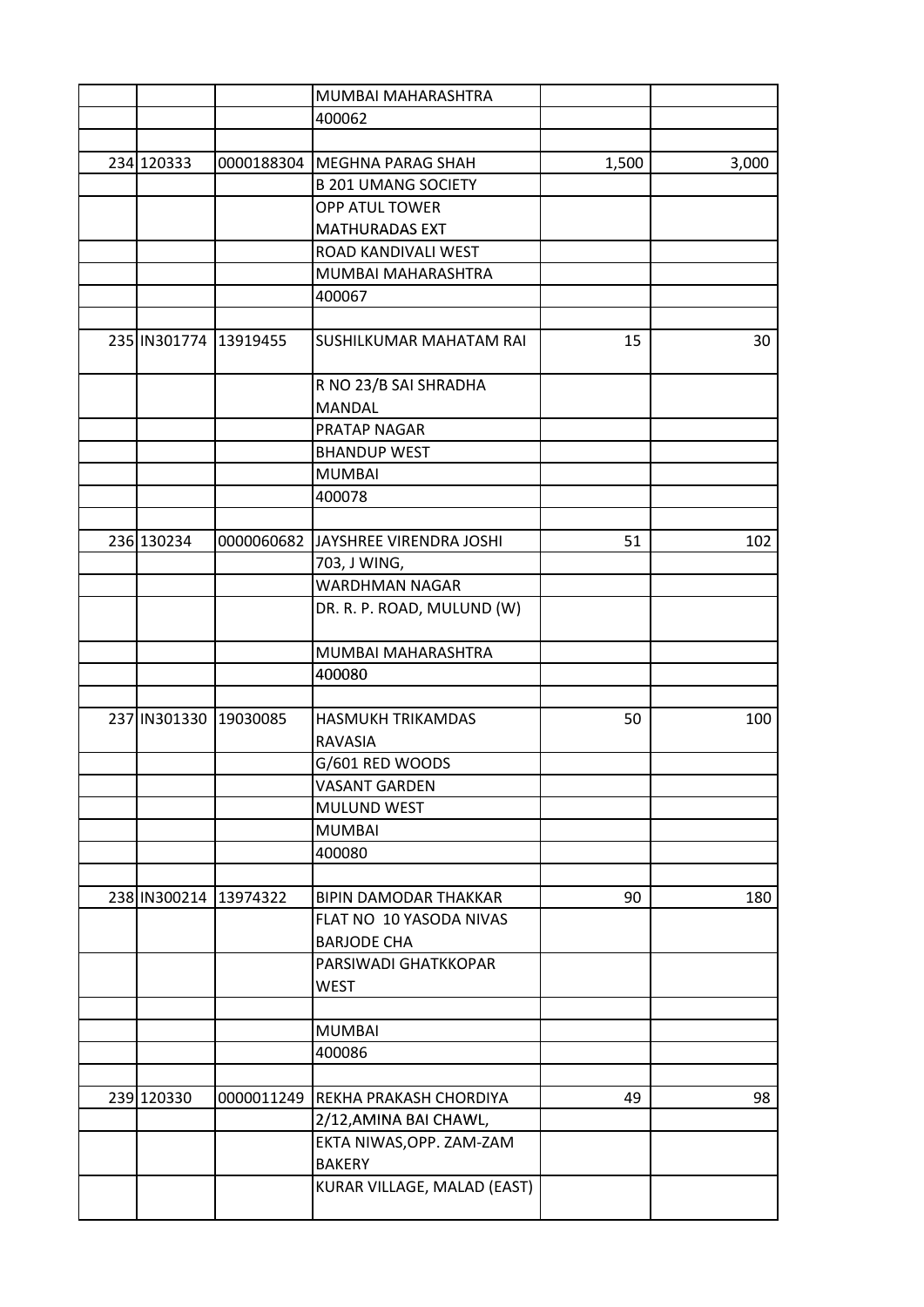|              |            | MUMBAI MAHARASHTRA                 |                |     |
|--------------|------------|------------------------------------|----------------|-----|
|              |            | 400097                             |                |     |
|              |            |                                    |                |     |
| 240 IN300513 | 21363392   | <b>VENKATRAMAN P</b>               | 50             | 100 |
|              |            | VILLA NO 6 VIKAS GARDEN            |                |     |
|              |            | <b>GURUPURAM AVALOOKUNNU</b>       |                |     |
|              |            |                                    |                |     |
|              |            | P O ALAPPUZHA                      |                |     |
|              |            | AMBALAPPUZHA                       |                |     |
|              |            | ALAPPUZHA KERALA INDIA             |                |     |
|              |            | 688006                             |                |     |
|              |            |                                    |                |     |
| 241 IN300610 | 10828596   | CHETAN VASANT DEDHIA               | 90             | 180 |
|              |            | 48/002 FAM CHS                     |                |     |
|              |            | <b>SECTOR 11</b>                   |                |     |
|              |            |                                    |                |     |
|              |            | <b>KOPER KHAIRANE</b>              |                |     |
|              |            | 400709                             |                |     |
|              |            |                                    |                |     |
| 242 120340   | 0000009859 | PRAVIN VALLABHDAS PATEL            | 90             | 180 |
|              |            | R.NO 17-A, NISHAR-VILLA,           |                |     |
|              |            | 2ND FLOOR, AMINABAI COMPO          |                |     |
|              |            | ROAD,                              |                |     |
|              |            | MARVE PADA ROAD, VIRAR (E)         |                |     |
|              |            |                                    |                |     |
|              |            | THANE MAHARASHTRA                  |                |     |
|              |            | 401303                             |                |     |
|              |            |                                    |                |     |
| 243 120332   |            | 0006294986 SUJATHA DEVARAPALLI     | 70             | 140 |
|              |            | 701 GERA ASTORIA                   |                |     |
|              |            | CARANZALEM TISWADI                 |                |     |
|              |            | <b>NORTH GOA</b>                   |                |     |
|              |            | NORTH GOA GOA                      |                |     |
|              |            | 403002                             |                |     |
|              |            |                                    |                |     |
| 244 120281   | 0000052113 | DIPTI PRAKASH PATEL                | 100            | 200 |
|              |            | A/101, SATTADHAR APPTS.,           |                |     |
|              |            | KARASAVADDO, MAPUSA,               |                |     |
|              |            | GOA,                               |                |     |
|              |            | MAPUSA GOA                         |                |     |
|              |            | 403507                             |                |     |
|              |            |                                    |                |     |
| 245 120445   | 0000312772 | <b>DEEPAK S BANGERA</b>            | 210            | 420 |
|              |            | 301, JAYESH ASHISH CO-OP HSG       |                |     |
|              |            |                                    |                |     |
|              |            | <b>SOC NANDIVALI ROAD</b>          |                |     |
|              |            | <b>DOMBIVLI (EAST)</b>             |                |     |
|              |            | THANE MAHARASHTRA                  |                |     |
|              |            | 421201                             |                |     |
|              |            |                                    |                |     |
| 246 120109   |            | 0001331531   HARESHKUMAR R BHAROTE | $\overline{7}$ | 14  |
|              |            |                                    |                |     |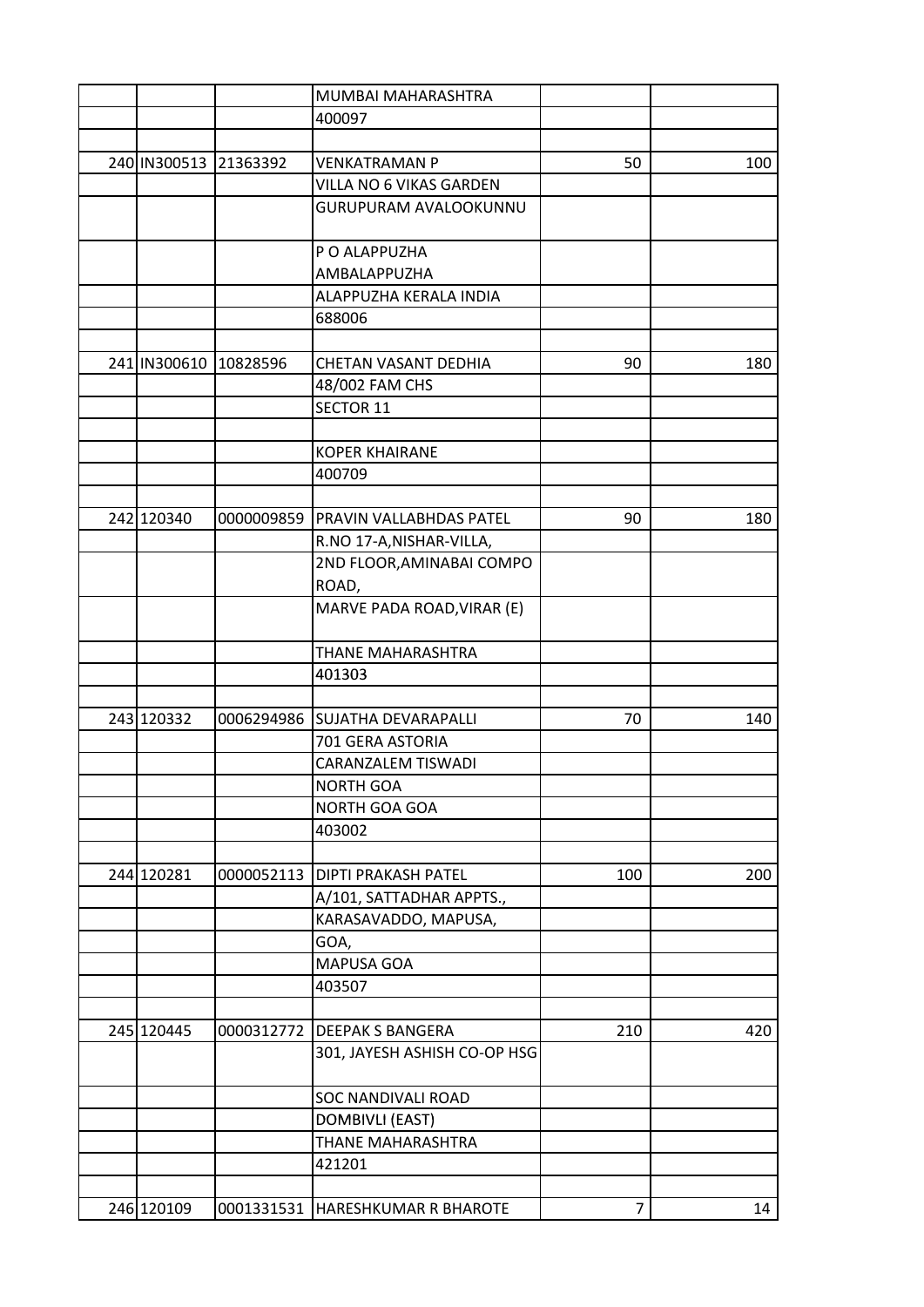|                       |                       | <b>NAKODA AOTS</b>            |    |     |
|-----------------------|-----------------------|-------------------------------|----|-----|
|                       |                       | FKAT-2, PLOT 41,              |    |     |
|                       |                       | KANSAI SECTION,               |    |     |
|                       |                       | AMBERNATH MAHARASHTRA         |    |     |
|                       |                       |                               |    |     |
|                       |                       | 421501                        |    |     |
|                       |                       |                               |    |     |
| 247 120447            |                       | 0007363051 KRITIKA JAIRAM     | 75 | 150 |
|                       |                       | NEAR SILVER PALACE BUILDING   |    |     |
|                       |                       |                               |    |     |
|                       |                       | OPP SUNITA PAN MANDIR         |    |     |
|                       |                       | <b>WEST</b>                   |    |     |
|                       |                       | CENTRAL ROAD DHANTOLI         |    |     |
|                       |                       | <b>NAGPUR</b>                 |    |     |
|                       |                       | NAGPUR MAHARASHTRA            |    |     |
|                       |                       | 440012                        |    |     |
|                       |                       |                               |    |     |
|                       | 248 IN300214 18820506 | NARASIMHA NAVEEN MAJETI       | 90 | 180 |
|                       |                       |                               |    |     |
|                       |                       | FLAT NO 204, G R PRESTIGE     |    |     |
|                       |                       | <b>APARTMENTS</b>             |    |     |
|                       |                       | ROAD NO 6 VIJAYA NAGAR        |    |     |
|                       |                       | <b>COLONY</b>                 |    |     |
|                       |                       | <b>KUKATPALLY OPPOSITE TO</b> |    |     |
|                       |                       | <b>CHURCH</b>                 |    |     |
|                       |                       | HYDERABAD, TELANGANA          |    |     |
|                       |                       | 500072                        |    |     |
|                       |                       |                               |    |     |
| 249 IN300484 18166517 |                       | KAKARAPARTHI                  | 90 | 180 |
|                       |                       | VENKATASASIDHAR               |    |     |
|                       |                       | 2 163 MAIN ROAD               |    |     |
|                       |                       | BHRUGUBANDA SATTENAP          |    |     |
|                       |                       | ALLE SATTENAPALLE             |    |     |
|                       |                       |                               |    |     |
|                       |                       | <b>GUNTUR ANDHRA PRADESH</b>  |    |     |
|                       |                       | 522403                        |    |     |
|                       |                       |                               |    |     |
| 250 120332            | 0005656610            | DANDU ANJI REDDY              | 80 | 160 |
|                       |                       | H NO 8-4623                   |    |     |
|                       |                       | NIRMAL NAGAR                  |    |     |
|                       |                       | <b>3RD LION</b>               |    |     |
|                       |                       | ONGOLE ANDHRA PRADESH         |    |     |
|                       |                       | 523002                        |    |     |
|                       |                       |                               |    |     |
| 251 120307            | 0000263251            | <b>VENKATA HARI PRASAD</b>    | 5  | 10  |
|                       |                       | <b>KOTTURI</b>                |    |     |
|                       |                       | D.NO:15-12-18/7               |    |     |
|                       |                       | <b>KRISHNA</b>                |    |     |
|                       |                       | NAGAR, MAHARANIPET            |    |     |
|                       |                       | ESWARA APPTS, FLAT NO:302     |    |     |
|                       |                       |                               |    |     |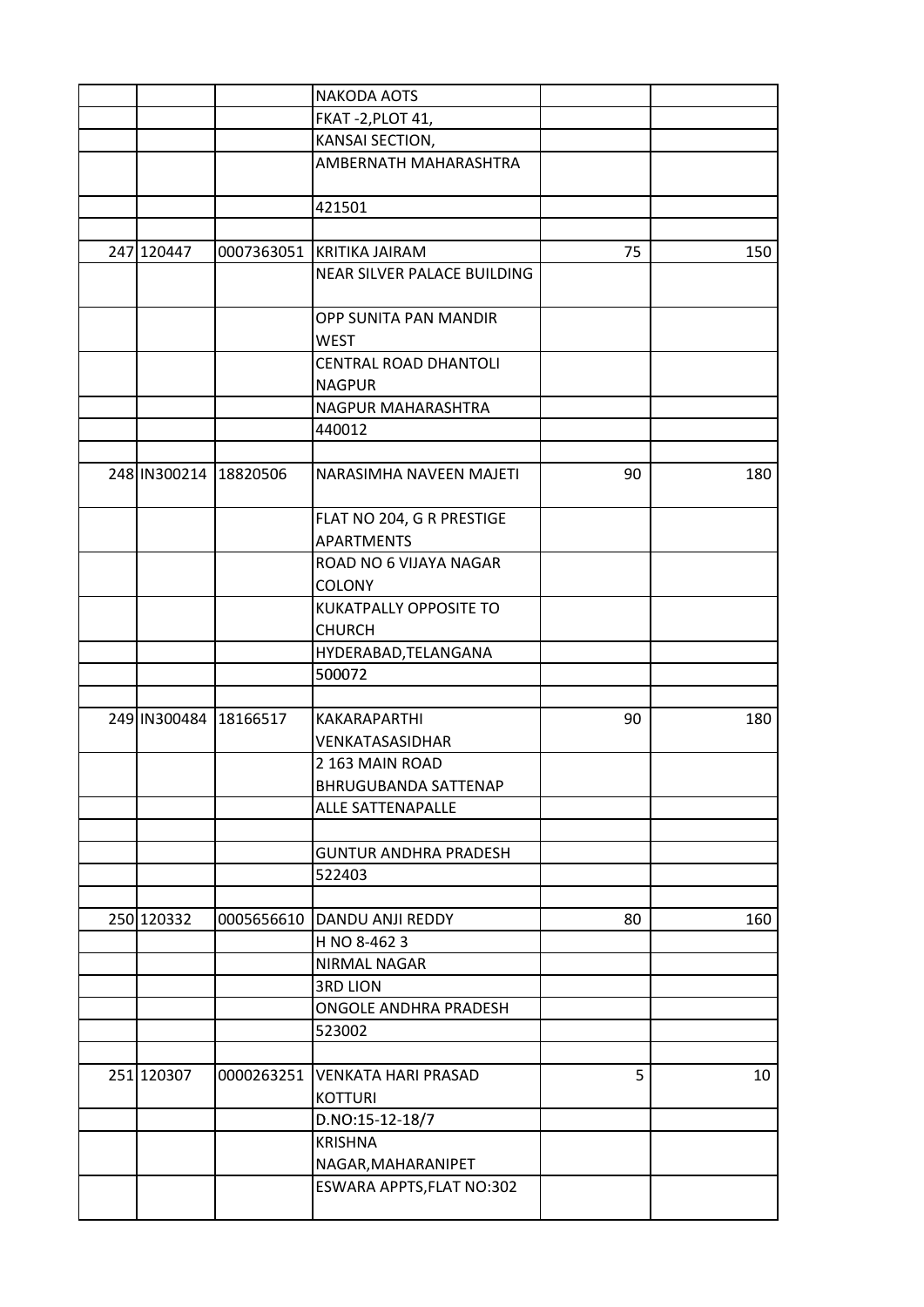|              |                       | VISAKHAPATNAM ANDHRA                      |              |                |
|--------------|-----------------------|-------------------------------------------|--------------|----------------|
|              |                       | <b>PRADESH</b>                            |              |                |
|              |                       | 530002                                    |              |                |
|              |                       |                                           |              |                |
| 252 IN301637 | 41379619              | SUHASINI KOSSIREDDY                       | 25           | 50             |
|              |                       | D NO 10-7-79/1, RAM NAGAR                 |              |                |
|              |                       | <b>NEAR SITA RESIDENCY</b>                |              |                |
|              |                       | <b>RAM NAGAR</b>                          |              |                |
|              |                       | VISAKHAPATNAM                             |              |                |
|              |                       | 530003                                    |              |                |
|              |                       |                                           |              |                |
| 253 130174   | 0000089831            | SHREYANS KUMAR SETHIYA                    | 90           | 180            |
|              |                       | HUF.                                      |              |                |
|              |                       | 31, GENERAL MUTHIA MUDALI                 |              |                |
|              |                       | ST.,                                      |              |                |
|              |                       | 2ND FLOOR, RAINBOW                        |              |                |
|              |                       | <b>COMPLEX</b>                            |              |                |
|              |                       | SOWCARPET                                 |              |                |
|              |                       | CHENNAI TAMIL NADU                        |              |                |
|              |                       | 600001                                    |              |                |
|              |                       |                                           |              |                |
|              | 254 IN302679 35082948 | SRIKANT RADHAKRISHNAN                     | 90           | 180            |
|              |                       | NEW NO 1/1 OLD NO 92 6TH<br><b>STREET</b> |              |                |
|              |                       | KARUNANDHI SALAI                          |              |                |
|              |                       | VYASARPAD                                 |              |                |
|              |                       | PERAMBUR                                  |              |                |
|              |                       | <b>CHENNAI</b>                            |              |                |
|              |                       | 600039                                    |              |                |
|              |                       |                                           |              |                |
| 255 120573   |                       | 0000305341  RAJIN RAJAN P.                | 5            | 10             |
|              |                       | 103(9/320) NAVATH                         |              |                |
|              |                       | 9 AZHIKODE                                |              |                |
|              |                       | AZHIKODE PANCHAYATH                       |              |                |
|              |                       | <b>KANNUR KERALA</b>                      |              |                |
|              |                       | 670009                                    |              |                |
|              |                       |                                           |              |                |
| 256 IN301774 | 13511173              | MATHEW JOSEPH                             | $\mathbf{1}$ | $\overline{2}$ |
|              |                       | KOOTUMKAL 32/2432                         |              |                |
|              |                       | KUNNATH LANE S N JUNCTION                 |              |                |
|              |                       | PALARIVATTOM                              |              |                |
|              |                       | ERNAKULAM                                 |              |                |
|              |                       | 682025                                    |              |                |
| 257 IN301629 |                       |                                           |              | 180            |
|              | 10027139              | PRAVIN KUMAR KHETAN                       | 90           |                |
|              |                       | 36, SARAT GHOSH STREET                    |              |                |
|              |                       | C/O CHOTH MAL KEDIA                       |              |                |
|              |                       |                                           |              |                |
|              |                       | <b>KOLKATA</b>                            |              |                |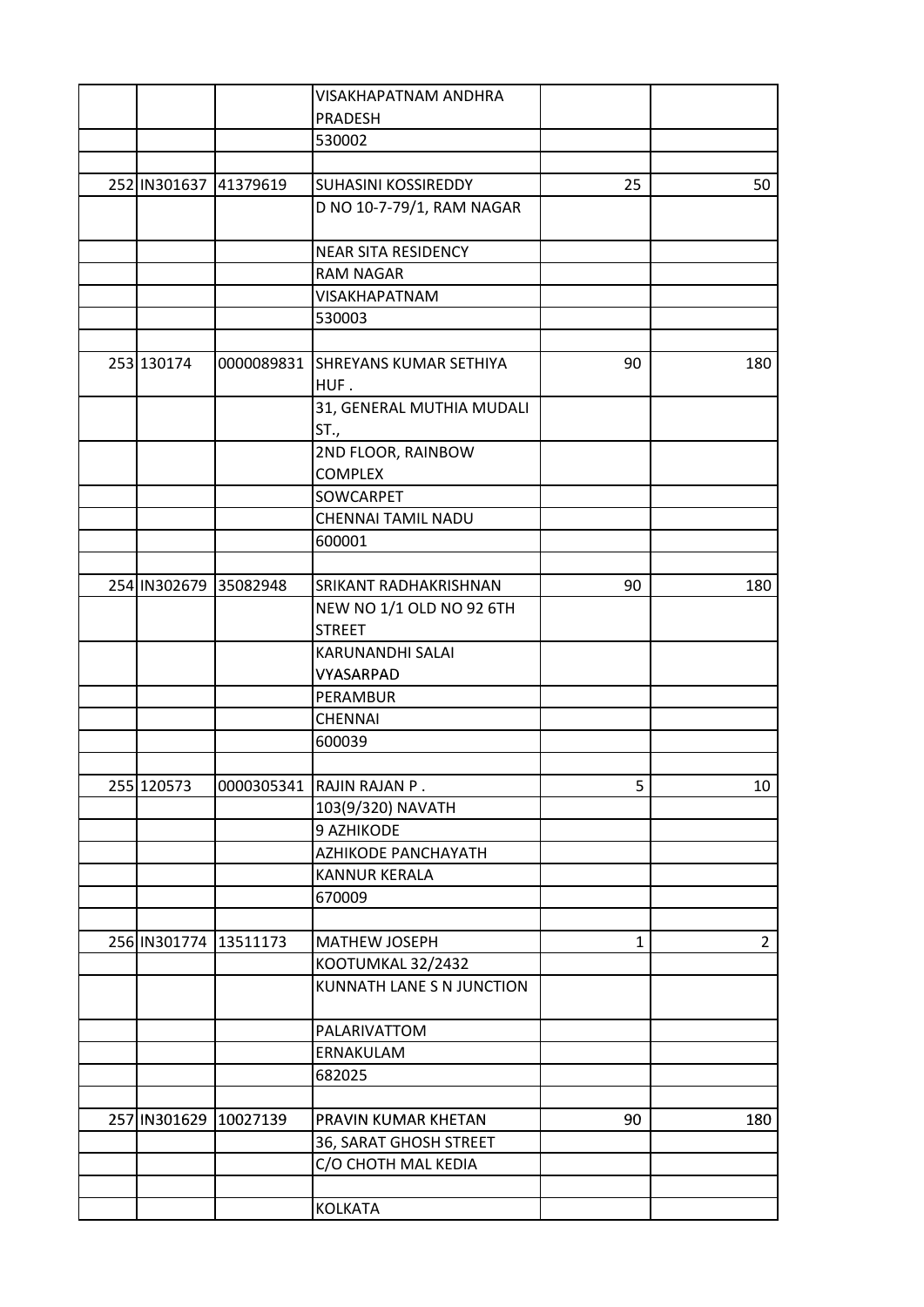|                       |                       | 700014                        |    |                |
|-----------------------|-----------------------|-------------------------------|----|----------------|
|                       |                       |                               |    |                |
| 258 IN302105 10244367 |                       | <b>ASHOK KUMAR PODDAR</b>     | 90 | 180            |
|                       |                       | 36, SARAT GHOSH STREET,       |    |                |
|                       |                       |                               |    |                |
|                       |                       |                               |    |                |
|                       |                       | <b>KOLKATA</b>                |    |                |
|                       |                       | 700014                        |    |                |
|                       |                       |                               |    |                |
| 259 IN300958          | 10044240              | <b>ANGELA MITRA</b>           | 90 | 180            |
|                       |                       | <b>SUNILAY APTS</b>           |    |                |
|                       |                       | FLAT <sub>8</sub>             |    |                |
|                       |                       | 369/3, DAKSHINDARI ROAD       |    |                |
|                       |                       | <b>KOLKATA</b>                |    |                |
|                       |                       | 700048                        |    |                |
|                       |                       |                               |    |                |
| 260 IN300693          | 10171751              | RAKSHITA SETHIA               | 45 | 90             |
|                       |                       | 108G BLOCK-F                  |    |                |
|                       |                       | <b>NEW ALIPORE</b>            |    |                |
|                       |                       |                               |    |                |
|                       |                       | <b>KOLKATA</b>                |    |                |
|                       |                       | 700053                        |    |                |
|                       |                       |                               |    |                |
| 261 120109            |                       | 0001334513 SATYA PRAKASH SHAW |    | $\overline{2}$ |
|                       |                       |                               | 1  |                |
|                       |                       | 59/11, KINGS ROAD,            |    |                |
|                       |                       | <b>HOWRAH</b>                 |    |                |
|                       |                       |                               |    |                |
|                       |                       | <b>HOWRAH WEST BENGAL</b>     |    |                |
|                       |                       | 711101                        |    |                |
|                       |                       |                               |    |                |
| 262 IN301493 10017819 |                       | Sachindra Nath Sett           | 10 | 20             |
|                       |                       | P.O. Sripur Bazar             |    |                |
|                       |                       | Village - Sripur              |    |                |
|                       |                       |                               |    |                |
|                       |                       | Dist. Hooghly                 |    |                |
|                       |                       | 712514                        |    |                |
|                       |                       |                               |    |                |
|                       | 263 IN302496 10025183 | <b>LILA PAUL</b>              | 90 | 180            |
|                       |                       | C/O KUNTAL CHATTERJEE         |    |                |
|                       |                       | 37, H.C. MUKHERJEE ROAD       |    |                |
|                       |                       | DOLMACHA PARA                 |    |                |
|                       |                       | KHARDAH, 24 PG(N)             |    |                |
|                       |                       | 743155                        |    |                |
|                       |                       |                               |    |                |
|                       | 264 IN301637 41849243 | SURESH VADAKKEDATH            | 50 | 100            |
|                       |                       | P O BOX 3865                  |    |                |
|                       |                       | QATAR KENTZ AIRPORT ROAD      |    |                |
|                       |                       | <b>DOHA</b>                   |    |                |
|                       |                       | QATAR                         |    |                |
|                       |                       | 100000                        |    |                |
|                       |                       |                               |    |                |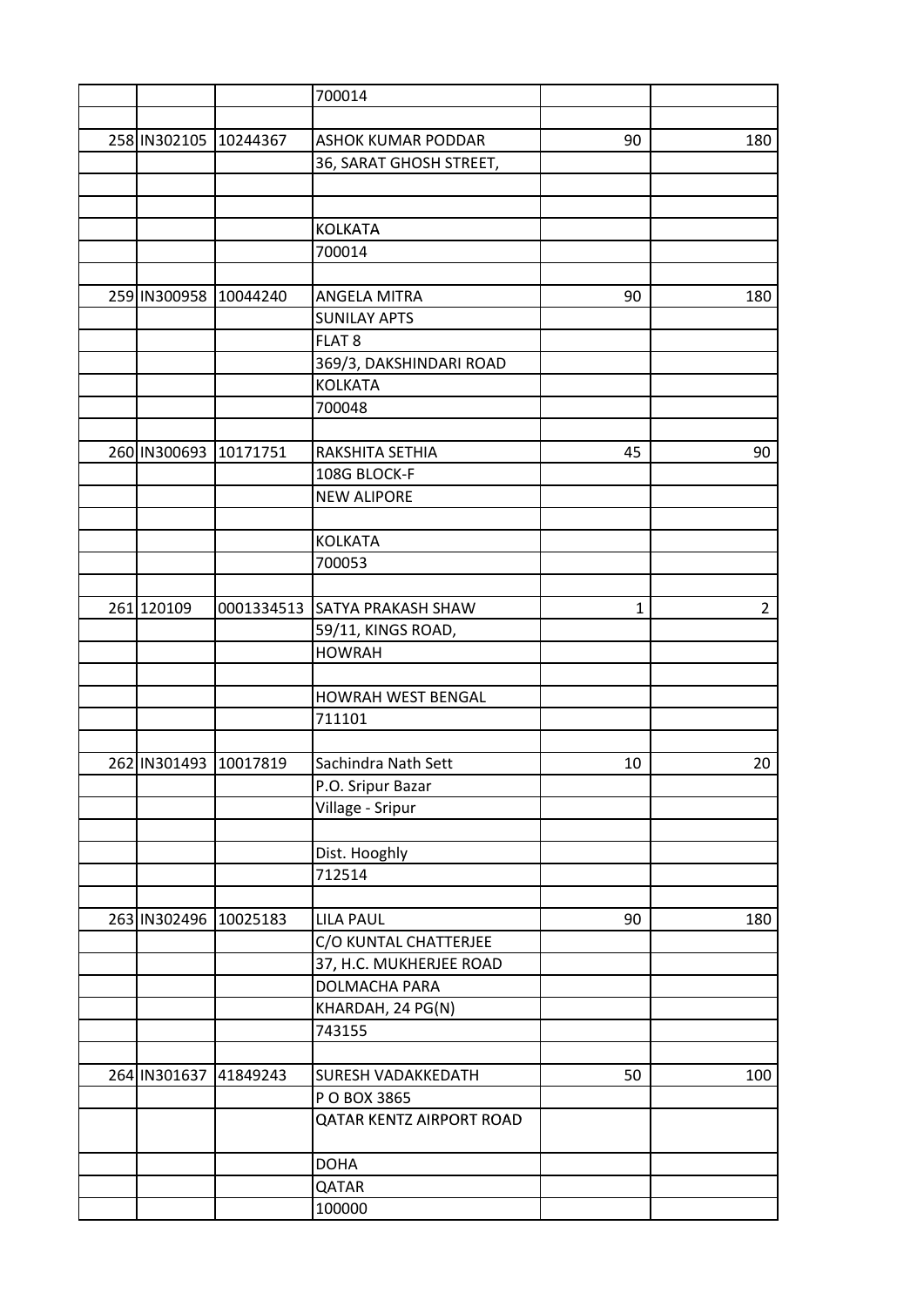| 265 120629   |                       | 0000070017 AMIT GUPTA               | 40  | 80  |
|--------------|-----------------------|-------------------------------------|-----|-----|
|              |                       | H NO B292 MOHALLA TIBBA             |     |     |
|              |                       | <b>BAZAR</b>                        |     |     |
|              |                       | <b>NEAR PURANA NAND MANDIR</b>      |     |     |
|              |                       |                                     |     |     |
|              |                       | <b>GARDASPUR</b>                    |     |     |
|              |                       | <b>BATALA PUNJAB</b>                |     |     |
|              |                       | 143505                              |     |     |
|              |                       |                                     |     |     |
| 266 IN300513 | 21468339              | VIMAL PRAKASH JAIN                  | 90  | 180 |
|              |                       | 12 RAJPATH APPARTMENT               |     |     |
|              |                       | PATEL COLONY                        |     |     |
|              |                       | 6 JAMNAGAR                          |     |     |
|              |                       | <b>JAMNAGAR GUJARAT</b>             |     |     |
|              |                       | 361008                              |     |     |
|              |                       |                                     |     |     |
| 267 120180   |                       | 0000383391   PRAKASH GUNVANTBHAI    | 90  | 180 |
|              |                       | <b>MARU</b>                         |     |     |
|              |                       | <b>3 MAHENDRA PARA</b>              |     |     |
|              |                       |                                     |     |     |
|              |                       |                                     |     |     |
|              |                       | <b>MORBI GUJARAT</b>                |     |     |
|              |                       | 363641                              |     |     |
|              |                       |                                     |     |     |
| 268 130234   |                       | 0000301713 KAMALBHAI BIPINCHANDRA   | 90  | 180 |
|              |                       | <b>SHAH</b>                         |     |     |
|              |                       | PLOT NO-681/A/1, DEPAK              |     |     |
|              |                       | CHOWK,                              |     |     |
|              |                       | OPP-GIRIKUNJ,                       |     |     |
|              |                       | KRISHNANAGAR,                       |     |     |
|              |                       | <b>BHAVNAGAR GUJARAT</b>            |     |     |
|              |                       | 364001                              |     |     |
|              |                       |                                     |     |     |
| 269 120492   |                       | 0000216260 SHEKHAWAT RAJENDRASINH S | 285 | 570 |
|              |                       |                                     |     |     |
|              |                       | E 503 VRUNDAVAN RESIDENCY           |     |     |
|              |                       |                                     |     |     |
|              |                       | MAHARISHI SANDIPANI                 |     |     |
|              |                       | <b>SCHOOL</b>                       |     |     |
|              |                       | HARIDSARSHAN CROSS RD NEW           |     |     |
|              |                       |                                     |     |     |
|              |                       | AHMEDABAD GUJARAT                   |     |     |
|              |                       | 382330                              |     |     |
|              |                       |                                     |     |     |
|              | 270 IN300343 11312704 | DASHRATHBHAI SENDHABHAI             | 90  | 180 |
|              |                       | <b>PATEL</b>                        |     |     |
|              |                       | A-604 DHARTI SAKET                  |     |     |
|              |                       | NR GANESH SOPAN NR                  |     |     |
|              |                       | THEATRE                             |     |     |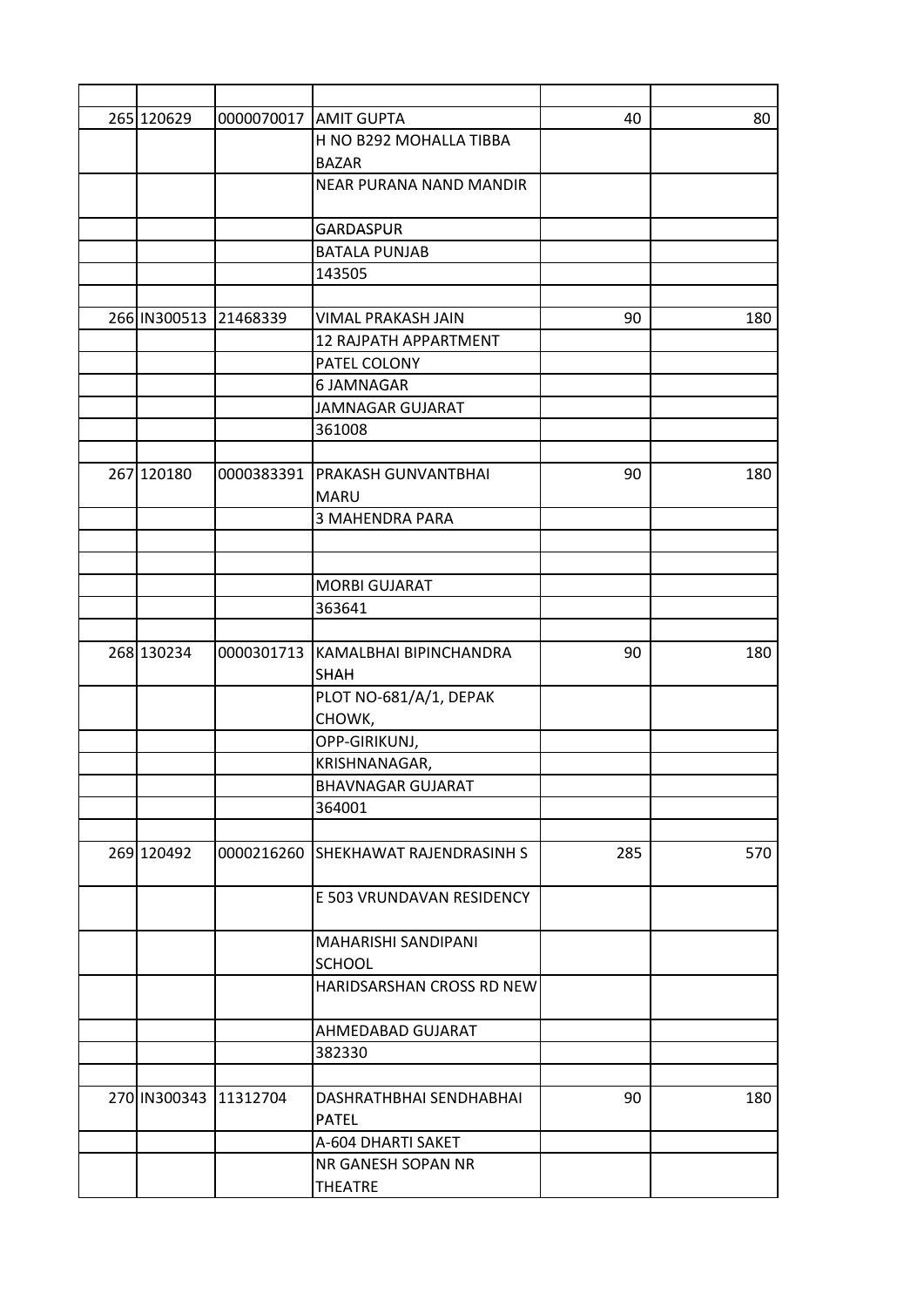|            |                       | MEDIA CENTER CHENPUR ROAD                |     |       |
|------------|-----------------------|------------------------------------------|-----|-------|
|            |                       | AHMEDABAD                                |     |       |
|            |                       | 382470                                   |     |       |
|            |                       |                                          |     |       |
| 271 130234 |                       | 0000341541   PANKAJKUMAR MANHARLAL       | 200 | 400   |
|            |                       | <b>THAKKAR</b>                           |     |       |
|            |                       | A-580-83, KOHINOOR TEXTILE<br><b>MKT</b> |     |       |
|            |                       | RING ROAD,                               |     |       |
|            |                       |                                          |     |       |
|            |                       | <b>SURAT GUJARAT</b>                     |     |       |
|            |                       | 395002                                   |     |       |
|            |                       |                                          |     |       |
| 272 120332 | 0005498915            | <b>RASHMIBEN HARESHBHAI</b>              | 67  | 134   |
|            |                       | <b>PATEL</b>                             |     |       |
|            |                       | MAMTA 1-SWASHRAY SOC                     |     |       |
|            |                       | <b>MAVDI PLOT</b>                        |     |       |
|            |                       | MUMBAI MAHARASHTRA                       |     |       |
|            |                       | 400059                                   |     |       |
|            |                       |                                          |     |       |
| 273 120332 | 0005873896            | <b>ANAMIKA CHANDEL</b>                   | 67  | 134   |
|            |                       | OMQ-NO 15/1                              |     |       |
|            |                       | VAYUSENA NAGAR                           |     |       |
|            |                       |                                          |     |       |
|            |                       | NAGPUR MAHARASHTRA                       |     |       |
|            |                       | 440007                                   |     |       |
|            | 274 IN301774 16744692 | PARMANAND JANIMAL                        |     |       |
|            |                       | <b>JAGWANI</b>                           | 90  | 180   |
|            |                       | 38                                       |     |       |
|            |                       | <b>JARIPATAKA VASTI</b>                  |     |       |
|            |                       |                                          |     |       |
|            |                       | <b>NAGPUR</b>                            |     |       |
|            |                       | 440014                                   |     |       |
|            |                       |                                          |     |       |
| 275 120379 | 0000088291            | <b>DEEPESH. KOTHARI</b>                  | 100 | 200   |
|            |                       | 368 F KALANI NAGAR                       |     |       |
|            |                       | AIR PORT ROAD                            |     |       |
|            |                       |                                          |     |       |
|            |                       | <b>INDORE MAHARASHTRA</b>                |     |       |
|            |                       | 452005                                   |     |       |
| 276 120307 | 0000054291            | <b>SHOBHA J TAPADIA</b>                  | 500 | 1,000 |
|            |                       | H NO: 5-8-56/9                           |     |       |
|            |                       | <b>GADWAL COMPOUND</b>                   |     |       |
|            |                       | <b>NAMPALLY STATION ROAD</b>             |     |       |
|            |                       | HYDERABAD TELANGANA                      |     |       |
|            |                       | 500001                                   |     |       |
|            |                       |                                          |     |       |
|            |                       |                                          |     |       |